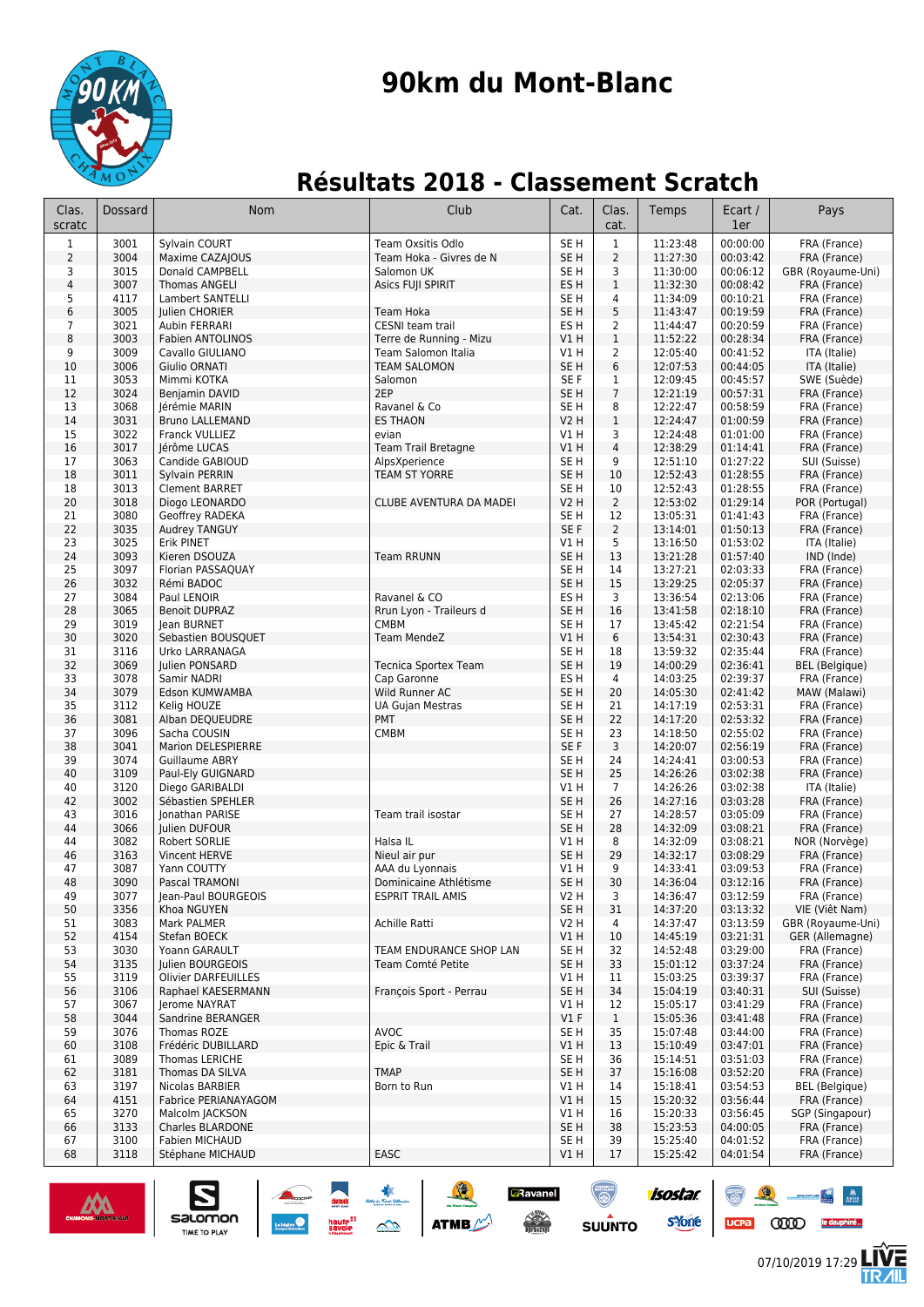

|--|--|

| Clas.<br>scratc | Dossard      | Nom                                                | Club                              | Cat.                    | Clas.<br>cat.        | Temps                | Ecart /<br>1er       | Pays                           |
|-----------------|--------------|----------------------------------------------------|-----------------------------------|-------------------------|----------------------|----------------------|----------------------|--------------------------------|
| 69              | 3171         | Yannick CLAIN                                      | MASTER RUNNING 974                | SE <sub>H</sub>         | 40                   | 15:26:31             | 04:02:43             | FRA (France)                   |
| 70              | 3139         | Vincent JACQUES                                    |                                   | V1H                     | 18                   | 15:28:34             | 04:04:46             | FRA (France)                   |
| 71              | 3180         | Valery CAUSSARIEU                                  | Epic 1 Trail                      | V1 H                    | 19                   | 15:29:34             | 04:05:46             | FRA (France)                   |
| 72              | 3115         | Patrick LEJOSNE                                    | Wangenbourg Engenthal (           | V1H                     | 20                   | 15:29:56             | 04:06:08             | <b>BEL</b> (Belgique)          |
| 73              | 3085         | Christophe GRIFGNEE                                | <b>TraKKs</b>                     | SE H                    | 41                   | 15:31:50             | 04:08:02             | <b>BEL</b> (Belgique)          |
| 74              | 3194         | Justin KENT                                        |                                   | V2 H                    | 5                    | 15:34:39             | 04:10:51             | USA (Etats-Unis)               |
| 75<br>76        | 3045<br>3211 | <b>Elodie TERCIER</b><br>Benjamin SARRADE-LOUCHEUR | Running Planet Genève             | SE F<br>SE <sub>H</sub> | 4<br>42              | 15:34:56<br>15:39:04 | 04:11:08<br>04:15:16 | SUI (Suisse)<br>FRA (France)   |
| 77              | 3092         | Sebastien HENROTTE                                 | <b>ACDAMP</b>                     | $VI$ H                  | 21                   | 15:41:23             | 04:17:35             | BEL (Belgique)                 |
| 78              | 3196         | Ludovic BOY                                        | SAONE MONT D'OR NATURE            | SE <sub>H</sub>         | 43                   | 15:43:25             | 04:19:37             | FRA (France)                   |
| 79              | 3178         | Marc ROUMAGNAC                                     | <b>HFR</b>                        | $VI$ H                  | 22                   | 15:46:42             | 04:22:54             | CAN (Canada)                   |
| 80              | 3091         | Sean BLANTON                                       | Yeti Trail Runners                | SE <sub>H</sub>         | 44                   | 15:47:37             | 04:23:49             | USA (Etats-Unis)               |
| 81              | 3037         | Rachael CAMPBELL                                   |                                   | SE <sub>F</sub>         | 5                    | 15:49:30             | 04:25:42             | GBR (Royaume-Uni)              |
| 82              | 4188         | Louis Christophe MOISSONNIER                       | Louis-Chirstophe MOISSO           | VIH                     | 23                   | 15:51:29             | 04:27:41             | FRA (France)                   |
| 83              | 3192         | Vincent SEGURA                                     | Athletic Club De Colomb           | SE <sub>H</sub>         | 45                   | 15:52:06             | 04:28:18             | FRA (France)                   |
| 84<br>85        | 3173<br>3214 | Grégoire MICHEL<br>Michel THIERRY                  | Courir C le Pied                  | SE <sub>H</sub><br>SE H | 46<br>47             | 15:52:35<br>15:53:33 | 04:28:47<br>04:29:45 | SUI (Suisse)                   |
| 86              | 3150         | Lei TANG                                           | zxtour                            | SE <sub>H</sub>         | 48                   | 15:54:41             | 04:30:53             | FRA (France)<br>CAN (Canada)   |
| 87              | 3183         | Mathieu CHESNEAU                                   |                                   | SE H                    | 49                   | 15:58:21             | 04:34:33             | FRA (France)                   |
| 88              | 3111         | <b>Guillaume GORAK</b>                             | Le Flocon La Rosière              | SE <sub>H</sub>         | 50                   | 16:03:49             | 04:40:01             | FRA (France)                   |
| 89              | 3023         | Maxime BRODARD                                     | Salomon Suisse                    | SE H                    | 51                   | 16:05:28             | 04:41:40             | SUI (Suisse)                   |
| 90              | 3099         | <b>Toby CHAPMAN</b>                                | Bournemouth AC                    | SE <sub>H</sub>         | 52                   | 16:09:20             | 04:45:32             | GBR (Royaume-Uni)              |
| 91              | 3396         | Loic GRANDVOINNET                                  |                                   | SE <sub>H</sub>         | 53                   | 16:10:20             | 04:46:32             | FRA (France)                   |
| 92              | 3107         | François CANTRAINE                                 |                                   | SE <sub>H</sub>         | 54                   | 16:10:29             | 04:46:41             | <b>BEL</b> (Belgique)          |
| 93              | 3215         | <b>Emmanuel PERNOT</b>                             |                                   | V1H                     | 24                   | 16:12:50             | 04:49:02             | FRA (France)                   |
| 94              | 3177         | Franck LARGEAULT                                   |                                   | SE <sub>H</sub>         | 55                   | 16:14:47             | 04:50:59             | FRA (France)                   |
| 95<br>96        | 3052<br>3114 | Tanya RAINBIRD<br>Pascal LEFFONDRE                 | Chamonix Ski de Fond              | $VI$ F<br>VIH           | $\overline{2}$<br>25 | 16:16:43<br>16:18:30 | 04:52:55<br>04:54:42 | GBR (Royaume-Uni)              |
| 97              | 3368         | Daniele RAIMONDI                                   | Union Olympique Alberty<br>Temmos | SE <sub>H</sub>         | 56                   | 16:19:02             | 04:55:14             | FRA (France)<br>ITA (Italie)   |
| 98              | 3203         | Julien LAMBERT                                     | Trailers des aravis               | SE <sub>H</sub>         | 57                   | 16:19:40             | 04:55:52             | FRA (France)                   |
| 99              | 3236         | <b>Rene FERRER</b>                                 |                                   | V1 H                    | 26                   | 16:23:25             | 04:59:37             | FRA (France)                   |
| 100             | 3195         | Jerome LAUNOIS                                     |                                   | SE H                    | 58                   | 16:23:41             | 04:59:53             | <b>BEL</b> (Belgique)          |
| 101             | 3137         | Olivier GARIBAL                                    | Sant Jo Trail Team                | SE H                    | 59                   | 16:25:21             | 05:01:33             | FRA (France)                   |
| 102             | 3046         | Laure REBUFFET                                     | On France                         | SE F                    | 6                    | 16:28:34             | 05:04:46             | FRA (France)                   |
| 103             | 3261         | Sebastien PINEAU                                   |                                   | $VI$ H                  | 27                   | 16:29:01             | 05:05:13             | FRA (France)                   |
| 104             | 3127         | <b>Regis BEURRIER</b>                              | <b>CMBM</b>                       | VIH                     | 28                   | 16:31:26             | 05:07:38             | FRA (France)                   |
| 105<br>106      | 3042<br>3166 | Monique VAN DEN BOOGAART<br>François JEUNET        |                                   | SE F<br>VIH             | $\overline{7}$<br>29 | 16:35:38<br>16:36:36 | 05:11:50<br>05:12:48 | NED (Pays-Bas)<br>FRA (France) |
| 107             | 3161         | Johan POIROT                                       | CAF LA Bresse/ Vosges s           | SE <sub>H</sub>         | 60                   | 16:36:43             | 05:12:55             | FRA (France)                   |
| 108             | 3143         | Sébastien DAUNE                                    | Sud O Lux                         | SE <sub>H</sub>         | 61                   | 16:41:17             | 05:17:29             | <b>BEL</b> (Belgique)          |
| 109             | 3343         | Véronique TOULET                                   |                                   | $VI$ F                  | 3                    | 16:42:05             | 05:18:17             | FRA (France)                   |
| 110             | 3365         | Richard HURDLE                                     | Cirencester AC                    | VIH                     | 30                   | 16:42:26             | 05:18:38             | GBR (Royaume-Uni)              |
| 111             | 3131         | Stephane CABON                                     | <b>SPAC</b>                       | V1 H                    | 31                   | 16:42:30             | 05:18:42             | FRA (France)                   |
| 112             | 3213         | Olivier VALETTE                                    | <b>FAC Andrézieux</b>             | V1H                     | 32                   | 16:42:32             | 05:18:44             | FRA (France)                   |
| 113             | 3088         | Pierre PERRAUDIN                                   | <b>Trail Club Ollioulais</b>      | V1 H                    | 33                   | 16:43:33             | 05:19:45             | FRA (France)                   |
| 114             | 3072<br>3147 | Nicolas HUOT<br>Leo GOMEZ                          |                                   | V1H<br>SE <sub>H</sub>  | 34<br>62             | 16:43:50<br>16:44:22 | 05:20:02<br>05:20:34 | FRA (France)                   |
| 115<br>116      | 3312         | Cyprien SOCQUET                                    | <b>CMBM</b>                       | SE <sub>H</sub>         | 63                   | 16:44:28             | 05:20:40             | FRA (France)<br>FRA (France)   |
| 117             | 3250         | Xavier TOULON                                      |                                   | SE H                    | 64                   | 16:44:53             | 05:21:05             | FRA (France)                   |
| 118             | 3073         | Sven REMAKEL                                       |                                   | SE <sub>H</sub>         | 65                   | 16:47:26             | 05:23:38             | LUX (Luxembourg)               |
| 119             | 3335         | Arno KIRCHMAYR                                     | Michelle Mouton                   | V2 H                    | 6                    | 16:47:40             | 05:23:52             | AUT (Autriche)                 |
| 119             | 3452         | Jean Michel KEMPF                                  | leffbtrail                        | V2 H                    | 6                    | 16:47:40             | 05:23:52             | FRA (France)                   |
| 121             | 3370         | Pierre LE CLAINCHE                                 |                                   | SE H                    | 66                   | 16:49:18             | 05:25:30             | FRA (France)                   |
| 122             | 3306         | Mathilde TALOU-DERIBLE                             |                                   | SE F                    | 8                    | 16:51:25             | 05:27:37             | FRA (France)                   |
| 123             | 3210         | Anthony TYRODE                                     | Team Gab&Sport Besançon           | SE H                    | 67                   | 16:52:11             | 05:28:23             | FRA (France)                   |
| 124<br>125      | 3130<br>4139 | Sébastien BESQUEUT<br>Damien CIGOLOTTI             | Cap Vercors<br>Team Altiplano     | SE <sub>H</sub><br>SE H | 68<br>69             | 16:54:25<br>16:54:30 | 05:30:37<br>05:30:42 | FRA (France)<br>FRA (France)   |
| 126             | 3149         | Jean-Philippe LEFIEF                               |                                   | <b>V2 H</b>             | 8                    | 16:55:27             | 05:31:39             | FRA (France)                   |
| 126             | 4183         | Charlie BUFFET                                     |                                   | V2 H                    | 8                    | 16:55:27             | 05:31:39             | FRA (France)                   |
| 128             | 3332         | David GARDINER                                     | Run Dem Crew                      | SE <sub>H</sub>         | 70                   | 16:56:26             | 05:32:38             | GBR (Royaume-Uni)              |
| 129             | 3029         | William DUPUIS                                     | US Issoire athlétisme             | SE H                    | 71                   | 16:58:45             | 05:34:57             | FRA (France)                   |
| 129             | 3075         | Yvan FONTBONNE                                     | <b>Issoire Tri Aventure</b>       | SE <sub>H</sub>         | 71                   | 16:58:45             | 05:34:57             | FRA (France)                   |
| 131             | 4114         | Dominic BRUNNING                                   |                                   | SE H                    | 73                   | 16:59:08             | 05:35:20             | GBR (Royaume-Uni)              |
| 132             | 3279         | Arnaud ECHILLEY                                    | <b>VHSO</b>                       | SE <sub>H</sub>         | 74                   | 17:00:00             | 05:36:12             | FRA (France)                   |
| 132             | 3424         | Florian GUTFRIED                                   |                                   | SE H                    | 74                   | 17:00:00             | 05:36:12             | FRA (France)                   |
| 134<br>135      | 3191<br>3292 | Thierry COMBART<br>Steeve KOSYK                    |                                   | VIH<br>V1 H             | 35<br>36             | 17:02:07<br>17:03:09 | 05:38:19<br>05:39:21 | FRA (France)<br>FRA (France)   |
| 136             | 3588         | Sylvain THOMAS                                     | CAHM                              | SE <sub>H</sub>         | 76                   | 17:04:20             | 05:40:32             | FRA (France)                   |
| 137             | 3300         | Lionel DELESTRE                                    |                                   | SE H                    | 77                   | 17:04:21             | 05:40:33             | FRA (France)                   |
| 138             | 3325         | Vincent ROMAND                                     |                                   | SE <sub>H</sub>         | 78                   | 17:04:53             | 05:41:05             | FRA (France)                   |
| 139             | 3358         | Eric DETRAZ                                        | LES FOULEES CHABLAISIEN           | <b>V2 H</b>             | 10                   | 17:06:33             | 05:42:45             | FRA (France)                   |
| 140             | 3448         | Jonathan STEPHAN                                   |                                   | V1H                     | 37                   | 17:06:44             | 05:42:56             | FRA (France)                   |
| 141             | 4104         | Matthieu DE GENTIL-BAICHIS                         |                                   | ES H                    | 5                    | 17:07:34             | 05:43:46             | FRA (France)                   |
| 142             | 3105         | Manuel MYOTTE-DUQUET                               |                                   | SE <sub>H</sub>         | 79                   | 17:08:21             | 05:44:33             | FRA (France)                   |
| 142             | 3126         | Ivan BOUDAY                                        |                                   | V1 H                    | 38                   | 17:08:21             | 05:44:33             | FRA (France)                   |

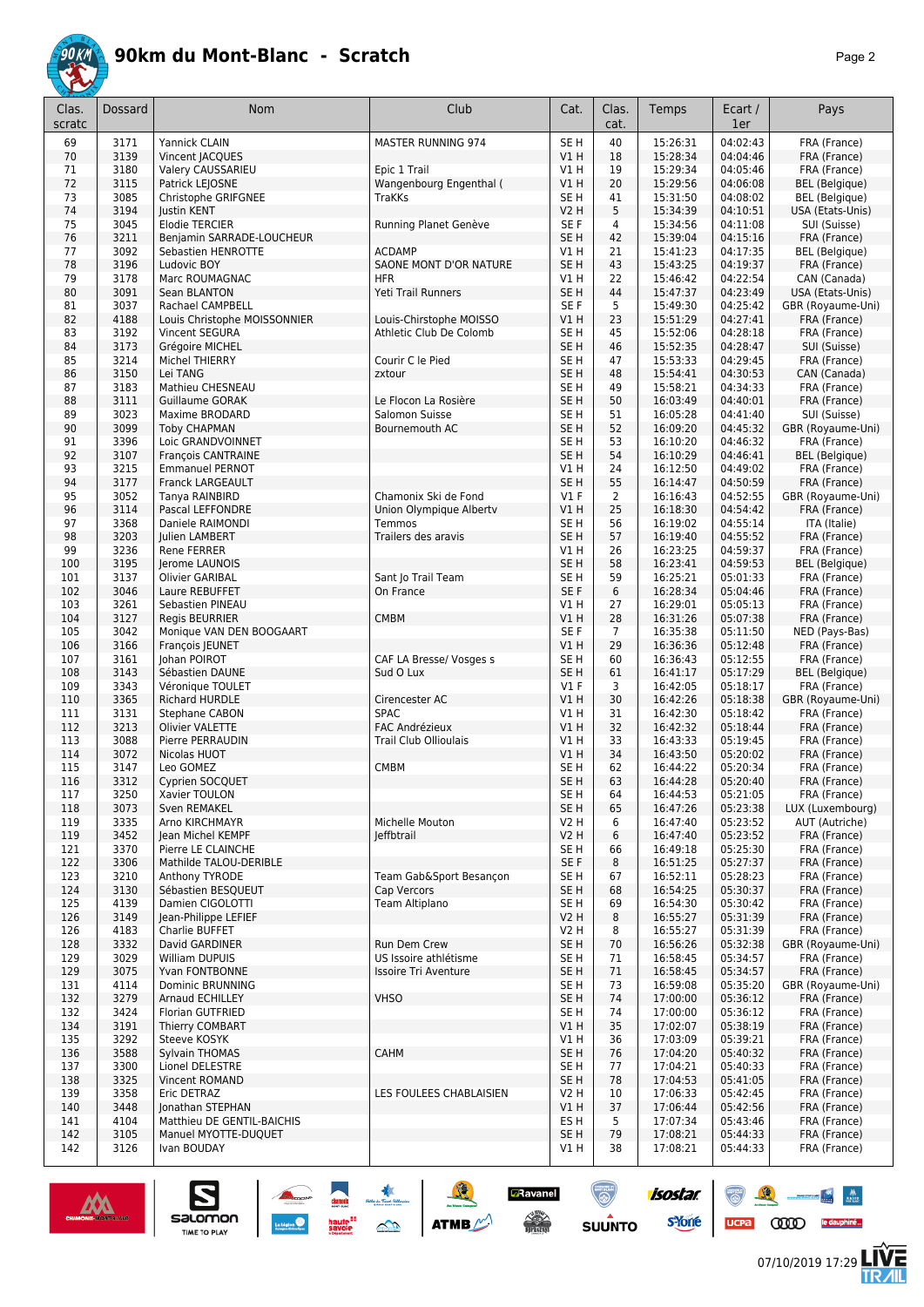

|--|--|

| Clas.<br>scratc | Dossard      | Nom                                       | Club                        | Cat.                    | Clas.<br>cat.  | Temps                | Ecart /<br>1er       | Pays                             |
|-----------------|--------------|-------------------------------------------|-----------------------------|-------------------------|----------------|----------------------|----------------------|----------------------------------|
| 144             | 3422         | Laurie-Anne BESQUEUT THOMASSERY           |                             | SE <sub>F</sub>         | 9              | 17:12:56             | 05:49:08             | FRA (France)                     |
| 145             | 3451         | Jean François BRELUZEAU                   | <b>JOGGING CLUB SABLAIS</b> | VIH                     | 39             | 17:13:48             | 05:50:00             | FRA (France)                     |
| 146             | 3220         | Suzanne HUGONIE                           |                             | V1F                     | $\overline{4}$ | 17:15:46             | 05:51:58             | SUI (Suisse)                     |
| 147             | 3136         | Zhenhui PENG                              | <b>CMBC</b>                 | SE <sub>H</sub>         | 80             | 17:15:47             | 05:51:59             | CHN (Chine)                      |
| 148<br>149      | 3354<br>3282 | Andre MEDEIROS<br>Marton KUCSERA          | CamelBak Brasil             | V1 H<br>V1H             | 40<br>41       | 17:15:50<br>17:17:38 | 05:52:02<br>05:53:50 | BRA (Brésil)<br>HUN (Hongrie)    |
| 150             | 3228         | <b>Breniaux ALEXANDRE</b>                 | AVOC                        | SE <sub>H</sub>         | 81             | 17:18:20             | 05:54:32             | FRA (France)                     |
| 151             | 3252         | Gérald COSTE                              |                             | V1 H                    | 42             | 17:19:24             | 05:55:36             | FRA (France)                     |
| 152             | 3434         | Laurent GERING                            | Ravanel&co                  | V1H                     | 43             | 17:22:55             | 05:59:07             | FRA (France)                     |
| 153             | 3513         | Florent SCROFNECKER                       | Team ultra form             | SE <sub>H</sub>         | 82             | 17:22:56             | 05:59:08             | FRA (France)                     |
| 154             | 3193         | David HUCHETTE                            | Us marquettes               | V1 H                    | 44             | 17:23:02             | 05:59:14             | FRA (France)                     |
| 155             | 4164         | James FLETCHER                            |                             | V1H                     | 45             | 17:23:16             | 05:59:28             | GBR (Royaume-Uni)                |
| 156             | 3221         | Oleksandr VARLAMOV                        | Myxomor                     | SE <sub>H</sub>         | 83             | 17:27:28             | 06:03:40             | UKR (Ukraine)                    |
| 157<br>158      | 3392<br>3151 | Marie BERNA<br>Thibaud MEJEAN             |                             | V1F<br>SE <sub>H</sub>  | 5<br>84        | 17:29:00<br>17:29:02 | 06:05:12<br>06:05:14 | FRA (France)<br>FRA (France)     |
| 159             | 3421         | Vincent MAILLOCHEAU                       | Courir à Seyssins Seyss     | <b>V2 H</b>             | 11             | 17:30:09             | 06:06:21             | FRA (France)                     |
| 160             | 3278         | Luc STEENS                                | Grez running                | V1 H                    | 46             | 17:30:23             | 06:06:35             | <b>BEL</b> (Belgique)            |
| 161             | 3439         | Philip ALLISON                            |                             | VIH                     | 47             | 17:33:47             | 06:09:59             | GBR (Royaume-Uni)                |
| 162             | 3703         | Samuel LOCKHART                           |                             | V1 H                    | 48             | 17:34:38             | 06:10:50             | GBR (Royaume-Uni)                |
| 163             | 3460         | David HUGONNOT                            | TEAM TRAIL TOURAINE - K     | SE <sub>H</sub>         | 85             | 17:35:09             | 06:11:21             | FRA (France)                     |
| 164             | 3159         | Michal ORZEL                              |                             | SE <sub>H</sub>         | 86             | 17:36:02             | 06:12:14             | POL (Pologne)                    |
| 165             | 3280         | <b>Arnaud CHARMOILLE</b>                  |                             | VIH                     | 49             | 17:36:04             | 06:12:16             | FRA (France)                     |
| 166<br>167      | 3751<br>3255 | Damien LACHEVRE                           |                             | V1 H<br>SE <sub>H</sub> | 50<br>87       | 17:38:44<br>17:39:06 | 06:14:56<br>06:15:18 | FRA (France)<br>FRA (France)     |
| 168             | 3132         | Jeremie BALLET-BAZ<br>Christopher AMELON  | Les Vosg'Runners            | SE <sub>H</sub>         | 88             | 17:40:00             | 06:16:12             | FRA (France)                     |
| 169             | 3309         | Avellaneda Delgado MIGUEL                 | trotadors d'algaida         | V1H                     | 51             | 17:40:58             | 06:17:10             | ESP (Espagne)                    |
| 170             | 3259         | Jean-François DEBEN                       | <b>RUNNING PLUS</b>         | SE <sub>H</sub>         | 89             | 17:42:33             | 06:18:45             | <b>BEL</b> (Belgique)            |
| 171             | 3182         | Thierry CHARLES                           | RUNNING CONSEIL/TCO         | V1H                     | 52             | 17:42:46             | 06:18:58             | FRA (France)                     |
| 172             | 3122         | Jeremy GRECIET                            | <b>TCO</b>                  | SE <sub>H</sub>         | 90             | 17:42:47             | 06:18:59             | FRA (France)                     |
| 173             | 3378         | Eric LLORCA                               | Trail club ollioules        | V1H                     | 53             | 17:42:48             | 06:19:00             | FRA (France)                     |
| 174             | 3264         | Pierre KULYK                              | <b>TEAM RUNAO</b>           | SE <sub>H</sub>         | 91             | 17:43:52             | 06:20:04             | FRA (France)                     |
| 175             | 3436         | Patrice BERGUERAND                        | <b>CMBM</b>                 | <b>V2 H</b>             | 12<br>92       | 17:45:49             | 06:22:01             | FRA (France)                     |
| 176<br>177      | 3302<br>3103 | <b>Bastien LUGON</b><br>Sebastien DECOMBE | Portet Athletic Club        | SE <sub>H</sub><br>VIH  | 54             | 17:47:04<br>17:47:19 | 06:23:16<br>06:23:31 | SUI (Suisse)<br>FRA (France)     |
| 178             | 3156         | Alan WOOD                                 |                             | SE <sub>H</sub>         | 93             | 17:47:21             | 06:23:33             | GBR (Royaume-Uni)                |
| 179             | 3283         | <b>Bertrand CHEVROTON</b>                 |                             | V1H                     | 55             | 17:47:57             | 06:24:09             | FRA (France)                     |
| 180             | 3406         | Louis-Marie SAUVAGE                       |                             | SE <sub>H</sub>         | 94             | 17:48:26             | 06:24:38             | FRA (France)                     |
| 181             | 3230         | Franck ALLIX                              | <b>ADNGPS</b>               | V1H                     | 56             | 17:51:03             | 06:27:15             | FRA (France)                     |
| 182             | 3583         | Marie DELOBELLE                           | <b>CMBM</b>                 | SE <sub>F</sub>         | 10             | 17:52:52             | 06:29:04             | FRA (France)                     |
| 183             | 3303         | Jean-Christophe VOUTAZ                    | Droit du Catogne            | SE <sub>H</sub>         | 95             | 17:52:53             | 06:29:05             | SUI (Suisse)                     |
| 184<br>185      | 3047<br>3061 | Valérie COTTENS<br>lean POMMIER           | Team Suchet - Perraudin     | V1F<br><b>V2 H</b>      | 6<br>13        | 17:54:47<br>17:55:18 | 06:30:59<br>06:31:30 | SUI (Suisse)<br>USA (Etats-Unis) |
| 186             | 3121         | Romuald CHANGOBERT                        | QUICKSILVER SAN JOSE CA     | V1 H                    | 57             | 17:55:27             | 06:31:39             | FRA (France)                     |
| 187             | 3431         | Dimitri MAUNIER                           | TEAM TRAIL TOURAINE         | SE <sub>H</sub>         | 96             | 17:56:14             | 06:32:26             | FRA (France)                     |
| 188             | 3184         | Julien BEVALOT                            | Team Rando Running Besa     | V1 H                    | 58             | 17:56:17             | 06:32:29             | FRA (France)                     |
| 189             | 3357         | Daniel VASCONCELOS                        |                             | SE <sub>H</sub>         | 97             | 17:57:14             | 06:33:26             | BRA (Brésil)                     |
| 190             | 4128         | <b>Fabien MAREMBERT</b>                   |                             | SE H                    | 98             | 17:57:59             | 06:34:11             | FRA (France)                     |
| 191             | 3275         | Darran CRONSHAW                           |                             | VIH                     | 59             | 17:58:49             | 06:35:01             | GBR (Royaume-Uni)                |
| 192             | 3889         | Karine NADEAU                             | EMC                         | V1 F<br>SE <sub>H</sub> | 7<br>99        | 17:59:14             | 06:35:26<br>06:39:12 | CAN (Canada)<br>FRA (France)     |
| 193<br>194      | 3176<br>3474 | Sebastien GUIRONNET<br>Alain GERAT        | cmbm                        | V1H                     | 60             | 18:03:00<br>18:06:33 | 06:42:45             | FRA (France)                     |
| 195             | 3268         | Damien MATHIEU                            | <b>EFSRA</b>                | VIH                     | 61             | 18:07:12             | 06:43:24             | FRA (France)                     |
| 196             | 3628         | Franck RAFFIN                             | <b>JOGGING CLUB SABLAIS</b> | SE <sub>H</sub>         | 100            | 18:08:01             | 06:44:13             | FRA (France)                     |
| 197             | 3316         | Matthieu WINKELMULLER                     | MJC des 3 Chateaux          | V1 H                    | 62             | 18:08:02             | 06:44:14             | FRA (France)                     |
| 198             | 3208         | Jean-Baptiste DUMAS                       |                             | V1 H                    | 63             | 18:08:03             | 06:44:15             | FRA (France)                     |
| 199             | 3348         | Robin UTZMANN                             | <b>USSE</b>                 | V1 H                    | 64             | 18:12:20             | 06:48:32             | FRA (France)                     |
| 200<br>201      | 3338<br>3249 | Cedric BO<br><b>Bertrand DELAIGUE</b>     | <b>AVOC</b>                 | V1H<br>V1 H             | 65<br>66       | 18:15:36<br>18:17:09 | 06:51:48<br>06:53:21 | FRA (France)<br>FRA (France)     |
| 202             | 3414         | Sandrine FREUDENREICH                     |                             | $VI$ F                  | 8              | 18:18:34             | 06:54:46             | FRA (France)                     |
| 203             | 3158         | Paul COYDE                                | Running66                   | SE <sub>H</sub>         | 101            | 18:18:40             | 06:54:52             | FRA (France)                     |
| 204             | 3223         | <b>Blaise DEBAY</b>                       |                             | V1 H                    | 67             | 18:19:37             | 06:55:49             | <b>BEL</b> (Belgique)            |
| 205             | 3212         | Arnaud MOLARD                             |                             | V1H                     | 68             | 18:19:48             | 06:56:00             | FRA (France)                     |
| 206             | 3117         | <b>Stephane MOULIN</b>                    | Up Coaching                 | V1 H                    | 69             | 18:20:00             | 06:56:12             | AUS (Australie)                  |
| 207             | 3188         | Patrick BAUDAIN                           | <b>CAP GARONNE</b>          | <b>V2 H</b>             | 14             | 18:21:18             | 06:57:30             | FRA (France)                     |
| 208             | 3155         | Damien GUEGAN                             | Cap garonne                 | SE <sub>H</sub>         | 102            | 18:21:19             | 06:57:31             | FRA (France)                     |
| 209             | 3271         | Christophe PIGNARD                        | AVOC<br><b>CCRMSB</b>       | V1 H                    | 70             | 18:22:46             | 06:58:58             | FRA (France)                     |
| 210<br>211      | 3167<br>3477 | Ludo BRUYERE<br>Florian PREHU             |                             | V1 H<br>SE <sub>H</sub> | 71<br>103      | 18:22:52<br>18:24:26 | 06:59:04<br>07:00:38 | FRA (France)<br>FRA (France)     |
| 212             | 3753         | lean GUILHEM                              | CMBM                        | SE <sub>H</sub>         | 104            | 18:24:32             | 07:00:44             | FRA (France)                     |
| 213             | 3281         | Philippe MARTIN                           |                             | V1 H                    | 72             | 18:26:05             | 07:02:17             | FRA (France)                     |
| 214             | 3148         | Ka Hei NGAI                               |                             | SE H                    | 105            | 18:26:08             | 07:02:20             | HKG (Hong Kong,<br>Chine)        |
| 215             | 3162         | Loic KUNCA                                | <b>VTCA FALCK</b>           | V1 H                    | 73             | 18:27:13             | 07:03:25             | FRA (France)                     |
| 216             | 3198         | Salvatore CARRUBBA                        | <b>VTCFALCK</b>             | <b>V2 H</b>             | 15             | 18:27:17             | 07:03:29             | FRA (France)                     |
| 216             | 3290         | Olivier BOUTIN                            |                             | SE <sub>H</sub>         | 106            | 18:27:17             | 07:03:29             | FRA (France)                     |
|                 |              |                                           |                             |                         |                |                      |                      |                                  |



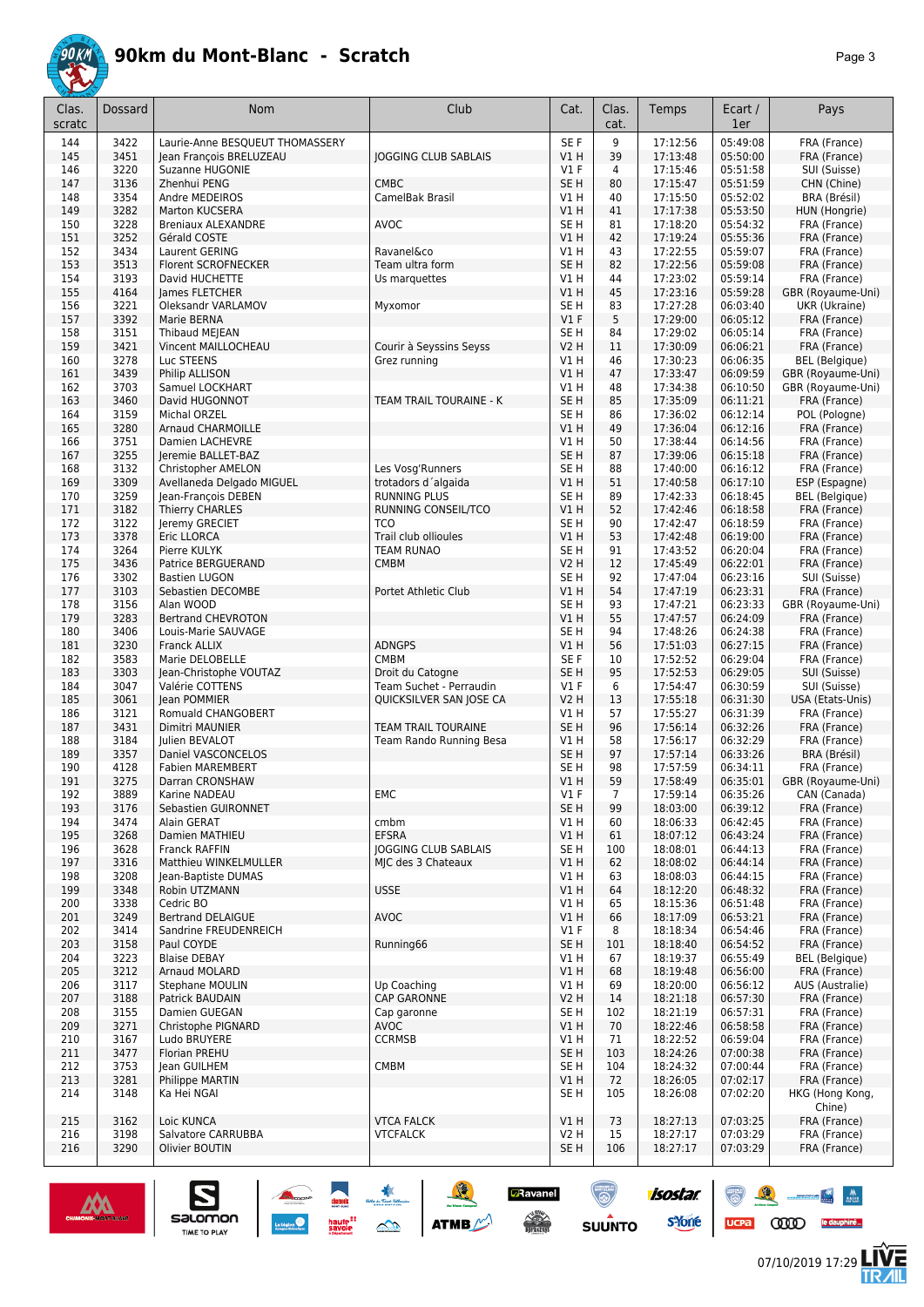

|--|--|

| Clas.<br>scratc | Dossard      | Nom                                            | Club                                      | Cat.                    | Clas.<br>cat. | Temps                | Ecart /<br>1er       | Pays                              |
|-----------------|--------------|------------------------------------------------|-------------------------------------------|-------------------------|---------------|----------------------|----------------------|-----------------------------------|
| 218             | 3256         | <b>Bruno DUCHESNE</b>                          |                                           | SE <sub>H</sub>         | 107           | 18:27:33             | 07:03:45             | FRA (France)                      |
| 219             | 3612         | <b>Matthew BREAKELL</b>                        |                                           | SE <sub>H</sub>         | 108           | 18:29:54             | 07:06:06             | GBR (Royaume-Uni)                 |
| 220             | 3297         | Sabrina BELOT                                  | Team Gab&Sport Besançon                   | SE F                    | 11            | 18:30:48             | 07:07:00             | FRA (France)                      |
| 221             | 3425         | Marcus JAKOBSSON                               | Åre Ultra Trail                           | SE <sub>H</sub>         | 109           | 18:31:15             | 07:07:27             | SWE (Suède)                       |
| 222             | 3426         | Henrik WESTOO                                  | Åre Ultra Trail                           | SE <sub>H</sub>         | 110           | 18:31:16             | 07:07:28             | SWE (Suède)                       |
| 223             | 3564         | <b>Flingdal PONTUS</b>                         |                                           | SE <sub>H</sub>         | 111           | 18:31:17             | 07:07:29             | SWE (Suède)                       |
| 224<br>225      | 3380<br>3277 | Yann GONZALVO                                  | Team Trail spirit                         | V1H<br>VIH              | 74<br>75      | 18:31:22<br>18:31:23 | 07:07:34<br>07:07:35 | FRA (France)                      |
| 226             | 3762         | Marc JANNETTA<br>Gabriel ALLARD                | Team Trail spirit<br><b>RMA Triathlon</b> | SE H                    | 112           | 18:32:11             | 07:08:23             | FRA (France)<br>FRA (France)      |
| 227             | 3234         | Simon ELLIS                                    | <b>Chester Triathlon Club</b>             | <b>V2 H</b>             | 16            | 18:32:27             | 07:08:39             | GBR (Royaume-Uni)                 |
| 228             | 3345         | <b>Benoit PERROUIN</b>                         | <b>Team Trail Touraine</b>                | V1H                     | 76            | 18:33:21             | 07:09:33             | FRA (France)                      |
| 229             | 3476         | Julie PUTHOSTE                                 | <b>TEAM RUNAO</b>                         | SE F                    | 12            | 18:34:27             | 07:10:39             | FRA (France)                      |
| 230             | 3129         | Mathieu CARBONNET                              | <b>RUNNING 66</b>                         | SE <sub>H</sub>         | 113           | 18:34:53             | 07:11:05             | FRA (France)                      |
| 231             | 3561         | Philippe PUTRICH                               | Eschen's team                             | SE <sub>H</sub>         | 114           | 18:35:01             | 07:11:13             | FRA (France)                      |
| 232             | 3697         | Vyacheslav OVECHKIN                            | <b>Endurance School</b>                   | SE H                    | 115           | 18:35:07             | 07:11:19             | UKR (Ukraine)                     |
| 233             | 3209         | <b>Arnaud FRANCAIS</b>                         | SAONE MONT D OR NATURE                    | VIH                     | 77            | 18:35:33             | 07:11:45             | FRA (France)                      |
| 233             | 3631         | Gérard KRAUSS                                  | Saône Mont d'Or Nature                    | V3H                     | $\mathbf{1}$  | 18:35:33             | 07:11:45             | FRA (France)                      |
| 235             | 3110         | Kévin GUILLOTTE                                | SAONE MONT D'OR NATURE                    | SE <sub>H</sub>         | 116           | 18:35:34             | 07:11:46             | FRA (France)                      |
| 236             | 3454         | Monica D URSO                                  | SiSport                                   | SE F                    | 13            | 18:35:55             | 07:12:07             | ITA (Italie)                      |
| 237             | 3755         | Ion DICUSARI                                   |                                           | SE <sub>H</sub>         | 117           | 18:36:23             | 07:12:35             | MDA (Moldavie)                    |
| 238             | 3447         | Nicolas GOFFE                                  | <b>BORN TO RUN</b>                        | SE H                    | 118           | 18:37:15             | 07:13:27             | <b>BEL</b> (Belgique)             |
| 239             | 3482         | Christophe CARON                               | Born To Run                               | SE <sub>H</sub>         | 119           | 18:37:16             | 07:13:28             | <b>BEL</b> (Belgique)             |
| 240             | 3102<br>3138 | Alexandre DANNER                               | Trailers de la Rose                       | SE <sub>H</sub>         | 120           | 18:37:35<br>18:43:47 | 07:13:47<br>07:19:59 | FRA (France)<br>CHN (Chine)       |
| 241<br>242      | 3320         | Rengui CAI                                     | zxtour                                    | SE <sub>H</sub><br>V1 H | 121<br>78     | 18:45:17             | 07:21:29             |                                   |
| 243             | 3445         | Jean-Christophe DAUMAS<br><b>Tania URTEAGA</b> | Cima Auray                                | $VI$ F                  | 9             | 18:45:34             | 07:21:46             | FRA (France)<br>NED (Pays-Bas)    |
| 244             | 3206         | Jean-Claude SCHNEIDER                          |                                           | V1 H                    | 79            | 18:45:43             | 07:21:55             | FRA (France)                      |
| 245             | 3321         | Laurent VANKELST                               | <b>HAC</b>                                | VIH                     | 80            | 18:45:56             | 07:22:08             | FRA (France)                      |
| 246             | 3544         | Guillaume LAMOUREUX                            | CSO Courchevel Sport Ou                   | SE <sub>H</sub>         | 122           | 18:47:39             | 07:23:51             | FRA (France)                      |
| 247             | 3730         | <b>Grzegorz IWACHOW</b>                        |                                           | V1H                     | 81            | 18:48:48             | 07:25:00             | POL (Pologne)                     |
| 248             | 3323         | Gaetan POINSOT                                 |                                           | SE <sub>H</sub>         | 123           | 18:49:54             | 07:26:06             | FRA (France)                      |
| 249             | 3254         | Kevin SCHULTZ                                  | Jogging Club Veranne                      | SE <sub>H</sub>         | 124           | 18:49:56             | 07:26:08             | FRA (France)                      |
| 250             | 3500         | Serge LECOUTRE                                 | ascp melox                                | V1H                     | 82            | 18:50:45             | 07:26:57             | FRA (France)                      |
| 251             | 3535         | Stephane GASSOT                                | <b>Maison Carrier</b>                     | VIH                     | 83            | 18:50:51             | 07:27:03             | FRA (France)                      |
| 252             | 3497         | Vitali ABEZIAEV                                |                                           | SE <sub>H</sub>         | 125           | 18:52:45             | 07:28:57             | ISR (Israël)                      |
| 253             | 3186         | Hervé MICHAUX                                  | <b>CAP GARONNE</b>                        | VIH                     | 84            | 18:53:21             | 07:29:33             | FRA (France)                      |
| 254             | 3043         | Nadezda KOROLYATINA                            |                                           | SE F                    | 14            | 18:53:22             | 07:29:34             | RUS (Russie)                      |
| 255             | 3347         | Valentin VEREECKE                              |                                           | SE H                    | 126           | 18:53:53             | 07:30:05             | FRA (France)                      |
| 256             | 3555         | Rafid SHAINUROV                                | <b>VDV</b>                                | V2 H                    | 17            | 18:54:54             | 07:31:06             | RUS (Russie)                      |
| 257             | 3244<br>3216 | David DELILLE                                  | SAONE MONT D'OR NATURE<br>XRun            | VIH                     | 85<br>18      | 18:55:40<br>18:58:33 | 07:31:52<br>07:34:45 | FRA (France)                      |
| 258<br>259      | 3164         | Guillaume DAVIN<br><b>Bruno DASI</b>           | <b>TEAM TRAIL SPIRIT</b>                  | V2 H<br>V1H             | 86            | 18:58:40             | 07:34:52             | FRA (France)<br>FRA (France)      |
| 260             | 3689         | Julien GEOFFROY                                | <b>ATHLE VOSGES</b>                       | V1H                     | 87            | 18:58:41             | 07:34:53             | FRA (France)                      |
| 261             | 3420         | Frédéric RUGRAFF                               | <b>CSC KRONENBOURG</b>                    | <b>V2 H</b>             | 19            | 18:59:19             | 07:35:31             | FRA (France)                      |
| 262             | 3516         | <b>Franck LASCOMBES</b>                        | CMBM                                      | <b>V2 H</b>             | 20            | 19:00:17             | 07:36:29             | FRA (France)                      |
| 263             | 3453         | <b>Stuart GREGORY</b>                          |                                           | V2 H                    | 21            | 19:00:37             | 07:36:49             | GBR (Royaume-Uni)                 |
| 264             | 3201         | Dan AFSHAR                                     | www.xempo.com                             | V1 H                    | 88            | 19:01:45             | 07:37:57             | GBR (Royaume-Uni)                 |
| 265             | 3465         | <b>Florent LESUEUR</b>                         |                                           | SE <sub>H</sub>         | 127           | 19:01:59             | 07:38:11             | FRA (France)                      |
| 266             | 3491         | <b>Benoit GAUCHE</b>                           |                                           | SE H                    | 128           | 19:05:18             | 07:41:30             | FRA (France)                      |
| 267             | 3429         | Robert BOPP                                    |                                           | <b>V2 H</b>             | 22            | 19:07:29             | 07:43:41             | NED (Pays-Bas)                    |
| 268             | 3680         | Anton BIBA                                     | mountain-race.ru                          | SE H                    | 129           | 19:08:11             | 07:44:23             | RUS (Russie)                      |
| 269             | 3496         | Arnaud DRAPIER                                 | CE BOMBARDIER                             | SE H                    | 130           | 19:12:08             | 07:48:20             | FRA (France)                      |
| 270             | 3202         | Paul CRESPEL                                   | Sans club ni sponsor                      | SE H                    | 131           | 19:14:45<br>19:15:14 | 07:50:57             | FRA (France)                      |
| 271<br>272      | 3546<br>3095 | <b>Thomas MESLIN</b><br>Jean-Baptiste DELSARTE | Albertville Tarentaise                    | VIH<br>SE H             | 89<br>132     | 19:16:42             | 07:51:26<br>07:52:54 | FRA (France)<br>FRA (France)      |
| 273             | 3468         | Alexandre BUSCAL                               | <b>ASL Robertsau</b>                      | V1 H                    | 90            | 19:16:43             | 07:52:55             | FRA (France)                      |
| 274             | 3207         | Amaury OUESLATI                                | Hem Athletic club                         | V1 H                    | 91            | 19:16:58             | 07:53:10             | FRA (France)                      |
| 275             | 3605         | Quentin LABBE                                  |                                           | SE <sub>H</sub>         | 133           | 19:16:59             | 07:53:11             | FRA (France)                      |
| 276             | 3585         | Cyriaque MATHELIN                              |                                           | SE H                    | 134           | 19:17:11             | 07:53:23             | FRA (France)                      |
| 277             | 3580         | <b>Charles PITRE</b>                           |                                           | V1H                     | 92            | 19:18:01             | 07:54:13             | FRA (France)                      |
| 278             | 3428         | Grégory MACQUART                               | Team Papycoach                            | V1 H                    | 93            | 19:18:29             | 07:54:41             | FRA (France)                      |
| 279             | 3563         | Franck GALLOIS                                 |                                           | VIH                     | 94            | 19:19:20             | 07:55:32             | FRA (France)                      |
| 280             | 3464         | Pierre FRACHETTE                               |                                           | SE H                    | 135           | 19:19:24             | 07:55:36             | FRA (France)                      |
| 281             | 3629         | Gad SOLOMON                                    | RunGuru.co.il                             | V1H                     | 95            | 19:19:54             | 07:56:06             | ISR (Israël)                      |
| 282             | 3094         | Morgan CHAMPENOIS                              |                                           | SE H                    | 136           | 19:20:11             | 07:56:23             | FRA (France)                      |
| 283             | 3622         | François LIGNEY                                | le souffle d'Orgerus                      | <b>V2 H</b>             | 23            | 19:20:20             | 07:56:32             | FRA (France)                      |
| 284             | 3329         | Sébastien VEILLET                              |                                           | SE H                    | 137           | 19:20:39             | 07:56:51             | FRA (France)                      |
| 285             | 3769         | Marko PYHAJARVI                                | EComm10X.com                              | V1 H                    | 96            | 19:21:04             | 07:57:16             | FIN (Finlande)                    |
| 286<br>287      | 3638<br>3324 | <b>Geoff SMYTH</b><br>Julien DELCOURT          | <b>BARF</b><br>US Marquette/ ZtrailerZ    | V1 H<br>SE <sub>H</sub> | 97<br>138     | 19:21:19<br>19:22:19 | 07:57:31<br>07:58:31 | GBR (Royaume-Uni)<br>FRA (France) |
| 288             | 3490         | Sylvain DHONNEUR                               |                                           | SE H                    | 139           | 19:23:15             | 07:59:27             | FRA (France)                      |
| 289             | 3486         | <b>Florian RODRIGUES</b>                       |                                           | V1H                     | 98            | 19:23:22             | 07:59:34             | FRA (France)                      |
| 290             | 3376         | Samuel MARTINEZ                                |                                           | SE H                    | 140           | 19:23:37             | 07:59:49             | FRA (France)                      |
| 291             | 3617         | Tim FOX                                        | Saint Edmund Pacers                       | <b>V2 H</b>             | 24            | 19:24:41             | 08:00:53             | GBR (Royaume-Uni)                 |
| 292             | 3101         | Alexander CHERVYAKOV                           | Soyka Running Club                        | SE H                    | 141           | 19:24:46             | 08:00:58             | RUS (Russie)                      |



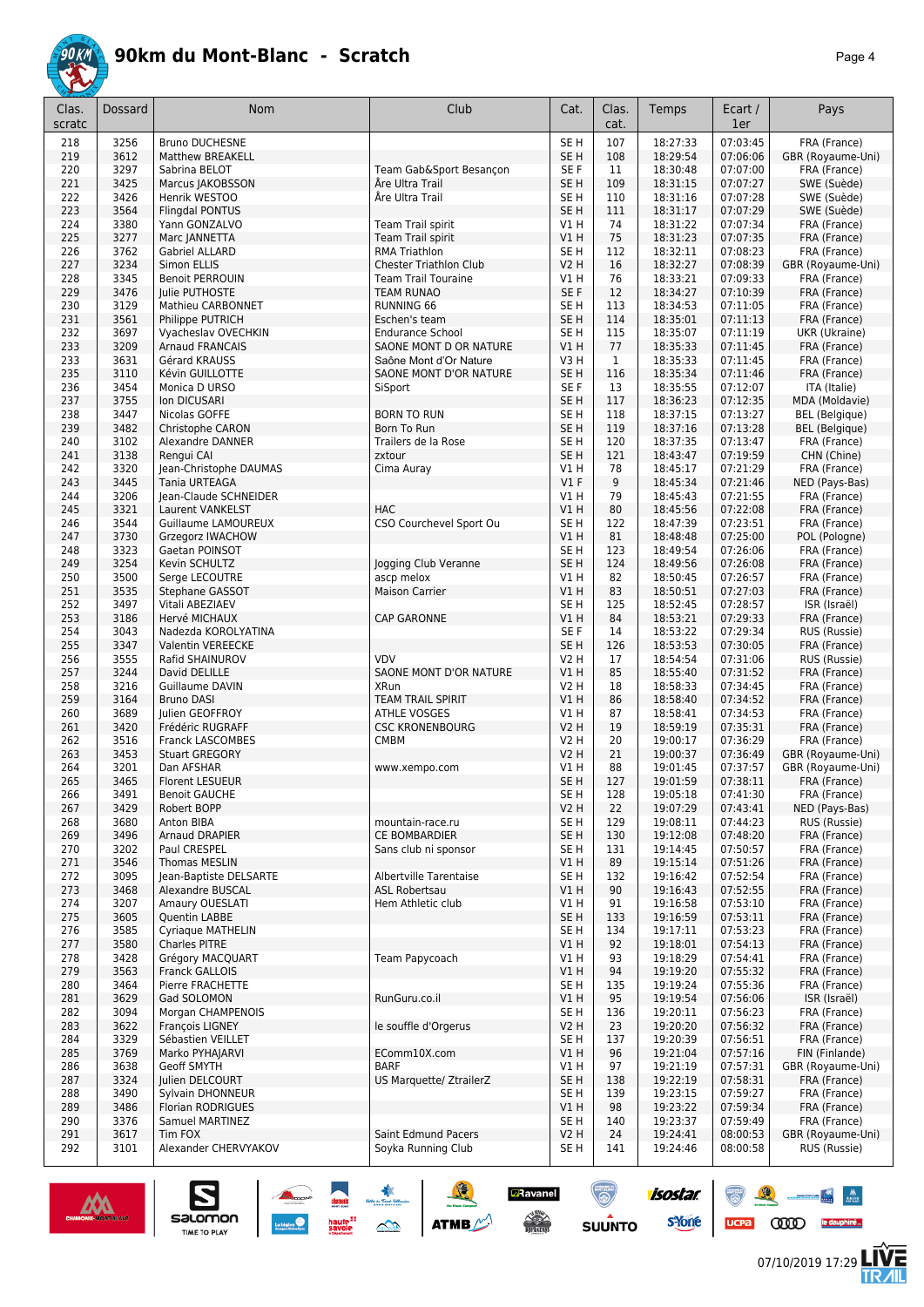

| Clas.      | Dossard      | <b>Nom</b>                                        | Club                                                     | Cat.                    | Clas.                 | Temps                | Ecart /              | Pays                         |
|------------|--------------|---------------------------------------------------|----------------------------------------------------------|-------------------------|-----------------------|----------------------|----------------------|------------------------------|
| scratc     |              |                                                   |                                                          |                         | cat.                  |                      | 1er                  |                              |
| 293        | 3104         | lérôme SCHLOSSER                                  |                                                          | V1H                     | 99                    | 19:25:10             | 08:01:22             | FRA (France)                 |
| 294        | 3871         | James CARNEGIE                                    |                                                          | SE <sub>H</sub>         | 142                   | 19:25:49             | 08:02:01             | GBR (Royaume-Uni)            |
| 295<br>296 | 3383<br>3232 | Jean-Charles GUILHEM<br>Jean Michel BENETTI       | <b>CMBM</b>                                              | V3H<br>SE <sub>H</sub>  | $\overline{2}$<br>143 | 19:27:11<br>19:27:14 | 08:03:23<br>08:03:26 | FRA (France)<br>FRA (France) |
| 297        | 3293         | <b>Benoit CHAUVET</b>                             | cap endurance                                            | V1H                     | 100                   | 19:28:03             | 08:04:15             | FRA (France)                 |
| 298        | 3511         | Corentin KENDZIORA                                |                                                          | ES <sub>H</sub>         | 6                     | 19:28:16             | 08:04:28             | FRA (France)                 |
| 299        | 3341         | Joseph ZULIANI                                    |                                                          | V1 H                    | 101                   | 19:28:41             | 08:04:53             | ITA (Italie)                 |
| 300        | 3327         | Raphael CHATAIN                                   |                                                          | SE <sub>H</sub>         | 144                   | 19:28:43             | 08:04:55             | FRA (France)                 |
| 300        | 3467         | Mathieu MANSUY                                    |                                                          | SE <sub>H</sub>         | 144                   | 19:28:43             | 08:04:55             | FRA (France)                 |
| 302<br>303 | 3593<br>3285 | <b>Boris DELOCHE</b><br>Olivier DEROSE            |                                                          | SE <sub>H</sub><br>V1 H | 146<br>102            | 19:29:22<br>19:29:38 | 08:05:34<br>08:05:50 | FRA (France)<br>FRA (France) |
| 304        | 3298         | Simon THORET                                      |                                                          | SE <sub>H</sub>         | 147                   | 19:29:48             | 08:06:00             | FRA (France)                 |
| 305        | 3483         | Jean-Charles TROCHON                              | <b>UAC SAVENAY</b>                                       | SE <sub>H</sub>         | 148                   | 19:29:57             | 08:06:09             | FRA (France)                 |
| 306        | 3381         | <b>Theodoros THEODORIDIS</b>                      |                                                          | <b>V2 H</b>             | 25                    | 19:30:13             | 08:06:25             | GRE (Grèce)                  |
| 307        | 3363         | Ninon LEGENDRE                                    |                                                          | $VI$ F                  | 10                    | 19:30:38             | 08:06:50             | FRA (France)                 |
| 308        | 3262         | Nicolas WATINE                                    | us marquette                                             | V1H                     | 103                   | 19:30:43             | 08:06:55             | FRA (France)                 |
| 309<br>310 | 3810<br>3684 | <b>Stephane PAIRIN</b><br><b>Mathieu TREMBLET</b> | Galop Romain Bavaisien                                   | V1 H<br>VIH             | 104<br>105            | 19:32:12<br>19:34:08 | 08:08:24<br>08:10:20 | FRA (France)<br>FRA (France) |
| 311        | 3399         | Édouard GEORGE                                    | Wangenbourg Engenthal                                    | V1 H                    | 106                   | 19:34:09             | 08:10:21             | FRA (France)                 |
| 312        | 3400         | Denis CAMPIGNA                                    | CEVEN'TRAIL LE VIGAN                                     | <b>V2 H</b>             | 26                    | 19:35:17             | 08:11:29             | FRA (France)                 |
| 313        | 3456         | Jean-Pierre RAGUILLAT                             |                                                          | V2 H                    | 27                    | 19:35:32             | 08:11:44             | FRA (France)                 |
| 314        | 3317         | <b>Thibaut FRANCOIS</b>                           |                                                          | SE <sub>H</sub>         | 149                   | 19:35:51             | 08:12:03             | <b>BEL</b> (Belgique)        |
| 315        | 3806         | Hervé HUMBERT                                     |                                                          | V1 H                    | 107                   | 19:36:24             | 08:12:36             | FRA (France)                 |
| 316        | 3432         | Richard SIMON                                     | As ambares                                               | VIH                     | 108                   | 19:38:52             | 08:15:04             | FRA (France)                 |
| 317<br>318 | 3603<br>3427 | Pascal DUCRUEZ<br><b>Alexis GAILLAC</b>           | <b>JARRIENNE DES CIMES</b>                               | V2 H<br>SE <sub>H</sub> | 28<br>150             | 19:39:19<br>19:39:24 | 08:15:31<br>08:15:36 | FRA (France)<br>FRA (France) |
| 319        | 3379         | Janik MONSIEURS                                   |                                                          | V1 H                    | 109                   | 19:39:27             | 08:15:39             | <b>BEL</b> (Belgique)        |
| 320        | 3351         | <b>Clement DURAND</b>                             | AS RAID MELOX                                            | VIH                     | 110                   | 19:39:47             | 08:15:59             | FRA (France)                 |
| 321        | 3785         | Eddy HESLOUIS                                     |                                                          | V1 H                    | 111                   | 19:40:38             | 08:16:50             | FRA (France)                 |
| 322        | 3645         | Vincent TOUSSAINT                                 |                                                          | SE <sub>H</sub>         | 151                   | 19:41:38             | 08:17:50             | FRA (France)                 |
| 323        | 3455         | Philip MARTIN                                     | LE TEIL COURT                                            | V1 H                    | 112                   | 19:41:42             | 08:17:54             | FRA (France)                 |
| 324        | 4126         | Owen William EVANS                                | <b>Team NBCC</b>                                         | SE <sub>H</sub>         | 152                   | 19:42:21             | 08:18:33             | GBR (Royaume-Uni)            |
| 325<br>325 | 3328<br>3529 | <b>Olivier DESRUES</b><br>Hugues IBOS             | <b>BORD TRAILER</b><br>Les Bords Trailers                | V1 H<br>VIH             | 113<br>113            | 19:44:06<br>19:44:06 | 08:20:18<br>08:20:18 | FRA (France)<br>FRA (France) |
| 327        | 3433         | Yann THOMAS                                       |                                                          | V1 H                    | 115                   | 19:44:35             | 08:20:47             | FRA (France)                 |
| 328        | 3489         | <b>Fabienne MASQUELIER</b>                        |                                                          | $VI$ F                  | 11                    | 19:44:39             | 08:20:51             | FRA (France)                 |
| 329        | 3722         | Alexis REDOR                                      |                                                          | SE H                    | 153                   | 19:46:12             | 08:22:24             | FRA (France)                 |
| 330        | 4091         | Annie LEVINE                                      | Garden State Track Club                                  | SE F                    | 15                    | 19:47:36             | 08:23:48             | USA (Etats-Unis)             |
| 331        | 3717         | <b>Eric BRICE</b>                                 | <b>CMBM</b>                                              | V2 H                    | 29                    | 19:49:20             | 08:25:32             | FRA (France)                 |
| 332<br>332 | 3604<br>3774 | Olivia MARTINEZ<br>Pierre JOUBERT                 | <b>Team Trail Touraine</b><br><b>Team Trail Touraine</b> | SE F<br>V1 H            | 16<br>116             | 19:50:16<br>19:50:16 | 08:26:28<br>08:26:28 | FRA (France)<br>FRA (France) |
| 334        | 3551         | Steffen MAAZ                                      |                                                          | VIH                     | 117                   | 19:50:23             | 08:26:35             | GER (Allemagne)              |
| 335        | 3142         | Victor Hugo DO CARMO                              |                                                          | V1 H                    | 118                   | 19:51:22             | 08:27:34             | POR (Portugal)               |
| 336        | 3598         | Gayle TAIT                                        | <b>Tinto Hill Runners</b>                                | $VI$ F                  | 12                    | 19:51:30             | 08:27:42             | GBR (Royaume-Uni)            |
| 337        | 3895         | Jean-Bernard DOUVILLE                             | EMC                                                      | V1 H                    | 119                   | 19:51:34             | 08:27:46             | CAN (Canada)                 |
| 338        | 3679         | <b>Thibault MOUSSET</b>                           |                                                          | SE <sub>H</sub>         | 154                   | 19:52:25             | 08:28:37             | FRA (France)                 |
| 339<br>340 | 3692<br>3218 | Pascal GARNY<br><b>Bruno PINEL</b>                | US THANN ATHLETISME<br>TREILLIERES RUN                   | V1 H<br><b>V2 H</b>     | 120<br>30             | 19:52:36<br>19:52:37 | 08:28:48<br>08:28:49 | FRA (France)<br>FRA (France) |
| 341        | 3531         | Lionel RAMILLON                                   |                                                          | SE H                    | 155                   | 19:53:03             | 08:29:15             | FRA (France)                 |
| 342        | 3507         | <b>Fabien CHIOMENTO</b>                           |                                                          | SE H                    | 156                   | 19:53:42             | 08:29:54             | FRA (France)                 |
| 343        | 4136         | Antoine PECHON                                    |                                                          | SE <sub>H</sub>         | 157                   | 19:55:04             | 08:31:16             | <b>BEL</b> (Belgique)        |
| 344        | 3539         | Clément BOULET                                    | Copains d'raisain                                        | SE <sub>H</sub>         | 158                   | 19:57:50             | 08:34:02             | FRA (France)                 |
| 345        | 3548         | Pascal ODER                                       |                                                          | V2 H                    | 31                    | 19:57:56             | 08:34:08             | FRA (France)                 |
| 346        | 3725         | <b>Benoit BODDAERT</b>                            |                                                          | SE <sub>H</sub>         | 159                   | 19:58:28             | 08:34:40             | FRA (France)                 |
| 347<br>348 | 3346<br>3340 | David LEPROVOST<br>Sebastien PEYRARD              | <b>PSN PREAUX</b><br>SAONE MONT D'OR NATURE              | V1 H<br>V1 H            | 121<br>122            | 19:58:32<br>19:58:39 | 08:34:44<br>08:34:51 | FRA (France)<br>FRA (France) |
| 349        | 3573         | Nicolas MONTREUIL                                 |                                                          | SE <sub>H</sub>         | 160                   | 19:58:50             | 08:35:02             | FRA (France)                 |
| 350        | 3466         | Etienne SERIVE                                    |                                                          | SE <sub>H</sub>         | 161                   | 19:58:52             | 08:35:04             | FRA (France)                 |
| 351        | 4135         | Joep BRINKERS                                     | De Voshaar                                               | SE <sub>H</sub>         | 162                   | 19:58:55             | 08:35:07             | NED (Pays-Bas)               |
| 352        | 3269         | Markus WEBER                                      |                                                          | V1H                     | 123                   | 19:59:07             | 08:35:19             | GER (Allemagne)              |
| 353        | 3594         | <b>Benoit CROS</b>                                | <b>TEMMOS</b>                                            | SE <sub>H</sub>         | 163                   | 19:59:12             | 08:35:24             | FRA (France)                 |
| 354        | 3391         | Jean- Luc PAINGRIS                                |                                                          | V3H                     | 3                     | 19:59:15             | 08:35:27             | FRA (France)                 |
| 355<br>356 | 3655<br>3258 | Alexandre GARAUD<br>Crippa VERONICA               | E Rock Team                                              | V1 H<br>$VI$ F          | 124<br>13             | 20:00:35<br>20:01:01 | 08:36:47<br>08:37:13 | FRA (France)<br>FRA (France) |
| 357        | 3390         | <b>Fabien VILBERT</b>                             | Team sport et neige                                      | V1 H                    | 125                   | 20:02:42             | 08:38:54             | FRA (France)                 |
| 358        | 3487         | Steven ANDERSSON                                  |                                                          | VIH                     | 126                   | 20:02:52             | 08:39:04             | USA (Etats-Unis)             |
| 359        | 3510         | Frigerio MARIANO                                  | CRAL GTT                                                 | V1 H                    | 127                   | 20:03:51             | 08:40:03             | ITA (Italie)                 |
| 360        | 3165         | <b>Benjamin GUERY</b>                             | SAONE MONT D OR NATURE                                   | SE <sub>H</sub>         | 164                   | 20:04:39             | 08:40:51             | FRA (France)                 |
| 361        | 3572         | Yoann GUERY-DEVOS                                 |                                                          | SE <sub>H</sub>         | 165                   | 20:04:40             | 08:40:52             | FRA (France)                 |
| 362        | 3286         | Alvaro FIGUEROLA                                  | Figuerolas                                               | V1H                     | 128                   | 20:05:47             | 08:41:59             | USA (Etats-Unis)             |
| 363<br>364 | 3600<br>3284 | Ioannis KOMPATSIARIS<br><b>Bertrand FARCK</b>     | <b>Deadline Runners</b><br>SAONE MONT D'OR NATURE        | V1 H<br>V1H             | 129<br>130            | 20:06:06<br>20:08:37 | 08:42:18<br>08:44:49 | GRE (Grèce)<br>FRA (France)  |
| 365        | 3301         | François JANOD                                    | ECHO73                                                   | V1 H                    | 131                   | 20:10:14             | 08:46:26             | FRA (France)                 |
| 366        | 3557         | Will LEGGETT                                      |                                                          | SE <sub>H</sub>         | 166                   | 20:10:30             | 08:46:42             | GBR (Royaume-Uni)            |
| 367        | 3630         | Cyril LELEVET                                     |                                                          | V1 H                    | 132                   | 20:10:57             | 08:47:09             | FRA (France)                 |

**A MERICAN ATME** 

**BRavanel** 

 $\begin{picture}(180,10) \put(0,0){\line(1,0){15}} \put(10,0){\line(1,0){15}} \put(10,0){\line(1,0){15}} \put(10,0){\line(1,0){15}} \put(10,0){\line(1,0){15}} \put(10,0){\line(1,0){15}} \put(10,0){\line(1,0){15}} \put(10,0){\line(1,0){15}} \put(10,0){\line(1,0){15}} \put(10,0){\line(1,0){15}} \put(10,0){\line(1,0){15}} \put(10,0){\line($ 

 $\odot$ 

**SUUNTO** 

isostar.

**s**Yone



 $\sum_{\text{SALOMOM}}$ 



UCPa **COOD** le dauphiné...



 $\begin{array}{c|c} \textbf{M} & \textbf{M} \\ \textbf{M} & \textbf{M} \end{array}$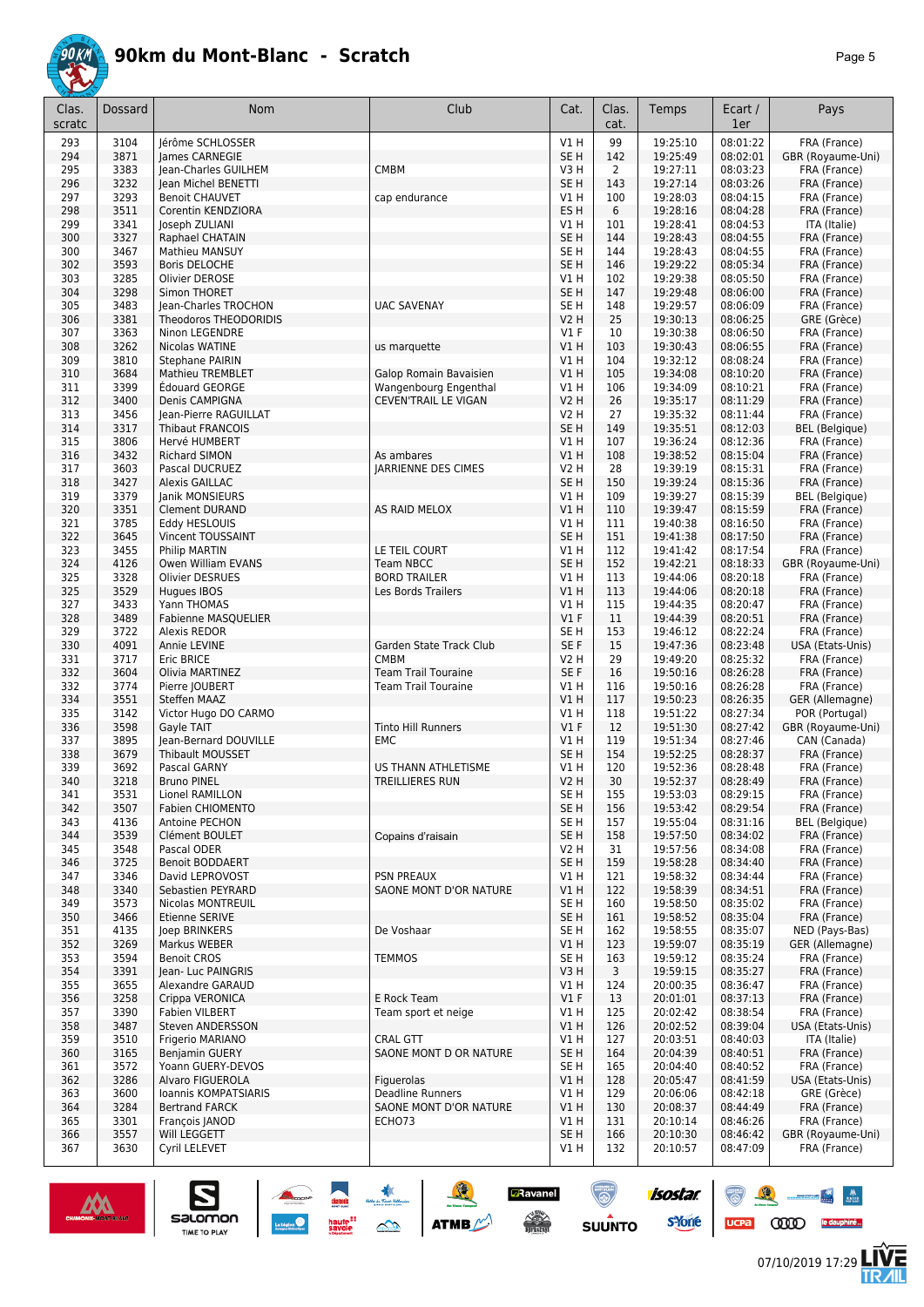

|--|--|

| Clas.<br>scratc | Dossard      | Nom                                            | Club                                            | Cat.                               | Clas.<br>cat.  | Temps                | Ecart /<br>1er       | Pays                              |
|-----------------|--------------|------------------------------------------------|-------------------------------------------------|------------------------------------|----------------|----------------------|----------------------|-----------------------------------|
| 368             | 3515         | Frédéric CARELLA                               |                                                 | V1H                                | 133            | 20:11:30             | 08:47:42             | SUI (Suisse)                      |
| 369             | 3260         | <b>Renaud SALMON</b>                           |                                                 | SE <sub>H</sub>                    | 167            | 20:12:37             | 08:48:49             | <b>BEL</b> (Belgique)             |
| 370<br>371      | 3339<br>3799 | Maarten DE RAAD<br>Maxime DELCOURT             | <b>KOOMO</b>                                    | SE <sub>H</sub><br>SE <sub>H</sub> | 168<br>169     | 20:13:46<br>20:15:08 | 08:49:58<br>08:51:20 | NED (Pays-Bas)<br>FRA (France)    |
| 372             | 3416         | <b>Fabien DEVOS</b>                            | <b>US Marquettz</b>                             | SE <sub>H</sub>                    | 170            | 20:15:12             | 08:51:24             | FRA (France)                      |
| 373             | 3299         | <b>Fabien THIRIET</b>                          | CAN ST MAX / RUNNING CO                         | SE <sub>H</sub>                    | 171            | 20:15:38             | 08:51:50             | FRA (France)                      |
| 374             | 3648         | Jerome FABRON                                  |                                                 | V1H                                | 134            | 20:18:40             | 08:54:52             | FRA (France)                      |
| 375             | 3849         | Benjamin MENUET                                | <b>ASFI</b>                                     | SE <sub>H</sub>                    | 172            | 20:20:03             | 08:56:15             | FRA (France)                      |
| 376             | 3478         | <b>Arnaud TIERCIN</b>                          | CADS                                            | SE <sub>H</sub>                    | 173            | 20:21:49             | 08:58:01             | FRA (France)                      |
| 377<br>378      | 3673<br>3606 | Sebastian HERNANDEZ VEGA<br>Kevin JAOUEN       | <b>Team Trail Paris</b>                         | SE <sub>H</sub><br>SE H            | 174<br>175     | 20:22:06<br>20:23:01 | 08:58:18<br>08:59:13 | CRC (Costa Rica)<br>FRA (France)  |
| 379             | 3462         | Agnes LEGRAND                                  | US marquette                                    | V2F                                | $\mathbf{1}$   | 20:23:02             | 08:59:14             | FRA (France)                      |
| 380             | 3562         | Guillaume LAMY                                 |                                                 | V1 H                               | 135            | 20:24:37             | 09:00:49             | FRA (France)                      |
| 381             | 3342         | <b>Olivier MORINEAU</b>                        | TRAILERS DU SAULNOIS -                          | <b>V2 H</b>                        | 32             | 20:25:06             | 09:01:18             | FRA (France)                      |
| 382             | 3885         | Herman GELAN                                   |                                                 | V1H                                | 136            | 20:25:20             | 09:01:32             | BEL (Belgique)                    |
| 383             | 3393         | Nicolas MANN                                   | D'ranner andolsheim                             | SE <sub>H</sub>                    | 176            | 20:26:24             | 09:02:36             | FRA (France)                      |
| 384             | 4174         | Jean David LEBRETON                            | AC2A courçon                                    | <b>V2 H</b>                        | 33             | 20:27:26             | 09:03:38             | FRA (France)                      |
| 385<br>386      | 3394<br>3616 | <b>Benoit BELZUNCE</b><br>Olivier VERSTRAETE   | <b>Issy Triathlon</b><br>Galop Romain Bavaisien | SE <sub>H</sub><br>V1 H            | 177<br>137     | 20:28:45<br>20:29:30 | 09:04:57<br>09:05:42 | FRA (France)<br>FRA (France)      |
| 387             | 3389         | Christophe FOURNIER                            | Val de Reuil AC                                 | VIH                                | 138            | 20:29:32             | 09:05:44             | FRA (France)                      |
| 388             | 3527         | Dominique RIBEIRO                              |                                                 | V1 H                               | 139            | 20:30:11             | 09:06:23             | FRA (France)                      |
| 389             | 4138         | Xavier HUGON                                   | trailer des 7 monts                             | SE <sub>H</sub>                    | 178            | 20:30:27             | 09:06:39             | FRA (France)                      |
| 390             | 3494         | Pierre FLORI                                   | <b>NOSE</b>                                     | V2 H                               | 34             | 20:30:35             | 09:06:47             | FRA (France)                      |
| 391             | 3542         | Pascal CHAILLOUX                               |                                                 | V2 H                               | 35             | 20:31:01             | 09:07:13             | FRA (France)                      |
| 392             | 4122         | <b>Gael VILLET</b>                             | Trispiridon Oyonnax                             | SE H                               | 179            | 20:31:23             | 09:07:35             | FRA (France)                      |
| 393<br>394      | 3263<br>3153 | Frederic GIL<br>Ludovic COUDERC                | <b>BMA - Laudun Optique</b>                     | V2 H<br>V1 H                       | 36<br>140      | 20:31:44<br>20:31:45 | 09:07:56<br>09:07:57 | FRA (France)<br>FRA (France)      |
| 395             | 3369         | Stéphane ANDRE                                 | asrhv                                           | VIH                                | 141            | 20:32:23             | 09:08:35             | FRA (France)                      |
| 396             | 3804         | losée LAPOINTE                                 |                                                 | V2F                                | $\overline{2}$ | 20:32:25             | 09:08:37             | CAN (Canada)                      |
| 397             | 4149         | Fernando DEZEM                                 | <b>D RUN</b>                                    | VIH                                | 142            | 20:33:09             | 09:09:21             | BRA (Brésil)                      |
| 398             | 3797         | <b>Bastien FRICKER</b>                         | <b>NA</b>                                       | SE <sub>H</sub>                    | 180            | 20:33:11             | 09:09:23             | FRA (France)                      |
| 399             | 3373         | Frederic BELDI                                 |                                                 | <b>V2 H</b>                        | 37             | 20:33:59             | 09:10:11             | FRA (France)                      |
| 400             | 3442         | <b>Renaud BERTHET</b>                          |                                                 | V1H                                | 143            | 20:34:08             | 09:10:20             | FRA (France)                      |
| 401             | 4160         | Sébastien ROIZOT                               | LE TEIL COURT                                   | VIH                                | 144            | 20:34:42             | 09:10:54             | FRA (France)                      |
| 402<br>403      | 3415<br>3910 | Jules PIJOURLET<br>Jean-Baptiste VINCENDET     |                                                 | SE H<br>V2 H                       | 181<br>38      | 20:37:48<br>20:37:59 | 09:14:00<br>09:14:11 | FRA (France)<br>FRA (France)      |
| 404             | 3504         | Pierre DEMPERE                                 | UA Societe Générale                             | V1 H                               | 145            | 20:38:15             | 09:14:27             | FRA (France)                      |
| 405             | 3927         | Rémi WILLIERVAL                                |                                                 | SE <sub>H</sub>                    | 182            | 20:38:21             | 09:14:33             | FRA (France)                      |
| 406             | 3287         | Stephane COQUARD                               |                                                 | V1H                                | 146            | 20:39:47             | 09:15:59             | FRA (France)                      |
| 407             | 4184         | Jacques PASQUET                                |                                                 | <b>V2 H</b>                        | 39             | 20:40:51             | 09:17:03             | FRA (France)                      |
| 408             | 3407         | Sebastien FONROUGE                             | LES ZINZINS DES COTEAUX                         | SE <sub>H</sub>                    | 183            | 20:40:52             | 09:17:04             | FRA (France)                      |
| 408             | 3653         | Lilian VIDALINC                                | LES ZINZINS DES COTEAUX                         | SE <sub>H</sub>                    | 183            | 20:40:52             | 09:17:04             | FRA (France)                      |
| 408<br>411      | 3812<br>3570 | Cyril RIEU<br>Fanny MESSIEN                    | Les Zinzins des Côteaux<br><b>HAC</b>           | SE <sub>H</sub><br>$VI$ F          | 183<br>14      | 20:40:52<br>20:41:32 | 09:17:04<br>09:17:44 | FRA (France)<br>FRA (France)      |
| 412             | 3385         | Laurent JOLY                                   |                                                 | V1H                                | 147            | 20:42:36             | 09:18:48             | FRA (France)                      |
| 413             | 3640         | <b>Flavien DESBOIS</b>                         |                                                 | SE H                               | 186            | 20:43:37             | 09:19:49             | FRA (France)                      |
| 414             | 3840         | David BERTRAND                                 | Trail de la Primavera                           | SE H                               | 187            | 20:45:15             | 09:21:27             | <b>BEL</b> (Belgique)             |
| 415             | 3291         | Pierre-Yves DESCOMBES                          | <b>AVOC</b>                                     | V2 H                               | 40             | 20:45:44             | 09:21:56             | FRA (France)                      |
| 416             | 3647         | Berco IULIAN                                   | RUN MOLDOVA                                     | V1 H                               | 148            | 20:46:17             | 09:22:29             | MDA (Moldavie)                    |
| 417             | 3660         | Yvan GRUBSKI                                   |                                                 | SE <sub>H</sub>                    | 188            | 20:46:51             | 09:23:03             | FRA (France)                      |
| 418             | 3790         | Christopher LAI                                |                                                 | SE <sub>H</sub>                    | 189            | 20:47:46             | 09:23:58             | FRA (France)                      |
| 419<br>420      | 3867<br>3592 | Pierre-Olivier BERGAENTZLE<br>Steven HARSTRICH | <b>USC Septemes</b>                             | SE <sub>H</sub><br>SE H            | 190<br>191     | 20:47:48<br>20:48:43 | 09:24:00<br>09:24:55 | FRA (France)<br>FRA (France)      |
| 421             | 4142         | Philippe SOUTEYRAND                            |                                                 | SE <sub>H</sub>                    | 192            | 20:49:26             | 09:25:38             | FRA (France)                      |
| 422             | 3748         | <b>Gil POCHET</b>                              |                                                 | SE H                               | 193            | 20:50:14             | 09:26:26             | <b>BEL</b> (Belgique)             |
| 423             | 3423         | Henri FLOUCAUD                                 |                                                 | SE <sub>H</sub>                    | 194            | 20:50:38             | 09:26:50             | FRA (France)                      |
| 424             | 3541         | Frédéric PUIG                                  | <b>SCHNEIDER</b>                                | V2 H                               | 41             | 20:52:01             | 09:28:13             | FRA (France)                      |
| 425             | 3581         | Christophe MARTIN                              | <b>Association Sportive Ag</b>                  | VIH                                | 149            | 20:52:17             | 09:28:29             | FRA (France)                      |
| 426             | 3310         | Frédéric JEANPIERRE                            | <b>CGFM Mulhouse</b>                            | V1 H                               | 150            | 20:55:32             | 09:31:44             | FRA (France)                      |
| 427<br>428      | 3499<br>3768 | Hervé VERMEULEN<br>Daniel DE BELDER            | Serpentine Running Club                         | V1 H<br>V1 H                       | 151<br>152     | 20:55:36<br>20:55:45 | 09:31:48<br>09:31:57 | FRA (France)<br>GBR (Royaume-Uni) |
| 429             | 3360         | Aurelien HOUART                                |                                                 | SE <sub>H</sub>                    | 195            | 20:56:05             | 09:32:17             | FRA (France)                      |
| 430             | 3830         | Jean Pierre KAFTANDJIAN                        | Marseille Trail Club                            | V3H                                | 4              | 20:56:31             | 09:32:43             | FRA (France)                      |
| 431             | 3620         | David MORRIS                                   |                                                 | V1H                                | 153            | 20:57:35             | 09:33:47             | GBR (Royaume-Uni)                 |
| 432             | 3239         | Pierre HUBERT                                  |                                                 | SE H                               | 196            | 20:59:44             | 09:35:56             | FRA (France)                      |
| 433             | 3853         | Nicolas JELSCH                                 | Jogging club sablais                            | V1H                                | 154            | 21:00:48             | 09:37:00             | FRA (France)                      |
| 434             | 3408         | Julien HERMANN                                 |                                                 | SE H                               | 197            | 21:03:38             | 09:39:50             | FRA (France)                      |
| 435<br>436      | 3498<br>3857 | Luc DREOSTO<br>Irma PACEGONE                   | France Bleu Alsace<br>LA FOULEE GLANDOISE       | V1 H<br>SE F                       | 155<br>17      | 21:03:40<br>21:03:42 | 09:39:52<br>09:39:54 | FRA (France)<br>LAT (Lettonie)    |
| 437             | 3330         | Paul DOMINGUES CARVALHO                        |                                                 | V1 H                               | 156            | 21:03:43             | 09:39:55             | FRA (France)                      |
| 438             | 3876         | Laure BRUNET                                   | Les ptits moteurs                               | SE F                               | 18             | 21:03:44             | 09:39:56             | FRA (France)                      |
| 439             | 3441         | Sylvain BRESILLION                             |                                                 | V1 H                               | 157            | 21:03:49             | 09:40:01             | FRA (France)                      |
| 440             | 3315         | Frederic GOFFLOT                               |                                                 | V1 H                               | 158            | 21:03:53             | 09:40:05             | <b>BEL</b> (Belgique)             |
| 441             | 3813         | Vincent BESSON                                 | CAP92                                           | V1 H                               | 159            | 21:04:22             | 09:40:34             | FRA (France)                      |
| 442             | 3669         | Jacques HENQUINET                              | 6H15 - SOISSONS                                 | V <sub>2</sub> H                   | 42             | 21:05:10             | 09:41:22             | FRA (France)                      |
|                 |              |                                                |                                                 |                                    |                |                      |                      |                                   |



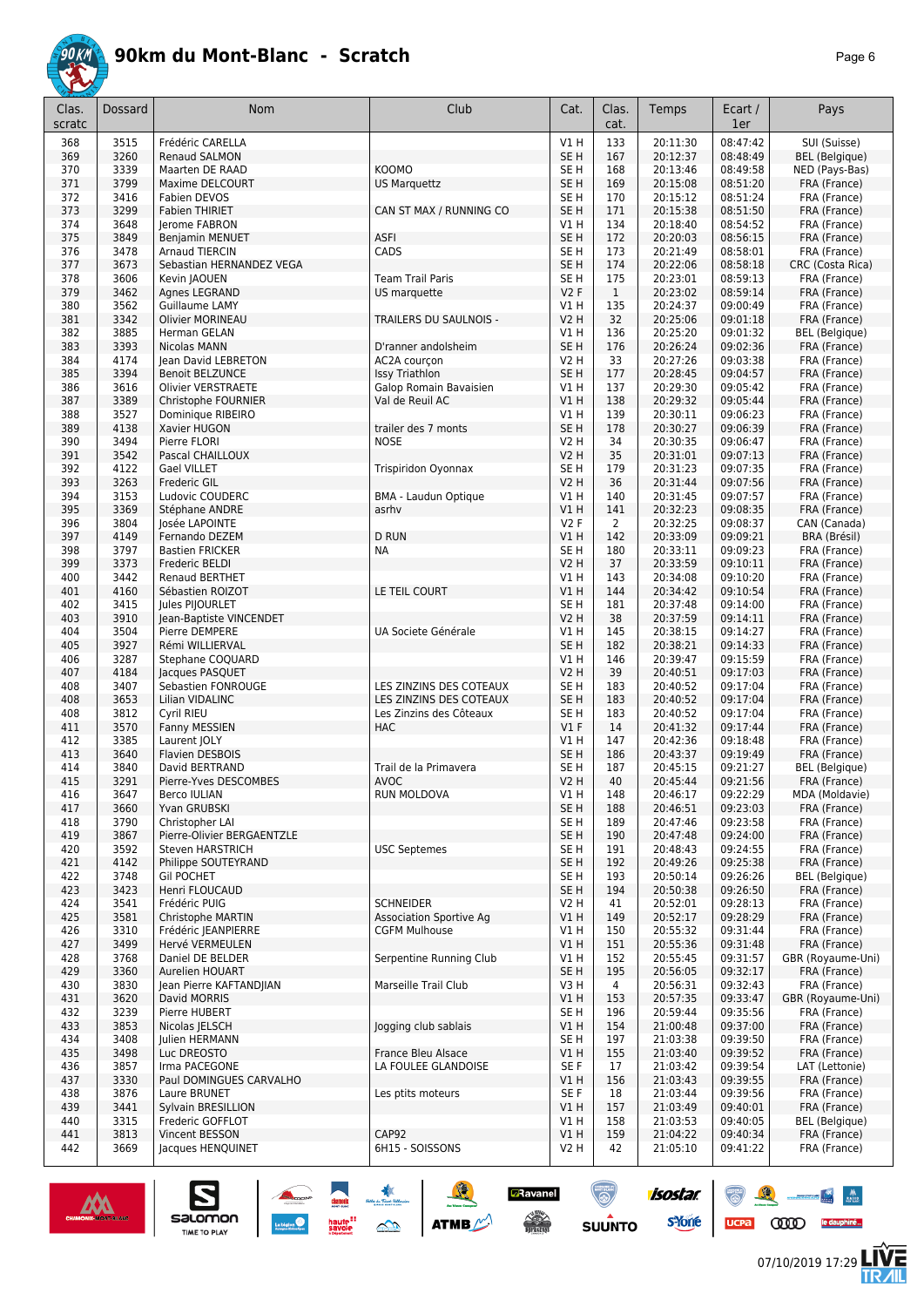

| Clas.<br>scratc | Dossard      | Nom                                       | Club                                       | Cat.                    | Clas.<br>cat.         | Temps                | Ecart /<br>1er       | Pays                         |
|-----------------|--------------|-------------------------------------------|--------------------------------------------|-------------------------|-----------------------|----------------------|----------------------|------------------------------|
| 443             | 3686         | Nicolas HESS                              |                                            | SE <sub>H</sub>         | 198                   | 21:10:05             | 09:46:17             | SUI (Suisse)                 |
| 444             | 3170         | <b>Tanguy FETSCH</b>                      |                                            | SE <sub>H</sub>         | 199                   | 21:10:16             | 09:46:28             | FRA (France)                 |
| 445             | 3450         | Jean-Francois BERRAR                      | <b>CSA 3RPIMA</b>                          | V1 H                    | 160                   | 21:10:48             | 09:47:00             | FRA (France)                 |
| 446<br>447      | 3575<br>3872 | Philippe DELARUE<br><b>Thomas DERRIEN</b> | Vaincre Les Maladies Ly                    | V3H<br>SE H             | 5<br>200              | 21:11:00<br>21:11:28 | 09:47:12<br>09:47:40 | FRA (France)<br>FRA (France) |
| 448             | 3355         | Virginie BARBIER-LARUE                    | SAÔNE MONT D OR NATURE                     | $VI$ F                  | 15                    | 21:11:38             | 09:47:50             | FRA (France)                 |
| 449             | 3899         | Jerome GUHL                               |                                            | SE <sub>H</sub>         | 201                   | 21:11:52             | 09:48:04             | SUI (Suisse)                 |
| 450             | 3458         | Mickael DESPLAINS                         | <b>CL Colombelles</b>                      | SE <sub>H</sub>         | 202                   | 21:11:57             | 09:48:09             | FRA (France)                 |
| 451             | 3881         | <b>Fabio FRANCESCHI</b>                   |                                            | SE H                    | 203                   | 21:13:16             | 09:49:28             | ITA (Italie)                 |
| 452             | 3350         | <b>Richard CAMPBELL</b>                   | Rossendale Harriers & A                    | VIH                     | 161                   | 21:13:23             | 09:49:35             | GBR (Royaume-Uni)            |
| 453<br>454      | 3823<br>3764 | Raymond BERNA<br>Fabien PERBEY            | Mauguio Carnon Triathlo                    | <b>V2 H</b><br>V1H      | 43<br>162             | 21:13:32<br>21:13:35 | 09:49:44<br>09:49:47 | FRA (France)<br>FRA (France) |
| 455             | 3267         | <b>Eric LETERME</b>                       | HEM athletic club                          | SE <sub>H</sub>         | 204                   | 21:13:40             | 09:49:52             | FRA (France)                 |
| 456             | 3543         | Gaelle QUINTRIC                           |                                            | $VI$ F                  | 16                    | 21:13:43             | 09:49:55             | FRA (France)                 |
| 457             | 3735         | Thierry TISSERAND                         |                                            | V1 H                    | 163                   | 21:13:45             | 09:49:57             | FRA (France)                 |
| 458             | 3245         | Frederic BLATNIK                          |                                            | V1H                     | 164                   | 21:14:56             | 09:51:08             | FRA (France)                 |
| 459             | 3800         | Julien VITRY                              |                                            | SE <sub>H</sub>         | 205                   | 21:15:32             | 09:51:44             | FRA (France)                 |
| 460<br>461      | 3852<br>3825 | Philippe GUERINEAU<br>Anthony LETORT      |                                            | V1H<br>SE <sub>H</sub>  | 165<br>206            | 21:15:48<br>21:17:01 | 09:52:00<br>09:53:13 | FRA (France)<br>FRA (France) |
| 462             | 3619         | Nathalie HENQUINET                        |                                            | $VI$ F                  | 17                    | 21:17:11             | 09:53:23             | FRA (France)                 |
| 463             | 3844         | Florian JOLY                              |                                            | SE <sub>H</sub>         | 207                   | 21:17:21             | 09:53:33             | FRA (France)                 |
| 464             | 3305         | Stephane COMBY                            |                                            | VIH                     | 166                   | 21:17:38             | 09:53:50             | FRA (France)                 |
| 465             | 3777         | Jocelyne DESCOMBES                        | AVOC                                       | V2F                     | 3                     | 21:18:51             | 09:55:03             | FRA (France)                 |
| 466             | 3470         | Vincent JEANMICHEL                        |                                            | V1 H                    | 167                   | 21:20:23             | 09:56:35             | FRA (France)                 |
| 467<br>468      | 3671<br>3850 | <b>Bruno PELUYET</b><br>Jérémie BAUD      |                                            | V2 H<br>SE <sub>H</sub> | 44<br>208             | 21:20:41<br>21:20:42 | 09:56:53<br>09:56:54 | FRA (France)<br>FRA (France) |
| 469             | 3963         | David MAZADE                              | Le teil court                              | <b>V2 H</b>             | 45                    | 21:21:04             | 09:57:16             | FRA (France)                 |
| 470             | 3469         | <b>Tanguy DHELLEM</b>                     | <b>JAR</b>                                 | V1H                     | 168                   | 21:24:50             | 10:01:02             | FRA (France)                 |
| 471             | 3746         | Christophe MODAT                          | Spartiate Trail 66                         | V1 H                    | 169                   | 21:25:21             | 10:01:33             | FRA (France)                 |
| 472             | 3900         | <b>Sebastien MAITRE</b>                   |                                            | V1H                     | 170                   | 21:25:28             | 10:01:40             | FRA (France)                 |
| 473             | 3419         | Thibaut HAZEMANN                          | <b>HAGER GROUP</b>                         | SE H                    | 209                   | 21:26:10             | 10:02:22             | FRA (France)                 |
| 474<br>475      | 3547<br>3919 | Sebastien DIEU<br>Vera GILLAUX            |                                            | VIH<br><b>V2F</b>       | 171<br>$\overline{4}$ | 21:27:27<br>21:27:28 | 10:03:39<br>10:03:40 | FRA (France)<br>BRA (Brésil) |
| 476             | 3924         | Sébastien BOURRIE                         | Gore Running                               | VIH                     | 172                   | 21:27:33             | 10:03:45             | FRA (France)                 |
| 477             | 3590         | Katrin ELFBERG                            |                                            | SE F                    | 19                    | 21:27:36             | 10:03:48             | SWE (Suède)                  |
| 478             | 3248         | Olivier REBOULLET                         | JCV - Endurance shop Sa                    | V1H                     | 173                   | 21:28:49             | 10:05:01             | FRA (France)                 |
| 479             | 3430         | Gaetan RIOU                               |                                            | SE H                    | 210                   | 21:29:19             | 10:05:31             | FRA (France)                 |
| 480             | 3685         | Eric BLUM                                 |                                            | <b>V2 H</b>             | 46                    | 21:32:08             | 10:08:20             | FRA (France)                 |
| 481<br>482      | 3687<br>3913 | Emilien DUPONT<br>Guilhem SOUQUE          | <b>ASCHU Caen</b><br>Saon mont d'or nature | SE <sub>H</sub><br>V1H  | 211<br>174            | 21:34:27<br>21:35:02 | 10:10:39<br>10:11:14 | FRA (France)<br>FRA (France) |
| 483             | 3512         | Benjamin HOUEL                            | <b>BORD TRAILERS</b>                       | SE H                    | 212                   | 21:37:10             | 10:13:22             | FRA (France)                 |
| 484             | 3409         | Damien NIESS                              | LANDAU RUNNING COMPANY                     | <b>V2 H</b>             | 47                    | 21:37:11             | 10:13:23             | FRA (France)                 |
| 485             | 3480         | Philippe HENRY                            |                                            | V1 H                    | 175                   | 21:37:30             | 10:13:42             | FRA (France)                 |
| 486             | 3349         | Jerome FRANQUINE                          |                                            | VIH                     | 176                   | 21:37:33             | 10:13:45             | FRA (France)                 |
| 487<br>488      | 4168<br>3633 | Jeanjacques DENIZOT                       | Can st Max<br>zxtour                       | V1H<br>VIH              | 177<br>178            | 21:37:50<br>21:41:39 | 10:14:02<br>10:17:51 | FRA (France)                 |
| 489             | 3472         | Xiaobin QIU<br>Benjamin LEROY             | <b>CE BOMBARDIER</b>                       | SE H                    | 213                   | 21:42:28             | 10:18:40             | CHN (Chine)<br>FRA (France)  |
| 490             | 3979         | Sylvain BREAU                             | <b>AC2A Courcon</b>                        | VIH                     | 179                   | 21:43:34             | 10:19:46             | FRA (France)                 |
| 491             | 4172         | Timothy WARD                              |                                            | V1 H                    | 180                   | 21:43:35             | 10:19:47             | GBR (Royaume-Uni)            |
| 492             | 3915         | <b>Guillaume ANDRIEU</b>                  |                                            | V1 H                    | 181                   | 21:43:39             | 10:19:51             | FRA (France)                 |
| 493             | 3554         | Arnaud ADAM                               |                                            | V1 H                    | 182                   | 21:44:10             | 10:20:22             | FRA (France)                 |
| 494<br>495      | 3413         | Eric FAVIER<br>Jean Paul BONNARD          | EASC<br>E.A.S.C.                           | <b>V2 H</b>             | 48<br>49              | 21:44:20             | 10:20:32<br>10:20:33 | FRA (France)                 |
| 496             | 3518<br>3736 | Laurent BOURSIER                          | <b>JOGGING CLUB SABLAIS</b>                | V2 H<br><b>V2 H</b>     | 50                    | 21:44:21<br>21:45:01 | 10:21:13             | FRA (France)<br>FRA (France) |
| 497             | 3532         | Fabien PARMANTIER                         |                                            | V1 H                    | 183                   | 21:45:12             | 10:21:24             | FRA (France)                 |
| 498             | 3707         | <b>Bertrand RUEDIN</b>                    |                                            | <b>V2 H</b>             | 51                    | 21:45:18             | 10:21:30             | SUI (Suisse)                 |
| 499             | 3718         | <b>Bruno KIEFFER</b>                      |                                            | V2 H                    | 52                    | 21:45:19             | 10:21:31             | FRA (France)                 |
| 500             | 3989         | <b>Emmanuel DARRAS</b>                    | <b>US Marquette</b>                        | V1H                     | 184                   | 21:45:52             | 10:22:04             | FRA (France)                 |
| 501             | 3485         | <b>Olivier RIFF</b>                       | <b>HAGER GROUP</b>                         | SE H                    | 214                   | 21:47:47             | 10:23:59             | FRA (France)                 |
| 502<br>503      | 3534<br>3711 | Christophe HUBERT<br>Laurent BERTRAND     |                                            | V1H<br>V1 H             | 185<br>186            | 21:49:27<br>21:50:20 | 10:25:39<br>10:26:32 | FRA (France)<br>FRA (France) |
| 504             | 3175         | Olivier LODOMEZ                           |                                            | SE <sub>H</sub>         | 215                   | 21:51:00             | 10:27:12             | BEL (Belgique)               |
| 505             | 3577         | Ian Willem ZWARTEVEEN                     |                                            | SE <sub>H</sub>         | 216                   | 21:51:18             | 10:27:30             | NED (Pays-Bas)               |
| 506             | 3666         | Stéphanie GRANDSEIGNE                     | Vulca Raid                                 | V1F                     | 18                    | 21:51:24             | 10:27:36             | FRA (France)                 |
| 507             | 3204         | David DEHAUDT                             | ac cambrai                                 | V1 H                    | 187                   | 21:51:47             | 10:27:59             | FRA (France)                 |
| 508             | 3492         | <b>Markus NORSTROM</b>                    | Lonesome Runners                           | V1H                     | 188                   | 21:52:40             | 10:28:52             | SWE (Suède)                  |
| 508<br>510      | 3909<br>3233 | Laurent OGIER<br>Ludovic PAULET           | <b>ASA Maisons-Alfort</b>                  | V1 H<br>SE <sub>H</sub> | 188<br>217            | 21:52:40<br>21:53:47 | 10:28:52<br>10:29:59 | FRA (France)<br>FRA (France) |
| 511             | 3397         | Marc BLONDEAU                             | RUN4FUN PROCOMPTA                          | SE H                    | 218                   | 21:53:58             | 10:30:10             | FRA (France)                 |
| 512             | 3190         | Thomas BOBAN                              | team runnin g conseil /                    | V1H                     | 190                   | 21:55:15             | 10:31:27             | FRA (France)                 |
| 513             | 3371         | Pascal DEFECHEREUX                        |                                            | SE <sub>H</sub>         | 219                   | 21:55:49             | 10:32:01             | BEL (Belgique)               |
| 514             | 3626         | Audrey HINTZY-MUGNIER                     |                                            | $VI$ F                  | 19                    | 21:56:07             | 10:32:19             | FRA (France)                 |
| 515             | 3405         | Stefano JANNUZZO                          | Equilibra Running Team                     | V <sub>2</sub> H        | 53                    | 21:56:48             | 10:33:00             | ITA (Italie)                 |
| 516<br>517      | 4020<br>3222 | Frédéric DELAUNAY<br>Jean Marie IZAAC     | TREILLIERES RUN<br>Courir à Beaucaire      | V1H<br>SE H             | 191<br>220            | 21:57:05<br>21:59:25 | 10:33:17<br>10:35:37 | FRA (France)<br>FRA (France) |
|                 |              |                                           |                                            |                         |                       |                      |                      |                              |





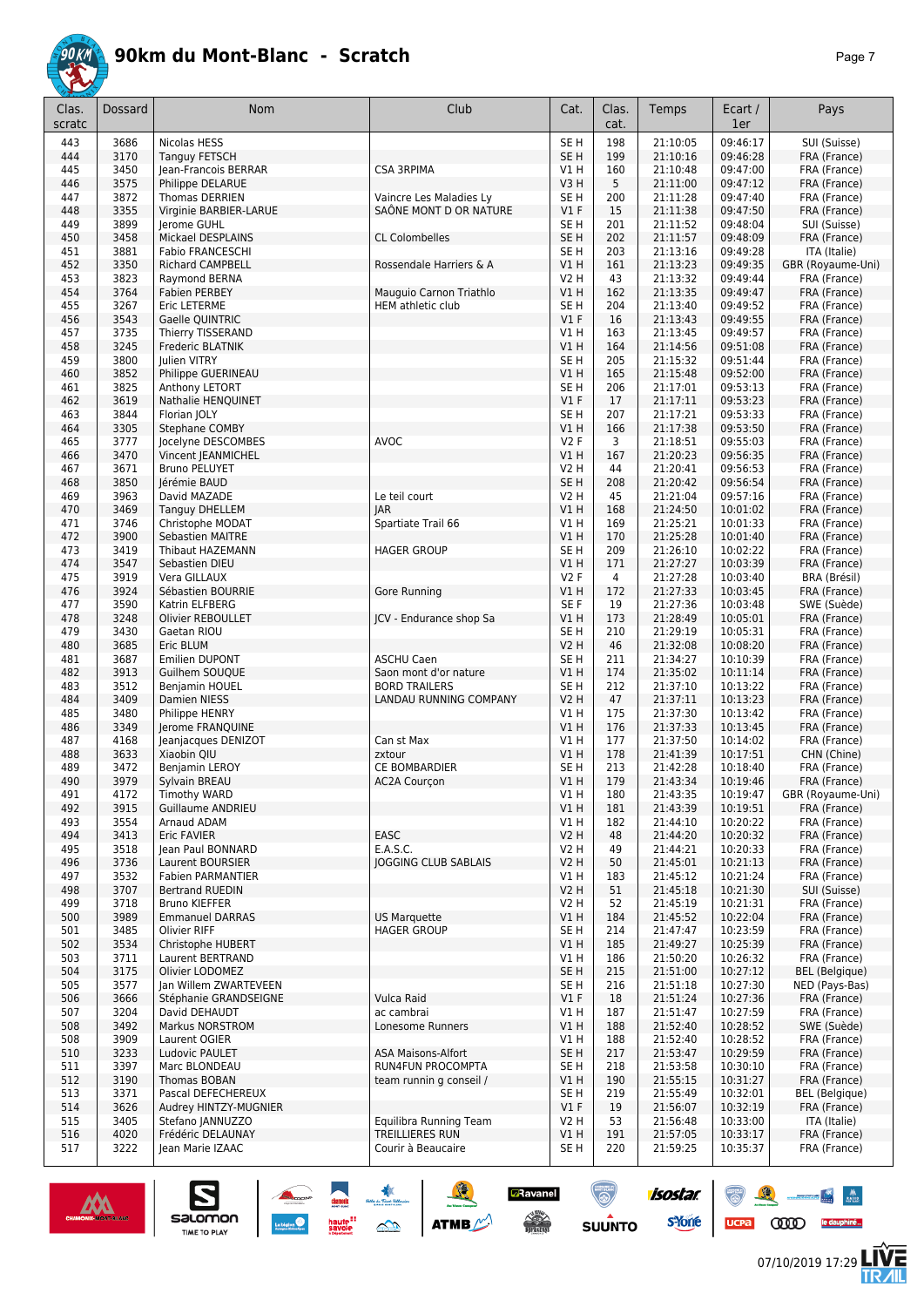

| Clas.<br>scratc | <b>Dossard</b> | <b>Nom</b>                                         | Club                           | Cat.                      | Clas.<br>cat.  | Temps                | Ecart /<br>1er       | Pays                                  |
|-----------------|----------------|----------------------------------------------------|--------------------------------|---------------------------|----------------|----------------------|----------------------|---------------------------------------|
|                 |                |                                                    |                                |                           |                |                      |                      |                                       |
| 518<br>519      | 3860<br>4037   | Jean-Pascal BOUILLON<br>Cyril SCHMITT              |                                | V1H<br>SE H               | 192<br>221     | 22:00:10<br>22:00:29 | 10:36:22<br>10:36:41 | <b>BEL</b> (Belgique)<br>FRA (France) |
| 520             | 3776           | Nadia GUENIFA                                      | Petchouka                      | $VI$ F                    | 20             | 22:00:56             | 10:37:08             | FRA (France)                          |
| 521             | 3273           | Florian AUDIBERT                                   | <b>CHBC</b>                    | SE <sub>H</sub>           | 222            | 22:00:57             | 10:37:09             | FRA (France)                          |
| 522             | 4079           | Ludovic DESPLANQUES                                |                                | SE H                      | 223            | 22:02:13             | 10:38:25             | FRA (France)                          |
| 523             | 3834           | Philippe YON                                       |                                | <b>V2 H</b>               | 54             | 22:02:16             | 10:38:28             | FRA (France)                          |
| 523             | 4123           | Pierre BRUN                                        |                                | SE H                      | 224            | 22:02:16             | 10:38:28             | FRA (France)                          |
| 525             | 3851           | Julien BUFFA                                       |                                | SE <sub>H</sub>           | 225            | 22:02:24             | 10:38:36             | FRA (France)                          |
| 526             | 3676           | Cyril SAVIGNARD                                    |                                | V1 H                      | 193            | 22:02:42             | 10:38:54             | FRA (France)                          |
| 527             | 3758           | Michel SORS                                        |                                | V2 H                      | 55             | 22:03:18             | 10:39:30             | FRA (France)                          |
| 528             | 3501           | Alain MEYER                                        |                                | <b>V2 H</b>               | 56             | 22:05:05             | 10:41:17             | FRA (France)                          |
| 529             | 3848           | Antoine LAFONT                                     |                                | SE <sub>H</sub>           | 226            | 22:07:30             | 10:43:42             | FRA (France)                          |
| 530             | 3642           | Thomas CLAUSS                                      | Wangenbourg                    | <b>V1 H</b>               | 194            | 22:08:04             | 10:44:16             | FRA (France)                          |
| 531<br>531      | 3878<br>3937   | Dominic ROWSELL<br>Luc HENQUINET                   | Milan Road Runners             | V3H<br>V1 H               | 6<br>195       | 22:08:05<br>22:08:05 | 10:44:17<br>10:44:17 | GBR (Royaume-Uni)<br>FRA (France)     |
| 533             | 3683           | Ludovic VALTIER                                    | trail attitude 76              | V1 H                      | 196            | 22:09:51             | 10:46:03             | FRA (France)                          |
| 534             | 3650           | lean ORTIZ                                         | Els Amics Llupianenc           | V2 H                      | 57             | 22:10:01             | 10:46:13             | FRA (France)                          |
| 535             | 3738           | Wojciech DLUBACZ                                   | Pompiers ALES                  | <b>V1 H</b>               | 197            | 22:10:05             | 10:46:17             | FRA (France)                          |
| 536             | 4004           | Jérôme GRIGNON                                     |                                | SE H                      | 227            | 22:11:06             | 10:47:18             | FRA (France)                          |
| 537             | 3925           | Julien PEREZ                                       | <b>Team ESCROCS</b>            | V1H                       | 198            | 22:11:27             | 10:47:39             | FRA (France)                          |
| 538             | 3967           | Eric WIMART                                        | <b>SAM MERIGNAC triathlon</b>  | SE H                      | 228            | 22:12:01             | 10:48:13             | FRA (France)                          |
| 539             | 3809           | Peter FISKER                                       | Boligselskabet Sct. Jør        | <b>V1 H</b>               | 199            | 22:12:28             | 10:48:40             | DEN (Danemark)                        |
| 540             | 3964           | <b>Christian TABERLET</b>                          |                                | V3H                       | $\overline{7}$ | 22:12:33             | 10:48:45             | FRA (France)                          |
| 541             | 3314           | Christophe FAIN                                    |                                | V1H                       | 200            | 22:12:52             | 10:49:04             | FRA (France)                          |
| 542             | 3611           | Thierry PINTARD                                    |                                | <b>V2 H</b>               | 58             | 22:12:56             | 10:49:08             | FRA (France)                          |
| 543             | 3818<br>3698   | Lucas LENGARD                                      | <b>EA CHAMBERY</b>             | ES H                      | $\overline{7}$ | 22:13:13             | 10:49:25             | FRA (France)                          |
| 544<br>545      | 3906           | Olivier HIMEUR<br>Christopher LECLERCQ             | ND2BR                          | SE H<br>SE H              | 229<br>230     | 22:16:09<br>22:16:14 | 10:52:21<br>10:52:26 | FRA (France)<br>FRA (France)          |
| 546             | 3435           | Paul MORRISSEY                                     | <b>IMRA</b>                    | V1 H                      | 201            | 22:16:58             | 10:53:10             | IRL (Irlande)                         |
| 547             | 3678           | <b>Martine CAILLERE</b>                            | Embrun A C                     | V3F                       | $\mathbf{1}$   | 22:17:53             | 10:54:05             | FRA (France)                          |
| 548             | 4120           | Louis ESQUERRE POURTERE                            | Bombardier                     | SE H                      | 231            | 22:18:38             | 10:54:50             | FRA (France)                          |
| 549             | 3786           | Maxime COLIN                                       |                                | SE H                      | 232            | 22:18:41             | 10:54:53             | FRA (France)                          |
| 550             | 3556           | Fengchun Ll                                        |                                | $VI$ F                    | 21             | 22:19:14             | 10:55:26             | CHN (Chine)                           |
| 551             | 3444           | Ronald LAURET                                      | auterive                       | <b>V1 H</b>               | 202            | 22:20:40             | 10:56:52             | FRA (France)                          |
| 552             | 4112           | David CLARK                                        | <b>Westbury Harriers</b>       | SE H                      | 233            | 22:21:27             | 10:57:39             | GBR (Royaume-Uni)                     |
| 552             | 4119           | Nicholas BENNETT                                   | <b>Westbury Harriers</b>       | SE <sub>H</sub>           | 233            | 22:21:27             | 10:57:39             | GBR (Royaume-Uni)                     |
| 554             | 3971           | Nicolas LEROYER                                    | Philippides Templeuve          | V2 H                      | 59             | 22:21:29             | 10:57:41             | FRA (France)                          |
| 555             | 3533           | Christophe STENUIT                                 |                                | VIH                       | 203            | 22:22:50             | 10:59:02             | <b>BEL</b> (Belgique)                 |
| 556             | 3949           | Christophe PEYCERE                                 |                                | SE H                      | 235            | 22:22:56             | 10:59:08             | FRA (France)                          |
| 557             | 4028           | Michel LANG                                        |                                | V2 H                      | 60             | 22:23:14             | 10:59:26             | FRA (France)                          |
| 558<br>559      | 3386<br>3700   | Jean-Baptiste PRICHYSTAL<br><b>Matthias HEINKE</b> | <b>Association Veolia Spor</b> | SE H<br>V2 H              | 236<br>61      | 22:24:49<br>22:26:06 | 11:01:01<br>11:02:18 | FRA (France)<br>CAN (Canada)          |
| 560             | 4173           | Jacky BETHUNE                                      |                                | V2 H                      | 62             | 22:26:26             | 11:02:38             | FRA (France)                          |
| 561             | 3787           | Rudi ROMAIN                                        |                                | V2 H                      | 63             | 22:26:32             | 11:02:44             | <b>BEL</b> (Belgique)                 |
| 562             | 3701           | Nikki BARNARD                                      |                                | SE F                      | 20             | 22:27:11             | 11:03:23             | GBR (Royaume-Uni)                     |
| 563             | 3696           | Lei ZHANG                                          |                                | SE <sub>H</sub>           | 237            | 22:27:45             | 11:03:57             | CHN (Chine)                           |
| 564             | 3508           | Skillborg ROBERT                                   |                                | SE H                      | 238            | 22:29:41             | 11:05:53             | SWE (Suède)                           |
| 565             | 4178           | Paul BALDWIN                                       |                                | V2 H                      | 64             | 22:29:45             | 11:05:57             | GBR (Royaume-Uni)                     |
| 566             | 3938           | Tina PEDERSEN                                      |                                | $VI$ F                    | 22             | 22:29:46             | 11:05:58             | SWE (Suède)                           |
| 567             | 3897           | Thierry JOLLY                                      | MONTVILLE RUNNING CLUB         | <b>V2 H</b>               | 65             | 22:30:12             | 11:06:24             | FRA (France)                          |
| 568             | 3418           | Celine JOLLY                                       | MONTVILLE RUNNING CLUB         | $VI$ F                    | 23             | 22:30:14             | 11:06:26             | FRA (France)                          |
| 569             | 3893           | <b>Bruno LIVERTOUX</b>                             | <b>Buxton Athletic club</b>    | V1H                       | 204            | 22:32:01             | 11:08:13             | FRA (France)                          |
| 570<br>571      | 4102<br>3318   | Laura HILL<br><b>Bruno RIBEIRO</b>                 | Kaninos                        | $VI$ F<br>SE <sub>H</sub> | 24<br>239      | 22:36:40<br>22:37:43 | 11:12:52<br>11:13:55 | GBR (Royaume-Uni)<br>POR (Portugal)   |
| 572             | 3880           | Florian DOS SANTOS                                 |                                | SE H                      | 240            | 22:38:00             | 11:14:12             | FRA (France)                          |
| 573             | 3974           | Stéven BRELIVET                                    |                                | SE <sub>H</sub>           | 241            | 22:38:53             | 11:15:05             | FRA (France)                          |
| 574             | 3525           | Remi CHAMOUX                                       |                                | SE <sub>H</sub>           | 242            | 22:38:58             | 11:15:10             | FRA (France)                          |
| 575             | 3771           | David ROCHUS                                       | <b>JETT</b>                    | SE <sub>H</sub>           | 243            | 22:39:13             | 11:15:25             | <b>BEL</b> (Belgique)                 |
| 576             | 3846           | Pascal SCHVARTZ                                    |                                | V1 H                      | 205            | 22:39:18             | 11:15:30             | FRA (France)                          |
| 577             | 3520           | Cyril DUJARDIN                                     |                                | SE <sub>H</sub>           | 244            | 22:39:27             | 11:15:39             | FRA (France)                          |
| 578             | 3962           | <b>Benoit VANACKER</b>                             |                                | V1 H                      | 206            | 22:40:53             | 11:17:05             | FRA (France)                          |
| 579             | 3956           | Frederic BOURGAU                                   |                                | V1H                       | 207            | 22:41:00             | 11:17:12             | FRA (France)                          |
| 580             | 4146           | Valeriu ARNAUTU                                    |                                | SE <sub>H</sub>           | 245            | 22:41:44             | 11:17:56             | MDA (Moldavie)                        |
| 581             | 3459           | Alexis JEGOUIC                                     | <b>Gravity Running Experie</b> | SE H                      | 246            | 22:41:48             | 11:18:00             | FRA (France)                          |
| 582             | 3560           | <b>Flavius PILCA</b>                               | <b>Explorer Sport Club</b>     | SE H                      | 247            | 22:41:52             | 11:18:04             | ROU (Roumanie)                        |
| 583             | 3945           | Veronika PONOMAREVA                                |                                | $VI$ F                    | 25             | 22:41:56             | 11:18:08             | RUS (Russie)                          |
| 584             | 3905           | Lilou Anne LABATUT                                 |                                | $VI$ F                    | 26             | 22:43:10             | 11:19:22             | FRA (France)                          |
| 585<br>586      | 3240           | <b>Tony STRAPEC</b><br>Numa BRIET                  | TEAM TRAIL LA BURTHE BO        | V1 H                      | 208<br>248     | 22:43:52<br>22:44:38 | 11:20:04             | FRA (France)                          |
| 587             | 3863<br>3304   | Sébastien TORCHIO                                  |                                | SE H<br>V1H               | 209            | 22:44:39             | 11:20:50<br>11:20:51 | FRA (France)<br>FRA (France)          |
| 588             | 3742           | Adrian IONESCU                                     |                                | V1 H                      | 210            | 22:45:02             | 11:21:14             | ROU (Roumanie)                        |
| 589             | 4015           | Vincent LE VILLAIN                                 |                                | SE <sub>H</sub>           | 249            | 22:45:13             | 11:21:25             | FRA (France)                          |
| 590             | 3821           | Vincent DRIEU                                      |                                | <b>V1 H</b>               | 211            | 22:45:23             | 11:21:35             | FRA (France)                          |
| 591             | 3886           | Dmitriy SAZONOV                                    |                                | V1H                       | 212            | 22:45:28             | 11:21:40             | RUS (Russie)                          |
| 592             | 3983           | <b>Baptiste SARRANT</b>                            |                                | SE H                      | 250            | 22:46:02             | 11:22:14             | FRA (France)                          |



 $\sum_{\text{SALOMOM}}$ 

SOLUTION ATME

 $\frac{\sqrt{2}}{2}$ 

 $\mathbb{Z}$ 

 $ucpa$ 

 $\frac{1}{2} \frac{1}{2} \frac{1}{2} \frac{1}{2} \frac{1}{2} \frac{1}{2} \frac{1}{2} \frac{1}{2} \frac{1}{2} \frac{1}{2} \frac{1}{2} \frac{1}{2} \frac{1}{2} \frac{1}{2} \frac{1}{2} \frac{1}{2} \frac{1}{2} \frac{1}{2} \frac{1}{2} \frac{1}{2} \frac{1}{2} \frac{1}{2} \frac{1}{2} \frac{1}{2} \frac{1}{2} \frac{1}{2} \frac{1}{2} \frac{1}{2} \frac{1}{2} \frac{1}{2} \frac{1}{2} \frac{$ 

怎

**CODO** le dauphiné...

isostar.

**s**Yone

**D**Ravanel

 $\begin{picture}(180,10) \put(0,0){\line(1,0){15}} \put(10,0){\line(1,0){15}} \put(10,0){\line(1,0){15}} \put(10,0){\line(1,0){15}} \put(10,0){\line(1,0){15}} \put(10,0){\line(1,0){15}} \put(10,0){\line(1,0){15}} \put(10,0){\line(1,0){15}} \put(10,0){\line(1,0){15}} \put(10,0){\line(1,0){15}} \put(10,0){\line(1,0){15}} \put(10,0){\line($ 

 $\bigcirc$ 

**SUUNTO**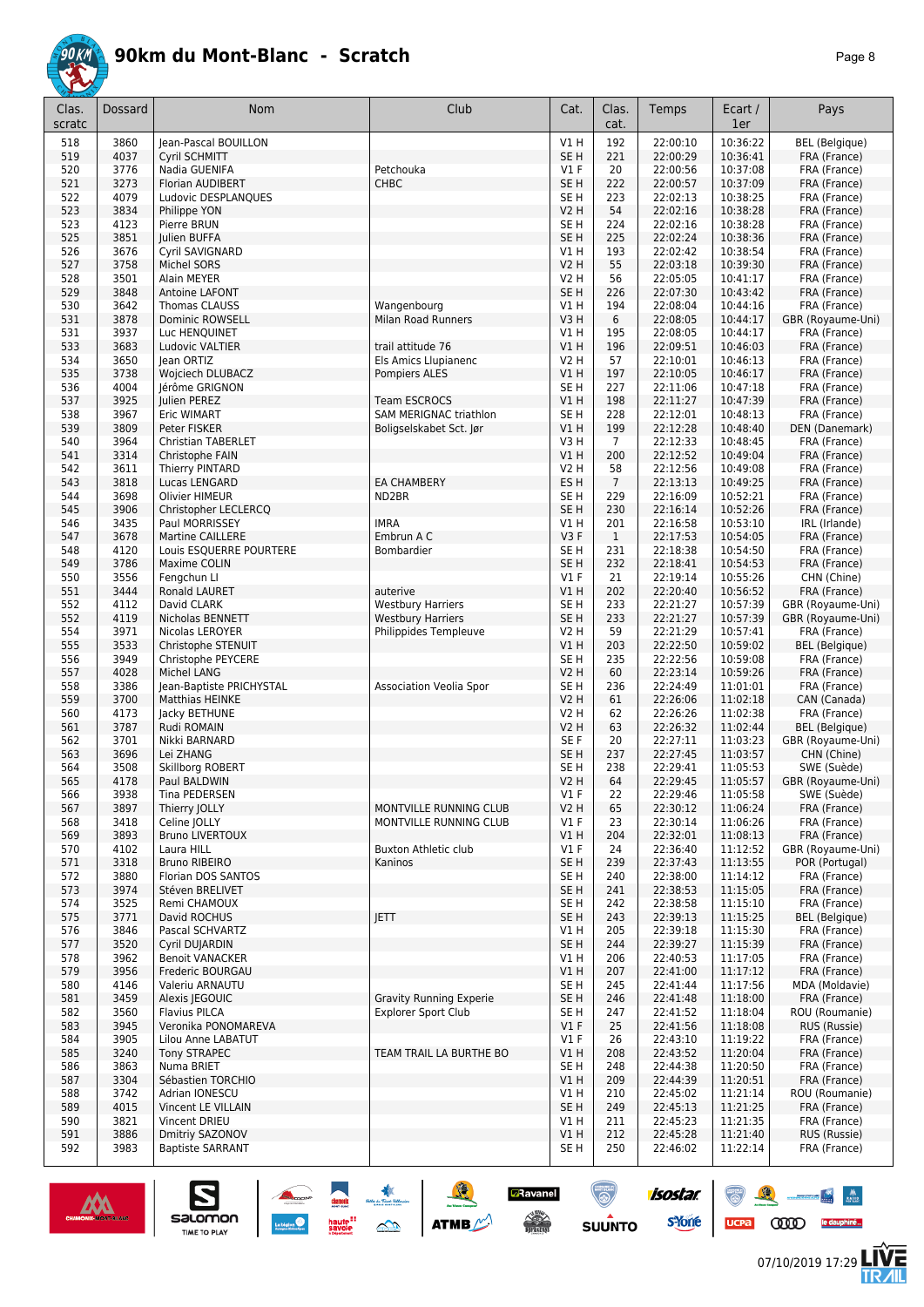

| Clas.<br>scratc | Dossard      | Nom                                     | Club                                  | Cat.                           | Clas.<br>cat. | Temps                | Ecart /<br>1er       | Pays                             |
|-----------------|--------------|-----------------------------------------|---------------------------------------|--------------------------------|---------------|----------------------|----------------------|----------------------------------|
| 593             | 3681         | Franck MOUSTIER                         |                                       | SE <sub>H</sub>                | 251           | 22:46:25             | 11:22:37             | FRA (France)                     |
| 594             | 4170         | <b>Christian LUNDSTEEN</b>              |                                       | VIH                            | 213           | 22:47:16             | 11:23:28             | DEN (Danemark)                   |
| 595             | 3440         | Alexis BEAURIN                          | section trail ACVA/VAFA               | V1 H                           | 214           | 22:48:09             | 11:24:21             | FRA (France)                     |
| 596             | 3637         | Julien BONNEVAL                         |                                       | V1H                            | 215           | 22:48:13             | 11:24:25             | FRA (France)                     |
| 597             | 3754         | Pascal POGGIO                           |                                       | SE <sub>H</sub>                | 252           | 22:48:15             | 11:24:27             | FRA (France)                     |
| 598             | 3361         | Christophe VAN HAUTE                    |                                       | VIH                            | 216           | 22:48:22             | 11:24:34             | <b>BEL</b> (Belgique)            |
| 599             | 3514         | Paolo FERRARI                           |                                       | V1 H                           | 217           | 22:48:49             | 11:25:01             | ITA (Italie)                     |
| 600             | 3814         | Patrick BOULIOU                         |                                       | V1 H                           | 218           | 22:49:39             | 11:25:51             | FRA (France)                     |
| 601             | 3842         | Claude RIZET                            |                                       | VIH                            | 219           | 22:52:31             | 11:28:43             | FRA (France)                     |
| 602<br>603      | 3802<br>3890 | Mathieu CARRE                           | AMAAC                                 | V1 H                           | 220           | 22:55:30             | 11:31:42             | FRA (France)                     |
| 604             | 3916         | Pierre JONFAL<br>Laurent BRICOTTE       |                                       | SE <sub>H</sub><br>VIH         | 253<br>221    | 22:56:39<br>22:57:09 | 11:32:51<br>11:33:21 | FRA (France)<br>FRA (France)     |
| 605             | 3662         | <b>Tizoc CHAVEZ</b>                     | <b>Cyclotes Chaleyssinoise</b>        | SE <sub>H</sub>                | 254           | 22:57:50             | 11:34:02             | MEX (Mexique)                    |
| 606             | 3728         | <b>Alexis MOLLET</b>                    | <b>ACBB Triathlon</b>                 | V1H                            | 222           | 22:59:03             | 11:35:15             | FRA (France)                     |
| 607             | 3883         | Jerome BARBIER                          |                                       | V1 H                           | 223           | 22:59:27             | 11:35:39             | FRA (France)                     |
| 608             | 4026         | David TEJEDOR                           |                                       | V1H                            | 224           | 23:00:13             | 11:36:25             | FRA (France)                     |
| 609             | 4027         | Frédéric JUPPET                         |                                       | V1 H                           | 225           | 23:00:15             | 11:36:27             | FRA (France)                     |
| 610             | 3856         | <b>Eric BRETSH</b>                      |                                       | <b>V2 H</b>                    | 66            | 23:01:28             | 11:37:40             | FRA (France)                     |
| 611             | 3614         | Rémi MASSIGNAN                          |                                       | V1 H                           | 226           | 23:01:59             | 11:38:11             | FRA (France)                     |
| 612<br>613      | 3410<br>3931 | Patrick MENTZER<br>Michel FAUVEL        | D'ranner Andolsheim / C<br>edf paluel | V2 H<br>V1 H                   | 67<br>227     | 23:04:35<br>23:06:36 | 11:40:47<br>11:42:48 | FRA (France)<br>FRA (France)     |
| 614             | 3847         | Franck JACOTTIN                         | WeTri                                 | <b>V2 H</b>                    | 68            | 23:07:55             | 11:44:07             | FRA (France)                     |
| 615             | 3891         | Aurélien COQUARD                        |                                       | SE <sub>H</sub>                | 255           | 23:08:33             | 11:44:45             | FRA (France)                     |
| 616             | 4166         | Jean SENELLART                          |                                       | V1H                            | 228           | 23:08:35             | 11:44:47             | FRA (France)                     |
| 617             | 4131         | Cédric BERNARD                          | Orsay Triathlon                       | SE <sub>H</sub>                | 256           | 23:08:36             | 11:44:48             | FRA (France)                     |
| 618             | 3859         | Alain GUILLARD                          |                                       | VIH                            | 229           | 23:09:13             | 11:45:25             | FRA (France)                     |
| 619             | 3950         | <b>Toby CRONSHAW</b>                    | The Flatliners                        | SE <sub>H</sub>                | 257           | 23:09:53             | 11:46:05             | GBR (Royaume-Uni)                |
| 620             | 3694         | Frédérique AUFFRET                      |                                       | $VI$ F                         | 27            | 23:11:53             | 11:48:05             | FRA (France)                     |
| 621             | 3574         | Julien SABARD                           |                                       | V1H                            | 230           | 23:12:13             | 11:48:25             | FRA (France)                     |
| 622<br>623      | 3661<br>3957 | Leonardo PACHECO<br>Igor SLECZEK        |                                       | SE <sub>H</sub><br><b>V2 H</b> | 258<br>69     | 23:13:43<br>23:13:50 | 11:49:55<br>11:50:02 | VEN (Venezuela)                  |
| 624             | 3374         | <b>Adrien DENIS</b>                     | XVèm Athletic club                    | SE <sub>H</sub>                | 259           | 23:13:54             | 11:50:06             | POL (Pologne)<br>FRA (France)    |
| 625             | 3729         | Alexandre WARCHOL                       | <b>VIRIAT MARATHON</b>                | V1 H                           | 231           | 23:14:06             | 11:50:18             | FRA (France)                     |
| 625             | 3911         | Philippe PIERRE-GROLIER                 |                                       | V2 H                           | 70            | 23:14:06             | 11:50:18             | FRA (France)                     |
| 627             | 3545         | Gregory DE TEMMERMAN                    | AIX ATHLE PROVENCE                    | SE H                           | 260           | 23:14:12             | 11:50:24             | FRA (France)                     |
| 628             | 3674         | Nicolas DENIS                           | <b>Team Trail Touraine</b>            | SE <sub>H</sub>                | 261           | 23:14:13             | 11:50:25             | FRA (France)                     |
| 628             | 3874         | <b>Gerard FAVRICHON</b>                 | AS CREDIT MUTUEL                      | <b>V2 H</b>                    | 71            | 23:14:13             | 11:50:25             | FRA (France)                     |
| 630             | 4129         | François CHABOT                         |                                       | SE <sub>H</sub>                | 262           | 23:14:15             | 11:50:27             | FRA (France)                     |
| 631             | 3947         | Nicholas KENNY                          |                                       | V2 H                           | 72            | 23:15:24             | 11:51:36             | GBR (Royaume-Uni)                |
| 632<br>633      | 3892<br>3894 | Laurent ENJOLRAS<br>Pascal PETITON      |                                       | V1H<br>V1 H                    | 232<br>233    | 23:15:57<br>23:15:59 | 11:52:09<br>11:52:11 | FRA (France)<br>FRA (France)     |
| 634             | 3752         | Gilles SARGE                            |                                       | V1H                            | 234           | 23:18:17             | 11:54:29             | FRA (France)                     |
| 635             | 4005         | Nicolas MAILLARD                        |                                       | SE H                           | 263           | 23:20:54             | 11:57:06             | FRA (France)                     |
| 636             | 3353         | William BAUDIER                         |                                       | VIH                            | 235           | 23:22:37             | 11:58:49             | FRA (France)                     |
| 637             | 3702         | Yann SEGUINEL                           | ZINZINS DES COTEAUX 31                | V1 H                           | 236           | 23:22:44             | 11:58:56             | FRA (France)                     |
| 637             | 3741         | Olivier HERNANDEZ                       |                                       | VIH                            | 236           | 23:22:44             | 11:58:56             | FRA (France)                     |
| 637             | 3943         | Maxime DEVIS                            | <b>RC ARRAS</b>                       | SE H                           | 264           | 23:22:44             | 11:58:56             | FRA (France)                     |
| 640             | 3770         | Christophe FOURNIER                     | <b>Bords trailers</b>                 | VIH                            | 238           | 23:23:18             | 11:59:30             | FRA (France)                     |
| 641<br>642      | 3227<br>3970 | San Angelo DEMELAS<br>Emanuele MATERGIA | AREL TRAIL LUXEMBOURG                 | SE H<br>V1H                    | 265<br>239    | 23:23:21<br>23:24:59 | 11:59:33<br>12:01:11 | FRA (France)<br>LUX (Luxembourg) |
| 643             | 3975         | Andrey AFANASYEV                        |                                       | V1 H                           | 240           | 23:26:41             | 12:02:53             | RUS (Russie)                     |
| 643             | 4058         | lurii KOZYRIN                           |                                       | V1H                            | 240           | 23:26:41             | 12:02:53             | RUS (Russie)                     |
| 645             | 3231         | <b>Bruno DELFORGE</b>                   | DijonSingletrack                      | SE <sub>H</sub>                | 266           | 23:28:05             | 12:04:17             | FRA (France)                     |
| 646             | 3958         | Nicolas RISTALDI                        | <b>ORSAY Triathlon</b>                | SE <sub>H</sub>                | 267           | 23:28:31             | 12:04:43             | FRA (France)                     |
| 647             | 3615         | Gaetan DERVAUX                          | Pipaix                                | V1 H                           | 242           | 23:28:58             | 12:05:10             | <b>BEL</b> (Belgique)            |
| 648             | 3242         | <b>Bertrand GRIOT</b>                   | RIXHEIM TRI 132                       | SE <sub>H</sub>                | 268           | 23:30:07             | 12:06:19             | FRA (France)                     |
| 648             | 3792         | Christophe MULLER                       | RIXHEIM TRI 132                       | SE H                           | 268           | 23:30:07             | 12:06:19             | FRA (France)                     |
| 650             | 3955         | Adrien IGOUNET                          | Pepone<br><b>ASPTT BELFORT TRAIL</b>  | SE H                           | 270           | 23:30:55             | 12:07:07             | FRA (France)                     |
| 651<br>651      | 3712<br>3827 | Jean-Marc CAMPARDON<br>Laurent BERNARD  | <b>ASPTT Belfort Trail</b>            | V <sub>2</sub> H<br>V1H        | 73<br>243     | 23:32:35<br>23:32:35 | 12:08:47<br>12:08:47 | FRA (France)<br>FRA (France)     |
| 653             | 3403         | Sebastien LE LAMER                      |                                       | V1 H                           | 244           | 23:33:39             | 12:09:51             | FRA (France)                     |
| 654             | 3449         | <b>Francois MARTINOT</b>                |                                       | V1 H                           | 245           | 23:33:40             | 12:09:52             | FRA (France)                     |
| 655             | 3745         | Philippe MESQUITA                       |                                       | SE H                           | 271           | 23:33:53             | 12:10:05             | FRA (France)                     |
| 656             | 3929         | Nicolas CALLENS                         |                                       | SE <sub>H</sub>                | 272           | 23:33:59             | 12:10:11             | FRA (France)                     |
| 657             | 3944         | Sebastien CANET                         |                                       | V1 H                           | 246           | 23:34:03             | 12:10:15             | FRA (France)                     |
| 658             | 3641         | Gopu ZEACHANDIRIN                       |                                       | SE <sub>H</sub>                | 273           | 23:34:27             | 12:10:39             | FRA (France)                     |
| 659             | 4127         | François TURPAULT                       |                                       | SE H                           | 274           | 23:34:48             | 12:11:00             | GBR (Royaume-Uni)                |
| 660<br>660      | 3994<br>4118 | Thibaud BOUCHE<br>Yann BARDINI          |                                       | SE <sub>H</sub><br>SE H        | 275<br>275    | 23:35:25<br>23:35:25 | 12:11:37<br>12:11:37 | FRA (France)<br>FRA (France)     |
| 662             | 4012         | Laura MACDONALD                         |                                       | SE F                           | 21            | 23:35:33             | 12:11:45             | GBR (Royaume-Uni)                |
| 663             | 3939         | Euan MACDONALD                          |                                       | SE H                           | 277           | 23:35:34             | 12:11:46             | GBR (Royaume-Uni)                |
| 664             | 4064         | Frédéric RIVAULT PINEAU                 |                                       | V1 H                           | 247           | 23:35:52             | 12:12:04             | FRA (France)                     |
| 665             | 3978         | Damien GRUAU                            | Treillières RUN                       | SE H                           | 278           | 23:36:28             | 12:12:40             | FRA (France)                     |
| 666             | 3326         | Thomas ROMAIN                           | <b>Running Montreux</b>               | SE <sub>H</sub>                | 279           | 23:38:16             | 12:14:28             | <b>BEL</b> (Belgique)            |
| 667             | 3651         | Petr SALTYKOV                           |                                       | SE H                           | 280           | 23:38:18             | 12:14:30             | RUS (Russie)                     |

ATMB

**GRavanel** 

**CONTRACTOR** 

 $\odot$ 

**SUUNTO** 

isostar.

**s**Yone

haute<sup>::</sup><br>savoie

 $\mathbb{Z}^2$ 



 $\sum_{\text{SALOMOM}}$ 

 $\mathcal{R}$ 

 $\binom{m}{\binom{n}{2}}$ 

 $ucpa$ 

 $\frac{1}{2} \frac{1}{2} \frac{1}{2} \frac{1}{2} \frac{1}{2} \frac{1}{2} \frac{1}{2} \frac{1}{2} \frac{1}{2} \frac{1}{2} \frac{1}{2} \frac{1}{2} \frac{1}{2} \frac{1}{2} \frac{1}{2} \frac{1}{2} \frac{1}{2} \frac{1}{2} \frac{1}{2} \frac{1}{2} \frac{1}{2} \frac{1}{2} \frac{1}{2} \frac{1}{2} \frac{1}{2} \frac{1}{2} \frac{1}{2} \frac{1}{2} \frac{1}{2} \frac{1}{2} \frac{1}{2} \frac{$ 

/后<br>⁄IIL

**CODO** le dauphiné...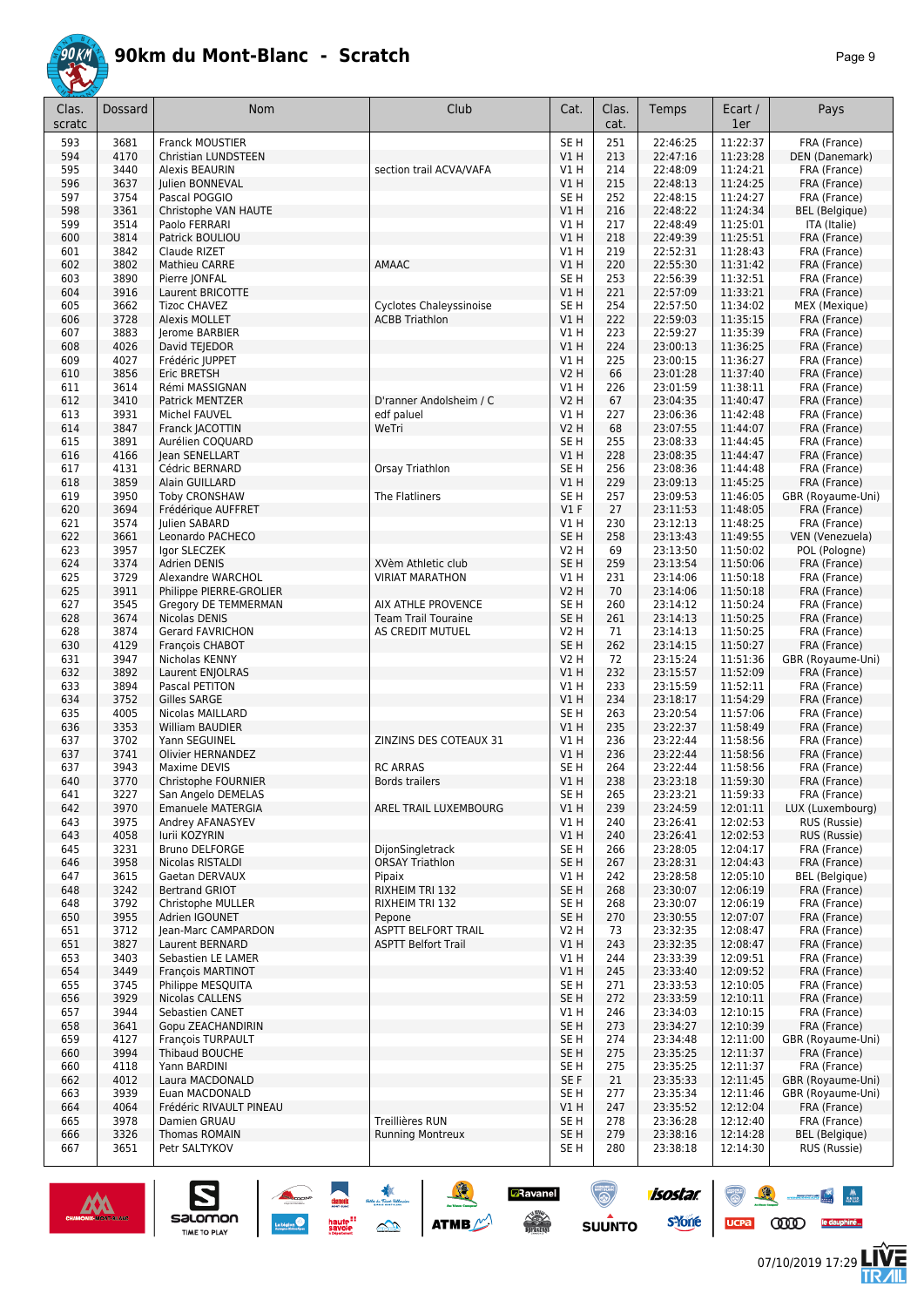

| Clas.<br>scratc          | <b>Dossard</b> | Nom                                              | Club                    | Cat.                    | Clas.<br>cat.                | Temps                    | Ecart /<br>1er | Pays                            |
|--------------------------|----------------|--------------------------------------------------|-------------------------|-------------------------|------------------------------|--------------------------|----------------|---------------------------------|
| 667                      | 4006           | lean HENIAU                                      |                         | SE <sub>H</sub>         | 280                          | 23:38:18                 | 12:14:30       | FRA (France)                    |
| 669                      | 3828           | David BERNARD                                    |                         | VIH                     | 248                          | 23:40:00                 | 12:16:12       | FRA (France)                    |
| 670                      | 3734           | William TEBOUL                                   |                         | V1 H                    | 249                          | 23:44:41                 | 12:20:53       | FRA (France)                    |
| 671                      | 3779           | Nicolas DAEMGEN                                  | <b>TEAM BANFI</b>       | SE <sub>H</sub>         | 282                          | 23:47:28                 | 12:23:40       | FRA (France)                    |
| 672                      | 3953           | Virgile GRANDJEAN                                |                         | SE H                    | 283                          | 23:51:42                 | 12:27:54       | FRA (France)                    |
| 673                      | 3918           | Marjo OJALA                                      | Helsinki Trail Running  | SE F                    | 22                           | 23:53:15                 | 12:29:27       | FIN (Finlande)                  |
| 674                      | 3362           | <b>Geert BAETENS</b>                             |                         | <b>V2 H</b>             | 74                           | 23:54:25                 | 12:30:37       | BEL (Belgique)                  |
| 675                      | 4047           | Stephane POIROUX                                 |                         | <b>V1 H</b>             | 250                          | 23:56:19                 | 12:32:31       | FRA (France)                    |
| 675                      | 4070           | Cécile POIROUX                                   | AC2A athlétisme         | $VI$ F                  | 28                           | 23:56:19                 | 12:32:31       | FRA (France)                    |
| 677                      | 3917           | Olivier GOMBERT-GILLMANN                         |                         | <b>V2 H</b>             | 75                           | 23:57:22                 | 12:33:34       | FRA (France)                    |
| 678                      | 3973           | Lucy MURDOCH                                     |                         | $VI$ F                  | 29                           | 24:00:35                 | 12:36:47       | GBR (Royaume-Uni)               |
| <b>UR</b>                | 3549           | MASSIN Jean-Claude                               | SAONE MONT D'OR NATURE  | <b>V2 H</b>             | $\blacksquare$               | Unranked                 |                | FRA (France)                    |
| UR                       | 3743           | <b>FAMBRINI Cyril</b>                            | Footing vichy           | V1H                     | $\blacksquare$               | Unranked                 |                | FRA (France)                    |
| <b>UR</b>                | 3749           | <b>SIBER Eric</b>                                |                         | SE <sub>H</sub>         | ÷.                           | Unranked                 |                | FRA (France)                    |
| UR                       | 3596           | <b>FOURNIER Herve</b>                            |                         | V1H                     | $\mathcal{L}$                | Unranked                 |                | FRA (France)                    |
| <b>UR</b>                | 3807           | <b>BOURGAULT Nicolas</b>                         | AS CHU CAEN             | V1 H                    | $\overline{\phantom{a}}$     | Unranked                 |                | FRA (France)                    |
| DNF                      | 3313           | <b>LEPOUTRE Antoine</b>                          |                         | V1 H                    | $\blacksquare$               | <b>OOT</b>               |                | BEL (Belgique)                  |
| <b>DNF</b><br><b>DNF</b> | 3972<br>3311   | SAUVANET Alain                                   | LE HAVRE SPORT ATHLETIS | V3H                     | $\overline{\phantom{a}}$     | <b>OOT</b><br><b>OOT</b> |                | FRA (France)                    |
| <b>DNF</b>               | 3805           | <b>VINZENT Maxime</b><br>PEIXOTO Rafael          | Corja                   | SE H<br>SE <sub>H</sub> | ÷<br>$\blacksquare$          | <b>OOT</b>               |                | FRA (France)<br>BRA (Brésil)    |
| <b>DNF</b>               | 4147           | <b>MASSON Pierre</b>                             | Au Vieux Campeur Lyon   | SE H                    | $\overline{\phantom{a}}$     | <b>OOT</b>               |                | FRA (France)                    |
| <b>DNF</b>               | 3783           | <b>TETART Mickael</b>                            |                         | V1H                     | $\overline{\phantom{a}}$     | <b>OOT</b>               |                | FRA (France)                    |
| <b>DNF</b>               | 3873           | <b>MENANTEAU Eric</b>                            |                         | <b>V2 H</b>             | ä,                           | <b>OOT</b>               |                | FRA (France)                    |
| <b>DNF</b>               | 3225           | WOLF Jos                                         |                         | V1H                     | ÷.                           | <b>OOT</b>               |                | NED (Pays-Bas)                  |
| <b>DNF</b>               | 3705           | <b>DEDONS Stephane</b>                           |                         | V1H                     | $\blacksquare$               | <b>OOT</b>               |                | FRA (France)                    |
| <b>DNF</b>               | 3621           | <b>VREEKEN Andre</b>                             |                         | <b>V2 H</b>             | ÷.                           | <b>OOT</b>               |                | NED (Pays-Bas)                  |
| <b>DNF</b>               | 3288           | <b>TISSOT Yvan</b>                               |                         | V2 H                    | $\blacksquare$               | <b>OOT</b>               |                | FRA (France)                    |
| <b>DNF</b>               | 4109           | <b>CLEMENT Thomas</b>                            |                         | SE <sub>H</sub>         | ÷                            | <b>OOT</b>               |                | FRA (France)                    |
| <b>DNF</b>               | 4105           | <b>CLEMENT</b> Julien                            |                         | SE H                    | ä,                           | <b>OOT</b>               |                | FRA (France)                    |
| <b>DNF</b>               | 3833           | MOULIN Joel                                      | ascp melox              | V1H                     | ÷,                           | <b>OOT</b>               |                | FRA (France)                    |
| <b>DNF</b>               | 3954           | <b>DANY Nadine</b>                               | <b>CMBM</b>             | V2F                     | ä,                           | <b>OOT</b>               |                | FRA (France)                    |
| <b>DNF</b>               | 3961           | DEVOS Julien                                     | les Coureurs du Houtlan | V1 H                    | ÷,                           | <b>OOT</b>               |                | FRA (France)                    |
| <b>DNF</b>               | 4065           | <b>MAIGNIEN Benoît</b>                           | club athlétique de l'ou | V1H                     | ä,                           | <b>OOT</b>               |                | FRA (France)                    |
| <b>DNF</b>               | 4036           | <b>WEBER Simon</b>                               |                         | SE <sub>H</sub>         | ÷,                           | <b>OOT</b>               |                | FRA (France)                    |
| <b>DNF</b>               | 3553           | PONS Laurent                                     | TRIATHLON COURBEVOIE    | V1H                     | ä,                           | <b>OOT</b>               |                | FRA (France)                    |
| <b>DNF</b>               | 3739<br>4048   | <b>MARTINS Nuno</b>                              |                         | <b>V2 H</b>             | ÷,<br>÷,                     | <b>OOT</b><br><b>OOT</b> |                | POR (Portugal)                  |
| <b>DNF</b><br><b>DNF</b> | 3980           | DI LORETO Vicente<br><b>BOLLENBACH Didier</b>    | Coureurs du mardi       | <b>V2 H</b><br>V2 H     | $\blacksquare$               | <b>OOT</b>               |                | ARG (Argentine)<br>FRA (France) |
| <b>DNF</b>               | 4187           | <b>MARTIN</b> Jean Yves                          | spiridon côte d'azur    | <b>V2 H</b>             | $\blacksquare$               | <b>OOT</b>               |                | FRA (France)                    |
| <b>DNF</b>               | 3808           | <b>RAZAFINDRABE Santos</b>                       |                         | SE <sub>H</sub>         | $\overline{\phantom{a}}$     | <b>OOT</b>               |                | FRA (France)                    |
| <b>DNF</b>               | 3337           | <b>IDASZEK Romaric</b>                           |                         | SE H                    | $\blacksquare$               | <b>OOT</b>               |                | FRA (France)                    |
| <b>DNF</b>               | 3936           | <b>BELKAHLA Abdel</b>                            |                         | V1 H                    | $\overline{\phantom{a}}$     | <b>OOT</b>               |                | FRA (France)                    |
| <b>DNF</b>               | 3926           | <b>FOURNIER Patrick</b>                          | <b>Bords trailers</b>   | <b>V2 H</b>             | ä,                           | <b>OOT</b>               |                | FRA (France)                    |
| <b>DNF</b>               | 3948           | FERNANDEZ Jose                                   | <b>CE CIAT</b>          | <b>V2 H</b>             | $\overline{\phantom{a}}$     | <b>OOT</b>               |                | FRA (France)                    |
| <b>DNF</b>               | 3766           | <b>DESCHINS Thierry</b>                          |                         | <b>V2 H</b>             | ÷,                           | <b>OOT</b>               |                | FRA (France)                    |
| <b>DNF</b>               | 3942           | <b>DURAND Didier</b>                             |                         | <b>V2 H</b>             | $\overline{\phantom{a}}$     | <b>OOT</b>               |                | FRA (France)                    |
| <b>DNF</b>               | 4010           | <b>COURBIS Sandrine</b>                          | le teil court           | V2F                     | ÷,                           | <b>OOT</b>               |                | FRA (France)                    |
| <b>DNF</b>               | 4083           | <b>LEMONNIER Cyrille</b>                         |                         | VIH                     | $\overline{\phantom{a}}$     | <b>OOT</b>               |                | FRA (France)                    |
| <b>DNF</b>               | 3898           | LEFEBVRE Fabien                                  | CE BOMBARDIER           | SE H                    | ٠                            | <b>OOT</b>               |                | FRA (France)                    |
| <b>DNF</b><br><b>DNF</b> | 3817           | <b>CREPIN Philippe</b><br><b>BRUSSAT Laurent</b> | CE BOMBARDIER           | V3H<br>VIH              | ÷<br>$\blacksquare$          | <b>OOT</b><br><b>OOT</b> |                | FRA (France)<br>FRA (France)    |
| <b>DNF</b>               | 3656<br>3870   | <b>OLLIVIER Christophe</b>                       | Asphalte 94             | V2H                     | $\blacksquare$               | <b>OOT</b>               |                | FRA (France)                    |
| <b>DNF</b>               | 3506           | <b>HERTZOG Yvan</b>                              | Val Saint Pierre Athle  | V2 H                    | $\blacksquare$               | <b>OOT</b>               |                | FRA (France)                    |
| <b>DNF</b>               | 3882           | ROUHIAINEN-GREN Jukka                            |                         | VIH                     | $\overline{\phantom{a}}$     | <b>OOT</b>               |                | FIN (Finlande)                  |
| <b>DNF</b>               | 4051           | <b>BELTZ Gunther</b>                             |                         | V1H                     | ÷                            | <b>OOT</b>               |                | FRA (France)                    |
| <b>DNF</b>               | 4056           | MAZUROV Sergei                                   |                         | V1H                     | $\overline{\phantom{a}}$     | <b>OOT</b>               |                | RUS (Russie)                    |
| <b>DNF</b>               | 3672           | <b>NGUYEN Laurent</b>                            |                         | SE <sub>H</sub>         | ÷,                           | <b>OOT</b>               |                | FRA (France)                    |
| <b>DNF</b>               | 3690           | <b>URSINO Alessandro</b>                         | Montblanc Team          | V1H                     | $\blacksquare$               | <b>OOT</b>               |                | ITA (Italie)                    |
| DNF                      | 3567           | CARBONI Stéphane                                 | la ferme des cimes      | V1H                     | ÷,                           | <b>OOT</b>               |                | FRA (France)                    |
| <b>DNF</b>               | 3646           | <b>LUCCHETTI Pietro</b>                          | Montblanc Team          | V1H                     | $\qquad \qquad \blacksquare$ | <b>OOT</b>               |                | ITA (Italie)                    |
| DNF                      | 3714           | <b>CANEPA Marco</b>                              |                         | SE H                    | $\overline{\phantom{a}}$     | <b>OOT</b>               |                | ITA (Italie)                    |
| <b>DNF</b>               | 3587           | <b>RASSION Xavier</b>                            | <b>TEMMOS</b>           | SE H                    | ÷.                           | <b>OOT</b>               |                | FRA (France)                    |
| <b>DNF</b>               | 3670           | <b>GABILLAULT Philippe</b>                       |                         | V2 H                    | $\blacksquare$               | <b>OOT</b>               |                | FRA (France)                    |
| <b>DNF</b>               | 3586           | MALPAS Julien                                    | Spartiates trail 66     | SE H                    | ÷.                           | <b>OOT</b>               |                | FRA (France)                    |
| <b>DNF</b>               | 3795           | <b>DENONCIN Thierry</b>                          |                         | V2 H                    | $\blacksquare$               | <b>OOT</b>               |                | BEL (Belgique)                  |
| <b>DNF</b>               | 3838           | <b>COGNARD Gabriel</b>                           |                         | SE H                    | $\blacksquare$               | <b>OOT</b>               |                | FRA (France)                    |
| <b>DNF</b>               | 3796           | VESSELLA Jean Frederic<br>ZIMMER Frederic        | Bearded                 | SE H<br>V1 H            | ÷,                           | OOT<br><b>OOT</b>        |                | FRA (France)                    |
| <b>DNF</b><br><b>DNF</b> | 4062<br>3602   | MAYOROV Alexander                                | TRAIL IN GAUME          | V1H                     | $\blacksquare$<br>÷,         | <b>OOT</b>               |                | BEL (Belgique)<br>RUS (Russie)  |
| <b>DNF</b>               | 3998           | <b>MARCHAND Samuel</b>                           |                         | SE H                    | $\overline{\phantom{a}}$     | <b>OOT</b>               |                | FRA (France)                    |
| <b>DNF</b>               | 4115           | <b>MITCHELL Daniel</b>                           |                         | SE H                    | $\overline{\phantom{a}}$     | <b>OOT</b>               |                | AUS (Australie)                 |
| <b>DNF</b>               | 4099           | <b>FREEMAN Nicola</b>                            |                         | V1F                     | $\blacksquare$               | <b>OOT</b>               |                | GBR (Royaume-Uni)               |
| <b>DNF</b>               | 4030           | <b>GEORGEL Cedric</b>                            | CLermont endurance      | V1 H                    | $\blacksquare$               | <b>OOT</b>               |                | FRA (France)                    |
| <b>DNF</b>               |                |                                                  |                         |                         | $\blacksquare$               |                          |                | FRA (France)                    |
|                          | 3473           | <b>DEKHLI Naoufel</b>                            |                         | V1H                     |                              | <b>OOT</b>               |                |                                 |



 $\sum_{\text{SALOMOM}}$ 

**A** 

ATMB

**COOD** 

 $\begin{array}{|c|c|c|c|}\hline \mathbf{N} & \mathbf{M} \\ \hline \mathbf{M} & \mathbf{M} \end{array}$ 

le dauphiné...

怎

isostar.

**s**Yone

 $\overline{\mathbb{R}}$ 

 $ucpa$ 

 $\bigcirc$ 

**SUUNTO** 

**a**Ravanel

 $\begin{array}{c} \mathcal{N}^{\text{obs}} \\ \hline \text{Liplicity} \end{array}$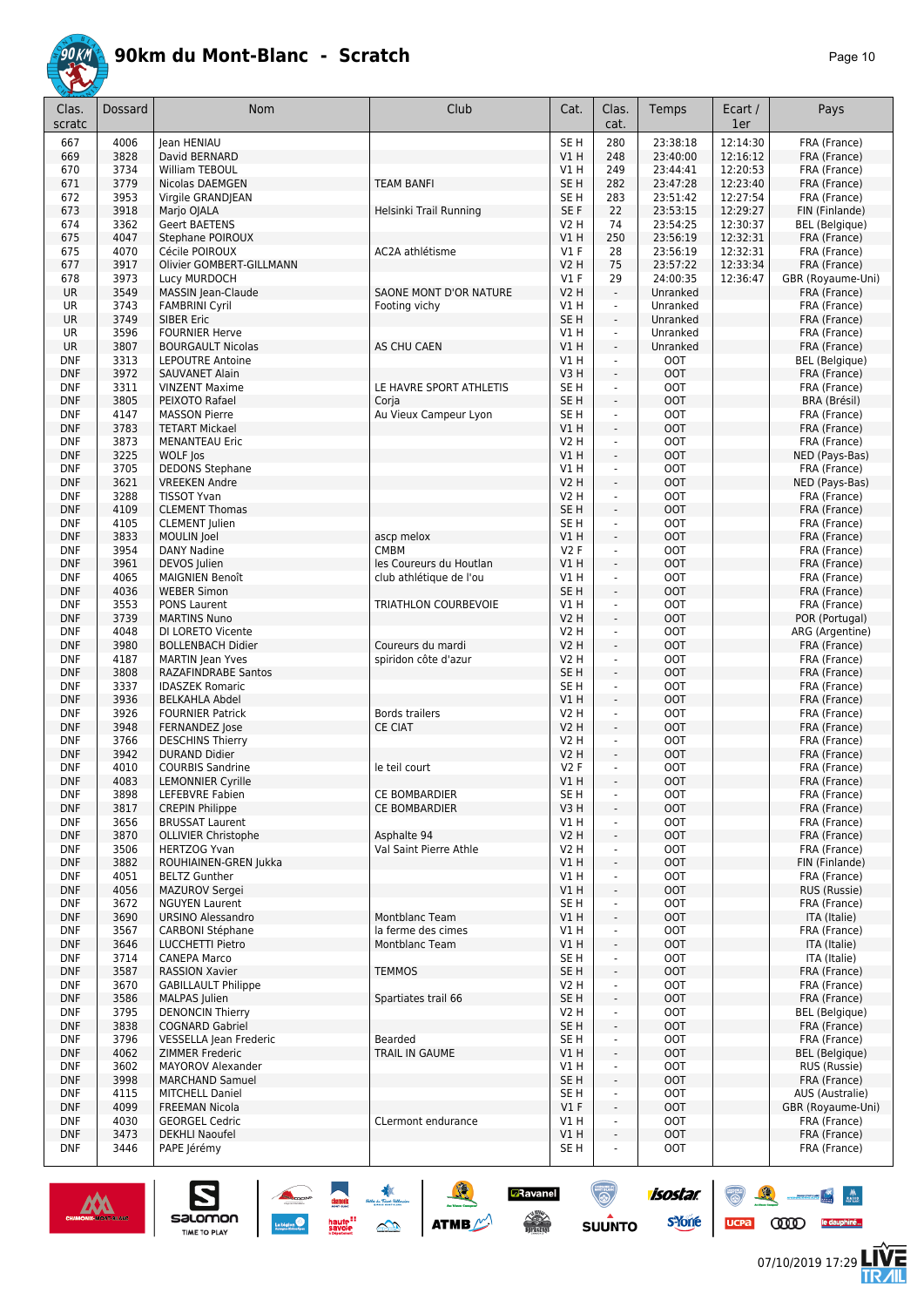

| Clas.<br>scratc          | <b>Dossard</b> | <b>Nom</b>                                        | Club                                        | Cat.                      | Clas.<br>cat.                                        | Temps                    | Ecart /<br>1er | Pays                                  |
|--------------------------|----------------|---------------------------------------------------|---------------------------------------------|---------------------------|------------------------------------------------------|--------------------------|----------------|---------------------------------------|
| <b>DNF</b>               | 4090           | DIMITRIU Serban                                   |                                             | <b>V2 H</b>               |                                                      | <b>OOT</b>               |                | FRA (France)                          |
| <b>DNF</b>               | 3837           | <b>BARRAS Thierry</b>                             |                                             | <b>V2 H</b>               | ÷,                                                   | <b>OOT</b>               |                | <b>BEL</b> (Belgique)                 |
| <b>DNF</b>               | 3990           | <b>BATTAGLINI Pierre</b>                          | <b>IC PORTOIS</b>                           | V1H                       | $\blacksquare$                                       | <b>OOT</b>               |                | FRA (France)                          |
| <b>DNF</b><br><b>DNF</b> | 3991<br>3295   | <b>TRONEL Philippe</b><br><b>DUPRE Patrice</b>    | <b>CAN Saint-Max</b>                        | <b>V2 H</b><br>SE H       | $\sim$<br>ä,                                         | <b>OOT</b><br><b>OOT</b> |                | FRA (France)<br>FRA (France)          |
| <b>DNF</b>               | 3624           | <b>CHAUMET Olivier</b>                            | section trail vafa                          | VIH                       | $\sim$                                               | <b>OOT</b>               |                | FRA (France)                          |
| <b>DNF</b>               | 4049           | LIU Zhaohui                                       | zxtour                                      | V1 H                      | ÷,                                                   | <b>OOT</b>               |                | CHN (Chine)                           |
| <b>DNF</b>               | 4085           | <b>LEUNG Yat Sing</b>                             | <b>Active Atoms</b>                         | SE <sub>H</sub>           | $\overline{\phantom{a}}$                             | <b>OOT</b>               |                | HKG (Hong Kong,<br>Chine)             |
| <b>DNF</b>               | 3984           | <b>METAYER Alexandre</b>                          | <b>EPIC ET TRAIL</b>                        | SE <sub>H</sub>           | ÷,                                                   | <b>OOT</b>               |                | FRA (France)                          |
| <b>DNF</b>               | 3836           | <b>BIRA Alexandre</b>                             |                                             | <b>V2 H</b>               | $\sim$                                               | <b>OOT</b>               |                | FRA (France)                          |
| <b>DNF</b>               | 3904           | <b>DELACHAT Guillaume</b>                         | Caval Pertuis                               | V2 H                      | $\overline{\phantom{a}}$                             | <b>OOT</b>               |                | FRA (France)                          |
| <b>DNF</b>               | 3803<br>3597   | POTIER Frédéric<br><b>GUERRIERI Marie-Paule</b>   | <b>CABW</b>                                 | VIH<br>$VI$ F             | $\sim$<br>$\omega$                                   | <b>OOT</b><br><b>OOT</b> |                | <b>BEL</b> (Belgique)<br>FRA (France) |
| <b>DNF</b><br><b>DNF</b> | 3538           | PELLEGRIN Jeremy                                  | <b>CAN SAINT MAX</b>                        | SE <sub>H</sub>           | $\sim$                                               | <b>OOT</b>               |                | FRA (France)                          |
| <b>DNF</b>               | 3997           | <b>LARIDON</b> Jerome                             |                                             | SE <sub>H</sub>           | ä,                                                   | <b>OOT</b>               |                | FRA (France)                          |
| <b>DNF</b>               | 4153           | DE SOUSA Paulo Sergio                             |                                             | V1 H                      | ÷,                                                   | <b>OOT</b>               |                | POR (Portugal)                        |
| <b>DNF</b>               | 3773           | <b>HANOCQUE Tony</b>                              | Course à pied Beauvais                      | SE <sub>H</sub>           | ÷,                                                   | <b>OOT</b>               |                | FRA (France)                          |
| <b>DNF</b>               | 3649           | <b>MINTO Gary</b>                                 |                                             | VIH                       | $\sim$                                               | OOT                      |                | GBR (Royaume-Uni)                     |
| <b>DNF</b>               | 3763           | PERREAU Cedric                                    | <b>TEAM TRAIL TOURAINE</b>                  | V1 H                      | ÷.                                                   | <b>OOT</b>               |                | FRA (France)                          |
| <b>DNF</b>               | 4141           | <b>DEPRETZ Seabstien</b>                          | Kalenji                                     | SE <sub>H</sub>           | $\blacksquare$                                       | OOT                      |                | FRA (France)                          |
| <b>DNF</b>               | 3920           | <b>COTE David</b>                                 | Team EGM 27/7                               | SE <sub>H</sub>           | $\overline{\phantom{a}}$                             | <b>OOT</b>               |                | FRA (France)                          |
| <b>DNF</b><br><b>DNF</b> | 3811<br>3526   | <b>DOREAU Cedric</b><br><b>DANDOIS Yannick</b>    | <b>Team Trail Touraine</b>                  | SE <sub>H</sub><br>V1H    | ÷,<br>÷.                                             | <b>OOT</b><br><b>OOT</b> |                | FRA (France)<br><b>BEL</b> (Belgique) |
| <b>DNF</b>               | 4176           | <b>HENRY Christophe</b>                           |                                             | <b>V2 H</b>               | $\sim$                                               | <b>OOT</b>               |                | FRA (France)                          |
| <b>DNF</b>               | 4033           | <b>SCHARP Anders</b>                              | Trosa Stadshotell                           | V2 H                      | $\blacksquare$                                       | <b>OOT</b>               |                | SWE (Suède)                           |
| <b>DNF</b>               | 3977           | <b>CAISE Eve</b>                                  | <b>THArés Team Trail</b>                    | $VI$ F                    | $\blacksquare$                                       | <b>OOT</b>               |                | <b>BEL</b> (Belgique)                 |
| <b>DNF</b>               | 3765           | <b>IMBERT Thierry</b>                             | menton marathon                             | V2 H                      | $\blacksquare$                                       | <b>OOT</b>               |                | FRA (France)                          |
| <b>DNF</b>               | 3992           | <b>BRADY Alison</b>                               |                                             | SE F                      | $\blacksquare$                                       | <b>OOT</b>               |                | GBR (Royaume-Uni)                     |
| <b>DNF</b>               | 3625           | <b>AMBUEHL Andres</b>                             |                                             | V3H                       | $\omega$                                             | <b>OOT</b>               |                | CAN (Canada)                          |
| <b>DNF</b>               | 3793           | <b>SAMAR Thierry</b>                              | <b>MENTON MARATHON</b>                      | V2 H                      | $\sim$                                               | OOT                      |                | FRA (France)                          |
| <b>DNF</b>               | 3869           | <b>DUBOIS Thierry</b>                             | <b>TVA</b>                                  | <b>V2 H</b>               | ÷.                                                   | <b>OOT</b>               |                | FRA (France)                          |
| <b>DNF</b>               | 3064           | RODRIGO HERRERO Javier                            | 226ERS   GR10Trail   Ks                     | V1H                       | $\overline{\phantom{a}}$                             | <b>OOT</b>               |                | ESP (Espagne)                         |
| <b>DNF</b><br><b>DNF</b> | 3965<br>3744   | <b>POMMIER Thierry</b><br>VAN PETEGHEM David      |                                             | <b>V2 H</b><br>VIH        | $\overline{\phantom{a}}$<br>$\blacksquare$           | <b>OOT</b><br><b>OOT</b> |                | FRA (France)<br>FRA (France)          |
| <b>DNF</b>               | 3708           | <b>MOREL Benoit</b>                               | <b>BABOORUN</b>                             | SE <sub>H</sub>           | $\mathbf{r}$                                         | <b>OOT</b>               |                | FRA (France)                          |
| <b>DNF</b>               | 3930           | <b>DUBROCQ Nicolas</b>                            |                                             | VIH                       | $\overline{\phantom{a}}$                             | <b>OOT</b>               |                | FRA (France)                          |
| <b>DNF</b>               | 3831           | <b>DELAPORTE Xavier</b>                           |                                             | VIH                       | ä,                                                   | <b>OOT</b>               |                | FRA (France)                          |
| <b>DNF</b>               | 3682           | <b>CHALLINE Jean Marie</b>                        |                                             | VIH                       | ÷,                                                   | OOT                      |                | FRA (France)                          |
| <b>DNF</b>               | 4014           | <b>DEHEZ Pierre</b>                               |                                             | V2 H                      | $\overline{\phantom{a}}$                             | <b>OOT</b>               |                | FRA (France)                          |
| <b>DNF</b>               | 3767           | <b>BUEB Nadia</b>                                 |                                             | $VI$ F                    | $\sim$                                               | <b>OOT</b>               |                | FRA (France)                          |
| <b>DNF</b>               | 3866           | <b>IOUET Cyrill</b>                               |                                             | SE H                      | $\overline{\phantom{a}}$                             | <b>OOT</b>               |                | FRA (France)                          |
| <b>DNF</b>               | 3862           | <b>LAW-LIN Emilie</b>                             | SMON                                        | SE F                      | $\sim$                                               | <b>OOT</b>               |                | FRA (France)                          |
| <b>DNF</b><br><b>DNF</b> | 3724<br>4021   | <b>PRIEUR Patrick</b><br><b>BJORNSSON Mikael</b>  |                                             | SE <sub>H</sub><br>V2 H   | ÷.<br>$\sim$                                         | <b>OOT</b><br>OOT        |                | FRA (France)<br>SWE (Suède)           |
| <b>DNF</b>               | 4029           | <b>BLANDIN Kelly</b>                              |                                             | SE F                      | $\overline{a}$                                       | <b>OOT</b>               |                | FRA (France)                          |
| <b>DNF</b>               | 4080           | <b>SMEYS Peter</b>                                |                                             | V2 H                      | $\blacksquare$                                       | OOT                      |                | USA (Etats-Unis)                      |
| <b>DNF</b>               | 4089           | VINCENTI Joseph Louis                             |                                             | SE H                      | $\overline{a}$                                       | <b>OOT</b>               |                | FRA (France)                          |
| <b>DNF</b>               | 4087           | <b>SCHOUTEN Joost</b>                             |                                             | V1H                       | $\overline{\phantom{a}}$                             | OOT                      |                | NED (Pays-Bas)                        |
| <b>DNF</b>               | 3727           | <b>MARECHAL Sebastien</b>                         |                                             | V1H                       | $\blacksquare$                                       | <b>OOT</b>               |                | FRA (France)                          |
| <b>DNF</b>               | 4132           | RZECZKOWSKI Piotr                                 |                                             | SE <sub>H</sub>           | $\Box$                                               | <b>OOT</b>               |                | POL (Pologne)                         |
| <b>DNF</b>               | 4044           | SAVEL Guilhem                                     |                                             | SE <sub>H</sub>           | $\overline{\phantom{a}}$                             | <b>OOT</b>               |                | FRA (France)                          |
| <b>DNF</b>               | 3723           | <b>OLIVIER Loic</b><br><b>MASMONDET Alexandre</b> |                                             | SE H                      | $\overline{\phantom{a}}$                             | OOT                      |                | <b>BEL</b> (Belgique)                 |
| <b>DNF</b><br><b>DNF</b> | 4111<br>3740   | <b>RASET Rene</b>                                 | Gravity Running Expérie                     | ES H<br>V3 H              | $\overline{\phantom{a}}$<br>$\overline{\phantom{a}}$ | <b>OOT</b><br><b>OOT</b> |                | FRA (France)<br>FRA (France)          |
| <b>DNF</b>               | 4059           | ABSIL Jerome                                      |                                             | SE H                      | $\overline{\phantom{a}}$                             | <b>OOT</b>               |                | BEL (Belgique)                        |
| <b>DNF</b>               | 3639           | <b>ULRICH Claudia</b>                             |                                             | $VI$ F                    | ÷,                                                   | <b>OOT</b>               |                | GER (Allemagne)                       |
| <b>DNF</b>               | 3887           | SIBILLE Diane                                     |                                             | SE F                      | $\overline{\phantom{a}}$                             | <b>OOT</b>               |                | FRA (France)                          |
| <b>DNF</b>               | 3266           | MACEDO Bruno                                      | Terre De Running Saint                      | SE <sub>H</sub>           | ÷,                                                   | <b>OOT</b>               |                | POR (Portugal)                        |
| <b>DNF</b>               | 4003           | <b>LORIGUET Pierre-Ludovic</b>                    | La Rivatière                                | V1H                       | ä,                                                   | <b>OOT</b>               |                | FRA (France)                          |
| <b>DNF</b>               | 3352           | <b>GARAULT Kristen</b>                            | Entre Dunes et Bouchots                     | VIH                       | ۷                                                    | <b>OOT</b>               |                | FRA (France)                          |
| <b>DNF</b>               | 4165           | <b>MARC Vergés</b>                                |                                             | V1H                       | $\overline{\phantom{a}}$                             | <b>OOT</b>               |                | ESP (Espagne)                         |
| <b>DNF</b><br><b>DNF</b> | 4046<br>4024   | <b>SIMARD Vincent</b><br><b>AINA Ruiz</b>         |                                             | SE <sub>H</sub><br>$VI$ F | ÷,<br>$\overline{\phantom{a}}$                       | <b>OOT</b><br><b>OOT</b> |                | FRA (France)<br>ESP (Espagne)         |
| <b>DNF</b>               | 4075           | <b>WENTWORTH James</b>                            |                                             | SE <sub>H</sub>           | $\frac{1}{2}$                                        | <b>OOT</b>               |                | GBR (Royaume-Uni)                     |
| <b>DNF</b>               | 3715           | O MURCHU Pól                                      | <b>IMRA</b>                                 | SE H                      | ÷                                                    | <b>OOT</b>               |                | IRL (Irlande)                         |
| <b>DNF</b>               | 4050           | <b>LEUNEN Christophe</b>                          | Hé ' run                                    | V1 H                      | $\overline{\phantom{a}}$                             | <b>OOT</b>               |                | <b>BEL</b> (Belgique)                 |
| <b>DNF</b>               | 3921           | SENEMAUD Jerome                                   |                                             | V1 H                      | ä,                                                   | <b>OOT</b>               |                | FRA (France)                          |
| <b>DNF</b>               | 4066           | PLATEAU Frederic                                  | Courir A Marcq En Baroe                     | VIH                       | $\overline{\phantom{a}}$                             | <b>OOT</b>               |                | FRA (France)                          |
| <b>DNF</b>               | 3952           | <b>HUYON Sébastien</b>                            |                                             | V1H                       | ÷,                                                   | <b>OOT</b>               |                | FRA (France)                          |
| <b>DNF</b>               | 3861           | <b>CLAUDIO Fantasia</b>                           | <b>ASD Podistica Torino</b>                 | <b>V2 H</b>               | ÷,                                                   | <b>OOT</b>               |                | ITA (Italie)                          |
| <b>DNF</b><br><b>DNF</b> | 3987<br>3986   | <b>TITONE Salvatore</b><br><b>TAKANO Hideo</b>    | ADMO PPR RUNNING<br>Dorking & Mole Valley A | V2 H<br><b>V2 H</b>       | $\overline{\phantom{a}}$<br>÷,                       | <b>OOT</b><br><b>OOT</b> |                | ITA (Italie)<br>JPN (Japon)           |
| <b>DNF</b>               | 4031           | AMBELLA Mulumba                                   |                                             | V1H                       | ä,                                                   | <b>OOT</b>               |                | FRA (France)                          |
| <b>DNF</b>               | 4100           | <b>DUARTE Nathalie Pichotte</b>                   | Assa                                        | $VI$ F                    | ÷,                                                   | <b>OOT</b>               |                | FRA (France)                          |
|                          |                |                                                   |                                             |                           |                                                      |                          |                |                                       |



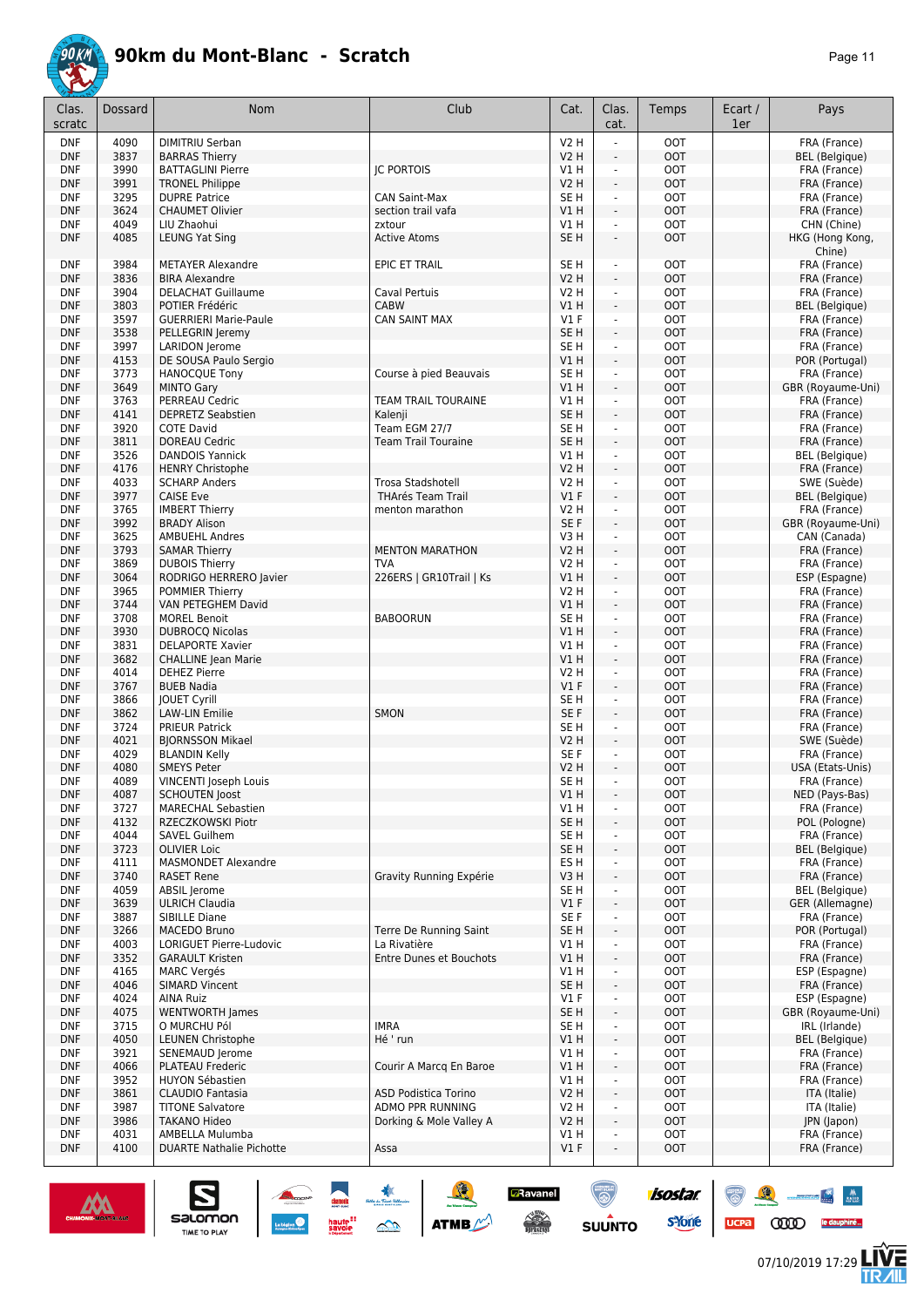

| Clas.<br>scratc          | Dossard      | <b>Nom</b>                                        | Club                      | Cat.                      | Clas.<br>cat.                                        | Temps                    | Ecart /<br>1er | Pays                              |
|--------------------------|--------------|---------------------------------------------------|---------------------------|---------------------------|------------------------------------------------------|--------------------------|----------------|-----------------------------------|
| <b>DNF</b>               | 4038         | <b>OZGUREL Dilek</b>                              | TeamBlue                  | $VI$ F                    |                                                      | <b>OOT</b>               |                | TUR (Turquie)                     |
| <b>DNF</b>               | 4084         | <b>DECOGNET Pascal</b>                            | <b>JOGG IN TOURS</b>      | V1 H                      | $\overline{\phantom{a}}$                             | <b>OOT</b>               |                | FRA (France)                      |
| <b>DNF</b>               | 4068         | <b>FERBER Eric</b>                                |                           | <b>V2 H</b>               | ÷,                                                   | <b>OOT</b>               |                | FRA (France)                      |
| <b>DNF</b>               | 4032         | <b>FERBER Alain</b>                               |                           | <b>V2 H</b>               | $\omega$                                             | <b>OOT</b>               |                | FRA (France)                      |
| <b>DNF</b>               | 4161<br>4162 | <b>WALKER Allister</b>                            |                           | V1H<br>VIH                | ÷,<br>$\overline{\phantom{a}}$                       | <b>OOT</b><br><b>OOT</b> |                | GBR (Royaume-Uni)                 |
| <b>DNF</b><br><b>DNF</b> | 3988         | <b>CULLY Glenn</b><br><b>MONIER Emeline</b>       | <b>Team Compex</b>        | SE F                      | $\overline{\phantom{a}}$                             | <b>OOT</b>               |                | GBR (Royaume-Uni)<br>FRA (France) |
| <b>DNF</b>               | 4088         | <b>CHAUDRON-CAILLET Matthieu</b>                  |                           | SE <sub>H</sub>           | $\Box$                                               | <b>OOT</b>               |                | FRA (France)                      |
| <b>DNF</b>               | 4009         | ARAUJO Isabel                                     |                           | V2F                       | $\blacksquare$                                       | <b>OOT</b>               |                | POR (Portugal)                    |
| <b>DNF</b>               | 4045         | <b>GAYOT Philippe</b>                             | trail du patois -joggin   | V3H                       | ÷.                                                   | <b>OOT</b>               |                | FRA (France)                      |
| <b>DNF</b>               | 4043         | <b>SERGIO Migliore</b>                            |                           | V3H                       | $\blacksquare$                                       | <b>OOT</b>               |                | ITA (Italie)                      |
| <b>DNF</b>               | 4082         | <b>TAYABALY Philippe</b>                          |                           | VIH                       | $\blacksquare$                                       | <b>OOT</b>               |                | FRA (France)                      |
| <b>DNF</b>               | 4092         | SAZONOVA Natalia                                  |                           | SE F                      | $\blacksquare$                                       | <b>OOT</b>               |                | RUS (Russie)                      |
| <b>DNF</b>               | 4041         | YUEN Man Kwong Johnny                             | 24 Maker                  | <b>V2 H</b>               | L,                                                   | <b>OOT</b>               |                | HKG (Hong Kong,<br>Chine)         |
| <b>DNF</b>               | 4086         | DE MARTORELL Cedric                               |                           | V1H                       | ä,                                                   | <b>OOT</b>               |                | FRA (France)                      |
| <b>DNF</b>               | 4055         | <b>HON Bruno</b>                                  |                           | <b>V2 H</b>               | $\overline{\phantom{a}}$                             | <b>OOT</b>               |                | FRA (France)                      |
| <b>DNF</b><br><b>DNF</b> | 3946<br>4007 | LIM Eam Son                                       |                           | SE <sub>H</sub><br>V1H    | $\overline{\phantom{a}}$<br>$\overline{\phantom{a}}$ | <b>OOT</b><br><b>OOT</b> |                | FRA (France)                      |
| <b>DNF</b>               | 3941         | <b>SWEE Hsien Ming</b><br>LE BARS Luidgi          | Club Des Fausses Notes    | V2 H                      | $\overline{\phantom{a}}$                             | <b>DNF</b>               |                | SGP (Singapour)<br>FRA (France)   |
| <b>DNF</b>               | 3034         | <b>CHAVEROT Caroline</b>                          |                           | $VI$ F                    | $\Box$                                               | <b>DNF</b>               |                | FRA (France)                      |
| <b>DNF</b>               | 3241         | <b>GUFFON Alain</b>                               |                           | V2 H                      | $\blacksquare$                                       | <b>DNF</b>               |                | FRA (France)                      |
| <b>DNF</b>               | 3443         | <b>BERTIL Giovanni</b>                            | Masters Running 974       | SE <sub>H</sub>           | ÷.                                                   | <b>DNF</b>               |                | FRA (France)                      |
| <b>DNF</b>               | 3488         | GILLAUX Jacques                                   |                           | <b>V2 H</b>               | $\blacksquare$                                       | <b>DNF</b>               |                | FRA (France)                      |
| <b>DNF</b>               | 3179         | <b>KLAES Vincent</b>                              |                           | VIH                       | ÷.                                                   | <b>DNF</b>               |                | FRA (France)                      |
| <b>DNF</b>               | 3540         | ZAGULA Vincent                                    |                           | V1 H                      | ä,                                                   | <b>DNF</b>               |                | FRA (France)                      |
| <b>DNF</b>               | 3437         | LEJEUNE Cécile                                    | <b>TEAM ST YORRE</b>      | V1F                       | ÷,                                                   | <b>DNF</b>               |                | FRA (France)                      |
| <b>DNF</b>               | 4094         | <b>BOURSIER Amandine</b>                          |                           | SE F                      | ÷,                                                   | <b>DNF</b>               |                | FRA (France)                      |
| <b>DNF</b>               | 4121         | <b>HARANG Gauderic</b>                            |                           | SE <sub>H</sub>           | ÷,                                                   | <b>DNF</b>               |                | FRA (France)                      |
| <b>DNF</b>               | 3981         | <b>GALANT Sylvain</b>                             | <b>Humanis</b>            | SE <sub>H</sub>           | ä,                                                   | <b>DNF</b>               |                | FRA (France)                      |
| <b>DNF</b>               | 3125<br>3558 | <b>POULSEN Lars</b>                               | <b>SKIVE TRAILRUNNERS</b> | SE <sub>H</sub><br>$VI$ H | ÷,<br>ä,                                             | <b>DNF</b><br><b>DNF</b> |                | DEN (Danemark)                    |
| <b>DNF</b><br><b>DNF</b> | 4022         | <b>MAXIMOV Roman</b><br><b>GRISONE Benedetta</b>  |                           | V1F                       | ÷,                                                   | <b>DNF</b>               |                | RUS (Russie)<br>ITA (Italie)      |
| <b>DNF</b>               | 3914         | <b>SAADA Matthieu</b>                             |                           | <b>V2 H</b>               | $\blacksquare$                                       | <b>DNF</b>               |                | FRA (France)                      |
| <b>DNF</b>               | 3502         | <b>BODASZEWSKI Lukasz</b>                         | <b>SAMOENS TRAIL TEAM</b> | SE <sub>H</sub>           | $\overline{\phantom{a}}$                             | <b>DNF</b>               |                | POL (Pologne)                     |
| <b>DNF</b>               | 3845         | DOMAINGUE Jean-Claude                             |                           | V1 H                      | $\blacksquare$                                       | <b>DNF</b>               |                | GBR (Royaume-Uni)                 |
| <b>DNF</b>               | 3794         | <b>CAMUFFO Arnaldo</b>                            |                           | V2 H                      | ÷,                                                   | <b>DNF</b>               |                | ITA (Italie)                      |
| <b>DNF</b>               | 3584         | <b>MANZONI Paola</b>                              |                           | V2F                       | ÷,                                                   | <b>DNF</b>               |                | ITA (Italie)                      |
| <b>DNF</b>               | 3071         | <b>VERRIER Camille</b>                            | Scarpa Compressport       | SE <sub>H</sub>           | $\omega$                                             | <b>DNF</b>               |                | FRA (France)                      |
| <b>DNF</b>               | 3113         | <b>BONHOMME Paul</b>                              |                           | V1 H                      | ä,                                                   | <b>DNF</b>               |                | NED (Pays-Bas)                    |
| <b>DNF</b>               | 3036         | LOCATELLI Sonia                                   | SALOMON COLORI LOCATELL   | SE F                      | $\overline{\phantom{a}}$                             | <b>DNF</b>               |                | ITA (Italie)                      |
| <b>DNF</b>               | 3124         | SEIDEL Julien                                     | La belle brochette        | SE <sub>H</sub>           | $\overline{\phantom{a}}$                             | <b>DNF</b>               |                | FRA (France)                      |
| <b>DNF</b><br><b>DNF</b> | 3398<br>3070 | <b>MATTHEWS Roger</b><br><b>DESVAUX Simon</b>     |                           | V1H<br>SE <sub>H</sub>    | $\overline{\phantom{a}}$<br>ä,                       | <b>DNF</b><br><b>DNF</b> |                | RSA (Afrique du Sud)              |
| <b>DNF</b>               | 3145         | <b>CHEVALIER Arnaud</b>                           | <b>DIJON SINGLETRACK</b>  | <b>V2 H</b>               | ÷,                                                   | <b>DNF</b>               |                | MRI (Maurice)<br>FRA (France)     |
| <b>DNF</b>               | 3274         | <b>SULHANEK Roman</b>                             | M.R.C.I.N.A.              | SE <sub>H</sub>           | $\overline{\phantom{a}}$                             | <b>DNF</b>               |                | SVK (Slovaquie)                   |
| <b>DNF</b>               | 3344         | URIBETXEBARRIA LEGORBURU Iban                     | Zaldai mendi taldea       | SE <sub>H</sub>           | $\blacksquare$                                       | <b>DNF</b>               |                | ESP (Espagne)                     |
| <b>DNF</b>               | 3200         | <b>FABRE Nicolas</b>                              |                           | SE H                      | ä,                                                   | <b>DNF</b>               |                | FRA (France)                      |
| DNF                      | 3475         | <b>HEITZ</b> Jean-Pierre                          |                           | V2 H                      | ÷                                                    | <b>DNF</b>               |                | FRA (France)                      |
| <b>DNF</b>               | 3384         | PORTAILLER Jérôme                                 |                           | V1H                       | $\blacksquare$                                       | <b>DNF</b>               |                | FRA (France)                      |
| <b>DNF</b>               | 3235         | LAJOURNADE David                                  | Montardon d'Achille       | SE H                      | ÷                                                    | <b>DNF</b>               |                | FRA (France)                      |
| <b>DNF</b>               | 3613         | <b>LECLERC Sebastien</b>                          |                           | SE H                      | ä,                                                   | <b>DNF</b>               |                | FRA (France)                      |
| <b>DNF</b>               | 4185         | POGEANT Pascal                                    |                           | V2H                       | $\overline{\phantom{a}}$                             | <b>DNF</b>               |                | FRA (France)                      |
| <b>DNF</b>               | 3699         | <b>GUENIVET Arnaud</b>                            | Montville Running Club    | VIH                       | ÷,                                                   | <b>DNF</b>               |                | FRA (France)                      |
| <b>DNF</b><br><b>DNF</b> | 3659<br>3505 | <b>FOREST Elisa</b><br><b>VALLIN Pascal</b>       |                           | SE F<br>V1 H              | $\blacksquare$<br>÷,                                 | <b>DNF</b><br><b>DNF</b> |                | FRA (France)<br>FRA (France)      |
| <b>DNF</b>               | 3759         | <b>BESNIER Florian</b>                            |                           | SE H                      | ÷,                                                   | <b>DNF</b>               |                | FRA (France)                      |
| DNF                      | 3627         | <b>BARBET Pierre</b>                              |                           | SE H                      | $\blacksquare$                                       | <b>DNF</b>               |                | FRA (France)                      |
| <b>DNF</b>               | 3760         | DESPEYROU Frederic                                | logging club Sablais      | V1 H                      | ÷                                                    | <b>DNF</b>               |                | FRA (France)                      |
| <b>DNF</b>               | 3832         | <b>GERARD Marc</b>                                |                           | VIH                       | ä,                                                   | <b>DNF</b>               |                | FRA (France)                      |
| <b>DNF</b>               | 3775         | <b>SUBITTE David</b>                              | Amiens UC                 | V1 H                      | ÷.                                                   | <b>DNF</b>               |                | FRA (France)                      |
| <b>DNF</b>               | 3257         | <b>DAIX Vincent</b>                               | <b>AUC AMIENS</b>         | V1 H                      | ä,                                                   | <b>DNF</b>               |                | FRA (France)                      |
| <b>DNF</b>               | 3993         | <b>MARTINET Anouck</b>                            |                           | $VI$ F                    | $\overline{\phantom{a}}$                             | <b>DNF</b>               |                | SUI (Suisse)                      |
| <b>DNF</b>               | 3816         | FROIDEVAL Olivier                                 | TEAM TRAIL EXPLORER       | V1 H                      | ÷,                                                   | <b>DNF</b>               |                | FRA (France)                      |
| <b>DNF</b>               | 3782         | HOCQUARD Julien                                   | CAHM - La belle Brochet   | V1H                       | ÷,                                                   | <b>DNF</b>               |                | FRA (France)                      |
| <b>DNF</b>               | 3251         | KOEHLING Sebastien                                |                           | VIH                       | ÷,                                                   | <b>DNF</b>               |                | FRA (France)                      |
| <b>DNF</b>               | 3367         | MEYNET-MEUNIER Etienne                            | Lou tavan                 | SE H                      | $\overline{\phantom{a}}$                             | <b>DNF</b>               |                | FRA (France)                      |
| <b>DNF</b>               | 3822<br>3334 | <b>CELOIU Manuel</b>                              |                           | VIH<br>V1H                | $\overline{\phantom{a}}$                             | <b>DNF</b>               |                | FRA (France)                      |
| <b>DNF</b><br>DNF        | 3652         | <b>AYMONIN Christophe</b><br><b>VLASIU Cosmin</b> | <b>HAGER GROUP</b>        | SE H                      | $\blacksquare$<br>$\blacksquare$                     | <b>DNF</b><br>DNF        |                | FRA (France)<br>FRA (France)      |
| <b>DNF</b>               | 3495         | <b>PICOT Antoine</b>                              | <b>ACVA</b>               | V <sub>2</sub> H          | ÷,                                                   | <b>DNF</b>               |                | FRA (France)                      |
| <b>DNF</b>               | 4017         | <b>DOUHERET Gérard</b>                            |                           |                           | $\blacksquare$                                       | <b>DNF</b>               |                | FRA (France)                      |
| <b>DNF</b>               | 4156         | LANG Serge                                        |                           | V1 H                      | ÷.                                                   | <b>DNF</b>               |                | FRA (France)                      |
| <b>DNF</b>               | 3028         | <b>FALATIK Nicolas</b>                            | CHUKIDS42 - Atousports    | SE H                      | ÷,                                                   | <b>DNF</b>               |                | FRA (France)                      |
| <b>DNF</b>               | 3144         | <b>HUBERT Matthieu</b>                            | Z-TRAILERZ                | V1 H                      |                                                      | <b>DNF</b>               |                | FRA (France)                      |



 $\sum_{\text{SALOMOM}}$ 

A A A

 $\mathcal{R}$ 

 $\binom{m}{\binom{n}{2}}$ 

 $ucpa$ 

 $\begin{array}{|c|c|c|c|}\hline \mathbf{N} & \mathbf{M} \\ \hline \mathbf{M} & \mathbf{M} \end{array}$ 

怎

**CODO** le dauphiné...

isostar.

**s**Yone

**D**Ravanel

 $\begin{array}{c} \mathcal{N}^{\text{obs}} \\ \hline \text{Liplicity} \end{array}$ 

 $\bigcirc$ 

**SUUNTO**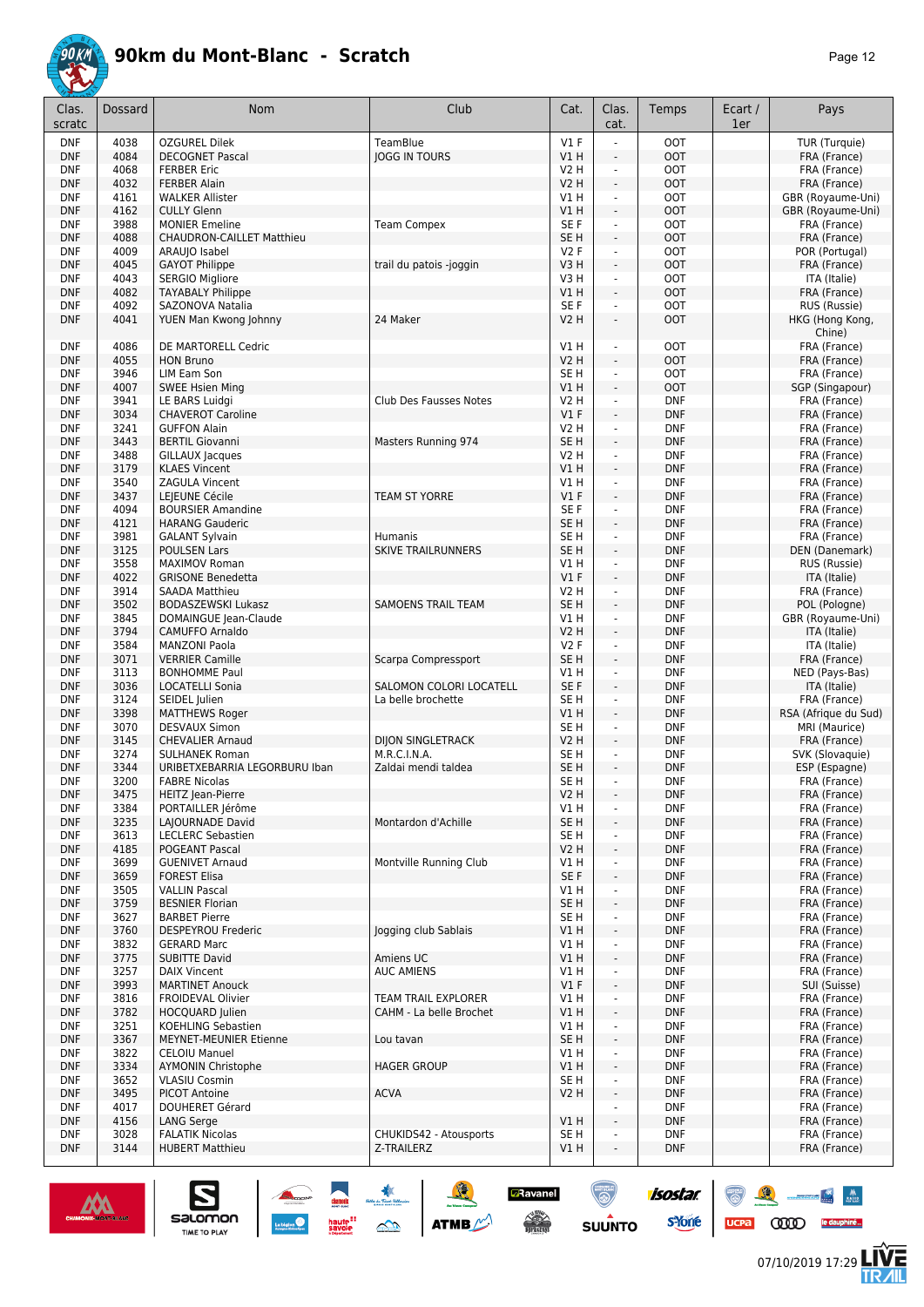

| Clas.<br>scratc          | Dossard      | <b>Nom</b>                                            | Club                                          | Cat.                    | Clas.<br>cat.                                                                                                                                                                                                                                                                                                                                                                                                                                                              | Temps                    | Ecart /<br>1er | Pays                             |
|--------------------------|--------------|-------------------------------------------------------|-----------------------------------------------|-------------------------|----------------------------------------------------------------------------------------------------------------------------------------------------------------------------------------------------------------------------------------------------------------------------------------------------------------------------------------------------------------------------------------------------------------------------------------------------------------------------|--------------------------|----------------|----------------------------------|
| <b>DNF</b>               | 3026         | <b>BRUNEL Thomas</b>                                  |                                               | SE <sub>H</sub>         |                                                                                                                                                                                                                                                                                                                                                                                                                                                                            | <b>DNF</b>               |                | FRA (France)                     |
| <b>DNF</b>               | 3049         | <b>ANGELS Llobera Vicens</b>                          | inverseteam                                   | SE F                    | $\frac{1}{2}$                                                                                                                                                                                                                                                                                                                                                                                                                                                              | <b>DNF</b>               |                | ESP (Espagne)                    |
| <b>DNF</b>               | 3123         | PENICAUD Pierre Antoine                               | Hong Kong Sports Clinic                       | SE <sub>H</sub>         | ä,                                                                                                                                                                                                                                                                                                                                                                                                                                                                         | <b>DNF</b>               |                | FRA (France)                     |
| <b>DNF</b>               | 3169         | <b>CLAIN Alexandre</b>                                |                                               | SE <sub>H</sub>         | ä,                                                                                                                                                                                                                                                                                                                                                                                                                                                                         | <b>DNF</b>               |                | FRA (France)                     |
| <b>DNF</b><br><b>DNF</b> | 3578<br>3048 | SOLER Jean-Pierre<br><b>LEVENTHAL Shiri</b>           | <b>TEAM TRAIL SPIRIT</b>                      | VIH<br>SE <sub>F</sub>  | $\blacksquare$<br>÷,                                                                                                                                                                                                                                                                                                                                                                                                                                                       | <b>DNF</b><br><b>DNF</b> |                | FRA (France)<br>USA (Etats-Unis) |
| <b>DNF</b>               | 3654         | LAPIERRE Guillaume                                    |                                               | V1 H                    | ä,                                                                                                                                                                                                                                                                                                                                                                                                                                                                         | <b>DNF</b>               |                | FRA (France)                     |
| <b>DNF</b>               | 3157         | <b>SCHNEIDER Philippe</b>                             |                                               | SE <sub>H</sub>         | ÷,                                                                                                                                                                                                                                                                                                                                                                                                                                                                         | <b>DNF</b>               |                | FRA (France)                     |
| <b>DNF</b>               | 3618         | <b>MOTTINI Veronique</b>                              |                                               | $VI$ F                  | ÷,                                                                                                                                                                                                                                                                                                                                                                                                                                                                         | <b>DNF</b>               |                | FRA (France)                     |
| <b>DNF</b>               | 4013         | <b>MAS Loic</b>                                       |                                               | SE <sub>H</sub>         | ä,                                                                                                                                                                                                                                                                                                                                                                                                                                                                         | <b>DNF</b>               |                | FRA (France)                     |
| <b>DNF</b>               | 3319         | <b>KERNEL Emmanuel</b>                                | <b>CMBM</b>                                   | V1 H                    | ÷,                                                                                                                                                                                                                                                                                                                                                                                                                                                                         | <b>DNF</b>               |                | FRA (France)                     |
| <b>DNF</b>               | 3519         | <b>DURAND Christophe</b>                              | <b>CMBM</b>                                   | V2 H                    | ÷,                                                                                                                                                                                                                                                                                                                                                                                                                                                                         | <b>DNF</b>               |                | FRA (France)                     |
| <b>DNF</b>               | 3217         | <b>BERGERON Gilles</b>                                |                                               | V2 H                    | L.                                                                                                                                                                                                                                                                                                                                                                                                                                                                         | <b>DNF</b>               |                | FRA (France)                     |
| <b>DNF</b>               | 3565         | RAYNAL Jean Sébastien                                 | Bozouls sport nature                          | V1H                     | ÷,                                                                                                                                                                                                                                                                                                                                                                                                                                                                         | <b>DNF</b>               |                | FRA (France)                     |
| <b>DNF</b><br><b>DNF</b> | 3761<br>3224 | <b>DUARTE</b> Jose                                    | Kaninos                                       | V2 H<br>V1H             | $\blacksquare$<br>ä,                                                                                                                                                                                                                                                                                                                                                                                                                                                       | <b>DNF</b><br><b>DNF</b> |                | POR (Portugal)                   |
| <b>DNF</b>               | 3461         | FOLLETETE James<br><b>BELANGER Dominic</b>            | SAONE MONT D'OR NATURE                        | V2 H                    | $\blacksquare$                                                                                                                                                                                                                                                                                                                                                                                                                                                             | <b>DNF</b>               |                | FRA (France)<br>CAN (Canada)     |
| <b>DNF</b>               | 3484         | <b>MOUTON Geoffroy</b>                                | <b>TEAM ST YORRE</b>                          | SE H                    | ä,                                                                                                                                                                                                                                                                                                                                                                                                                                                                         | <b>DNF</b>               |                | FRA (France)                     |
| <b>DNF</b>               | 3296         | <b>DAGENS Nicolas</b>                                 |                                               | V2 H                    | ä,                                                                                                                                                                                                                                                                                                                                                                                                                                                                         | <b>DNF</b>               |                | FRA (France)                     |
| <b>DNF</b>               | 3908         | <b>GUIDICI Arnaud</b>                                 |                                               | V1 H                    | ÷,                                                                                                                                                                                                                                                                                                                                                                                                                                                                         | <b>DNF</b>               |                | FRA (France)                     |
| <b>DNF</b>               | 3375         | <b>CHASTANG Thomas</b>                                |                                               | SE <sub>H</sub>         | ä,                                                                                                                                                                                                                                                                                                                                                                                                                                                                         | <b>DNF</b>               |                | FRA (France)                     |
| <b>DNF</b>               | 3693         | NATTON Jean-Christophe                                |                                               | V2 H                    | $\overline{\phantom{a}}$                                                                                                                                                                                                                                                                                                                                                                                                                                                   | <b>DNF</b>               |                | FRA (France)                     |
| <b>DNF</b>               | 4008         | ROUTALA Mikko                                         |                                               | V2 H                    | ÷,                                                                                                                                                                                                                                                                                                                                                                                                                                                                         | <b>DNF</b>               |                | FIN (Finlande)                   |
| <b>DNF</b>               | 3571         | <b>COUCHY Gregory</b>                                 |                                               | SE <sub>H</sub>         | $\blacksquare$                                                                                                                                                                                                                                                                                                                                                                                                                                                             | <b>DNF</b>               |                | FRA (France)                     |
| <b>DNF</b>               | 3835<br>3658 | <b>DUPERRIER Christian</b>                            |                                               | V2 H<br><b>V2 H</b>     | ÷.<br>$\overline{a}$                                                                                                                                                                                                                                                                                                                                                                                                                                                       | <b>DNF</b><br><b>DNF</b> |                | FRA (France)                     |
| <b>DNF</b><br><b>DNF</b> | 4150         | <b>BAJARD Patrick</b><br><b>ROGER Frederic</b>        | Bronzamis Globes Runner                       | V1 H                    | ä,                                                                                                                                                                                                                                                                                                                                                                                                                                                                         | <b>DNF</b>               |                | FRA (France)<br>FRA (France)     |
| <b>DNF</b>               | 3940         | <b>STROOBANT Christophe</b>                           |                                               | SE <sub>H</sub>         | ä,                                                                                                                                                                                                                                                                                                                                                                                                                                                                         | <b>DNF</b>               |                | <b>BEL</b> (Belgique)            |
| <b>DNF</b>               | 3691         | DELABROUILLE Frédéric                                 |                                               | V1 H                    | $\blacksquare$                                                                                                                                                                                                                                                                                                                                                                                                                                                             | <b>DNF</b>               |                | FRA (France)                     |
| <b>DNF</b>               | 3864         | <b>POIRIER Arnaud</b>                                 | FREE RUNNERS LE CLUB                          | SE <sub>H</sub>         | ÷,                                                                                                                                                                                                                                                                                                                                                                                                                                                                         | <b>DNF</b>               |                | FRA (France)                     |
| <b>DNF</b>               | 3951         | MANUEL Estevas-Guilmain De Dios                       |                                               | SE H                    | $\blacksquare$                                                                                                                                                                                                                                                                                                                                                                                                                                                             | <b>DNF</b>               |                | ESP (Espagne)                    |
| <b>DNF</b>               | 3608         | <b>LEO Mathieu</b>                                    | LÉO ET ASSOCIES BESANCO                       | V1 H                    | ÷,                                                                                                                                                                                                                                                                                                                                                                                                                                                                         | <b>DNF</b>               |                | FRA (France)                     |
| <b>DNF</b>               | 3982         | <b>LABISSE Sebastien</b>                              |                                               | V1H                     | ÷,                                                                                                                                                                                                                                                                                                                                                                                                                                                                         | <b>DNF</b>               |                | FRA (France)                     |
| <b>DNF</b>               | 3610         | <b>CENNE Yves</b>                                     |                                               | VIH                     | ÷,                                                                                                                                                                                                                                                                                                                                                                                                                                                                         | <b>DNF</b>               |                | <b>BEL</b> (Belgique)            |
| <b>DNF</b><br><b>DNF</b> | 3493<br>3826 | <b>HAMMER Niels Henrik</b><br><b>DESCHAND Yannick</b> | <b>Skive Trailrunners</b><br>AS ORANGE CESSON | V1 H<br>VIH             | ÷,<br>÷,                                                                                                                                                                                                                                                                                                                                                                                                                                                                   | <b>DNF</b><br><b>DNF</b> |                | DEN (Danemark)<br>FRA (France)   |
| <b>DNF</b>               | 3710         | LE GUENNEC Mikaël                                     | C.C.Taverny Athlétisme                        | V1 H                    | ÷,                                                                                                                                                                                                                                                                                                                                                                                                                                                                         | <b>DNF</b>               |                | FRA (France)                     |
| <b>DNF</b>               | 3128         | PENNEQUIN Nicolas                                     | Rrun Lyon                                     | SE <sub>H</sub>         | ÷,                                                                                                                                                                                                                                                                                                                                                                                                                                                                         | <b>DNF</b>               |                | FRA (France)                     |
| <b>DNF</b>               | 3377         | <b>KNECHT Sebastien</b>                               |                                               | V1 H                    | ä,                                                                                                                                                                                                                                                                                                                                                                                                                                                                         | <b>DNF</b>               |                | <b>BEL</b> (Belgique)            |
| <b>DNF</b>               | 3219         | <b>HEINTZ Alexandra</b>                               |                                               | V1F                     | ÷.                                                                                                                                                                                                                                                                                                                                                                                                                                                                         | <b>DNF</b>               |                | FRA (France)                     |
| <b>DNF</b>               | 3677         | <b>BOUCHERON Franck</b>                               |                                               | V2 H                    | $\blacksquare$                                                                                                                                                                                                                                                                                                                                                                                                                                                             | <b>DNF</b>               |                | FRA (France)                     |
| <b>DNF</b>               | 3528         | DE POTTER lerome                                      | Au Vieux Campeur Lyon                         | VIH                     | ÷,                                                                                                                                                                                                                                                                                                                                                                                                                                                                         | <b>DNF</b>               |                | FRA (France)                     |
| <b>DNF</b>               | 3438         | <b>BILLY Julien</b>                                   | Au Vieux Campeur Lyon                         | SE H                    | $\blacksquare$                                                                                                                                                                                                                                                                                                                                                                                                                                                             | <b>DNF</b>               |                | FRA (France)                     |
| <b>DNF</b><br><b>DNF</b> | 4108<br>4113 | <b>GABEZ Antoine</b><br><b>ALLIO Ludo</b>             |                                               | SE <sub>H</sub><br>SE H | ÷,<br>÷.                                                                                                                                                                                                                                                                                                                                                                                                                                                                   | <b>DNF</b><br><b>DNF</b> |                | FRA (France)                     |
| <b>DNF</b>               | 3238         | <b>VERRAUX Christophe</b>                             | k raid                                        | V1 H                    | ÷.                                                                                                                                                                                                                                                                                                                                                                                                                                                                         | <b>DNF</b>               |                | FRA (France)<br>FRA (France)     |
| <b>DNF</b>               | 3307         | <b>SPAPENS Koen</b>                                   | Bos-X-ers                                     | SE H                    | ä,                                                                                                                                                                                                                                                                                                                                                                                                                                                                         | <b>DNF</b>               |                | <b>BEL</b> (Belgique)            |
| <b>DNF</b>               | 3706         | <b>GAGLIO Stephane</b>                                | <b>CMBM</b>                                   | V1 H                    | ÷,                                                                                                                                                                                                                                                                                                                                                                                                                                                                         | <b>DNF</b>               |                | FRA (France)                     |
| DNF                      | 3401         | <b>IEDDE Etienne</b>                                  | saone mont d'or nature                        | 5E H                    |                                                                                                                                                                                                                                                                                                                                                                                                                                                                            | <b>DNF</b>               |                | FRA (France)                     |
| <b>DNF</b>               | 4071         | DURIN Frédéric                                        | Ecole Militaire de Haut                       | V2H                     | ÷.                                                                                                                                                                                                                                                                                                                                                                                                                                                                         | <b>DNF</b>               |                | FRA (France)                     |
| <b>DNF</b>               | 3855         | <b>GERMAIN Maxime</b>                                 |                                               | VIH                     |                                                                                                                                                                                                                                                                                                                                                                                                                                                                            | <b>DNF</b>               |                | FRA (France)                     |
| <b>DNF</b>               | 3868         | <b>MCMURRAY Robert</b>                                |                                               | SE <sub>H</sub>         | ÷                                                                                                                                                                                                                                                                                                                                                                                                                                                                          | <b>DNF</b>               |                | GBR (Royaume-Uni)                |
| <b>DNF</b><br><b>DNF</b> | 3928<br>3757 | <b>MARCEAU Cécile</b><br><b>VIMAL Bérard</b>          | Les Moustiques                                | $VI$ F<br>V2 H          | ÷,<br>÷,                                                                                                                                                                                                                                                                                                                                                                                                                                                                   | <b>DNF</b><br><b>DNF</b> |                | FRA (France)<br>FRA (France)     |
| <b>DNF</b>               | 3732         | <b>GUEX Marc-André</b>                                |                                               | V2 H                    | ÷,                                                                                                                                                                                                                                                                                                                                                                                                                                                                         | <b>DNF</b>               |                | SUI (Suisse)                     |
| <b>DNF</b>               | 3537         | <b>CONNETABLE Cyril</b>                               | as ambares                                    | SE <sub>H</sub>         | ÷,                                                                                                                                                                                                                                                                                                                                                                                                                                                                         | <b>DNF</b>               |                | FRA (France)                     |
| <b>DNF</b>               | 3733         | <b>BEMELMANS Jean Francois</b>                        | sapeurs pompiers du gar                       | VIH                     | ä,                                                                                                                                                                                                                                                                                                                                                                                                                                                                         | <b>DNF</b>               |                | FRA (France)                     |
| <b>DNF</b>               | 4144         | <b>BEAUCHENE Florian</b>                              |                                               | SE H                    | ÷,                                                                                                                                                                                                                                                                                                                                                                                                                                                                         | <b>DNF</b>               |                | FRA (France)                     |
| <b>DNF</b>               | 3935         | <b>GEORGES Claude</b>                                 | CAP DInsheim - Montagne                       | V3 H                    | ä,                                                                                                                                                                                                                                                                                                                                                                                                                                                                         | <b>DNF</b>               |                | FRA (France)                     |
| <b>DNF</b>               | 3966         | <b>PLAINCHAMP Muriel</b>                              |                                               | V1F                     | ÷,                                                                                                                                                                                                                                                                                                                                                                                                                                                                         | <b>DNF</b>               |                | <b>BEL</b> (Belgique)            |
| <b>DNF</b>               | 3388         | DE MEERSCHMAN Sebastien                               | <b>HEM AC</b>                                 | V1 H                    | ä,                                                                                                                                                                                                                                                                                                                                                                                                                                                                         | <b>DNF</b>               |                | FRA (France)                     |
| <b>DNF</b><br><b>DNF</b> | 4034<br>4016 | <b>VERMAST Didier</b><br>LOY Jeremy                   | <b>CMBM</b>                                   | V2H<br>SE H             | $\blacksquare$<br>ä,                                                                                                                                                                                                                                                                                                                                                                                                                                                       | <b>DNF</b><br><b>DNF</b> |                | FRA (France)<br>FRA (France)     |
| <b>DNF</b>               | 3896         | <b>WOLTER Hanns</b>                                   |                                               | V1 H                    | $\blacksquare$                                                                                                                                                                                                                                                                                                                                                                                                                                                             | <b>DNF</b>               |                | ITA (Italie)                     |
| <b>DNF</b>               | 3798         | NESPOLI Ambrogio                                      |                                               | V1 H                    | ÷,                                                                                                                                                                                                                                                                                                                                                                                                                                                                         | <b>DNF</b>               |                | ITA (Italie)                     |
| <b>DNF</b>               | 3247         | <b>GUENOT Michael</b>                                 | Hem Athletic Club                             | SE H                    | ÷,                                                                                                                                                                                                                                                                                                                                                                                                                                                                         | <b>DNF</b>               |                | FRA (France)                     |
| <b>DNF</b>               | 3152         | COUTO Olivier                                         | TEAM ST YORRE                                 | V1 H                    | $\blacksquare$                                                                                                                                                                                                                                                                                                                                                                                                                                                             | <b>DNF</b>               |                | FRA (France)                     |
| <b>DNF</b>               | 3721         | <b>MARCK Pierre-Yves</b>                              |                                               | SE H                    | ä,                                                                                                                                                                                                                                                                                                                                                                                                                                                                         | <b>DNF</b>               |                | FRA (France)                     |
| <b>DNF</b>               | 4101         | PECHINOT Anne Catherine                               |                                               | $VI$ F                  | ä,                                                                                                                                                                                                                                                                                                                                                                                                                                                                         | <b>DNF</b>               |                | FRA (France)                     |
| <b>DNF</b>               | 4001         | <b>WILLEMS Bruno</b>                                  |                                               | V3 H                    | $\frac{1}{2} \left( \frac{1}{2} \right) \left( \frac{1}{2} \right) \left( \frac{1}{2} \right) \left( \frac{1}{2} \right) \left( \frac{1}{2} \right) \left( \frac{1}{2} \right) \left( \frac{1}{2} \right) \left( \frac{1}{2} \right) \left( \frac{1}{2} \right) \left( \frac{1}{2} \right) \left( \frac{1}{2} \right) \left( \frac{1}{2} \right) \left( \frac{1}{2} \right) \left( \frac{1}{2} \right) \left( \frac{1}{2} \right) \left( \frac{1}{2} \right) \left( \frac$ | <b>DNF</b>               |                | BEL (Belgique)                   |
| <b>DNF</b>               | 3780         | PHENE Loïs                                            | TRAIL ATTITUDE 76                             | SE H                    | ä,                                                                                                                                                                                                                                                                                                                                                                                                                                                                         | <b>DNF</b>               |                | FRA (France)                     |
| <b>DNF</b><br><b>DNF</b> | 4060<br>3959 | <b>QUINTIN Laurent</b><br><b>HORI Arata</b>           |                                               | V1 H<br>SE H            | $\blacksquare$                                                                                                                                                                                                                                                                                                                                                                                                                                                             | <b>DNF</b><br><b>DNF</b> |                | FRA (France)<br>JPN (Japon)      |
| <b>DNF</b>               | 3791         | <b>MONTOYA Maxime</b>                                 | Spartiate trail 66                            | SE <sub>H</sub>         | ÷,                                                                                                                                                                                                                                                                                                                                                                                                                                                                         | <b>DNF</b>               |                | FRA (France)                     |
| <b>DNF</b>               | 4110         | <b>BOURDEUX Clément</b>                               | <b>ASPTT Valence</b>                          | SE H                    |                                                                                                                                                                                                                                                                                                                                                                                                                                                                            | DNF                      |                | FRA (France)                     |
|                          |              |                                                       |                                               |                         |                                                                                                                                                                                                                                                                                                                                                                                                                                                                            |                          |                |                                  |

**ATMB** 

**a**Ravanel

 $\begin{array}{c} \mathcal{N}^{\text{obs}} \\ \hline \text{Liplicity} \end{array}$ 

 $\bigcirc$ 

**SUUNTO** 



 $\sum_{\text{SALOMOM}}$ 

**COOD** 

 $\mathcal{R}$ 

 $\binom{m}{\binom{n}{2}}$ 

 $ucpa$ 

 $\begin{array}{|c|c|c|c|}\hline \mathbf{N} & \mathbf{M} \\ \hline \mathbf{M} & \mathbf{M} \end{array}$ 

le dauphiné...

人<br>加

isostar.

**s**Yone